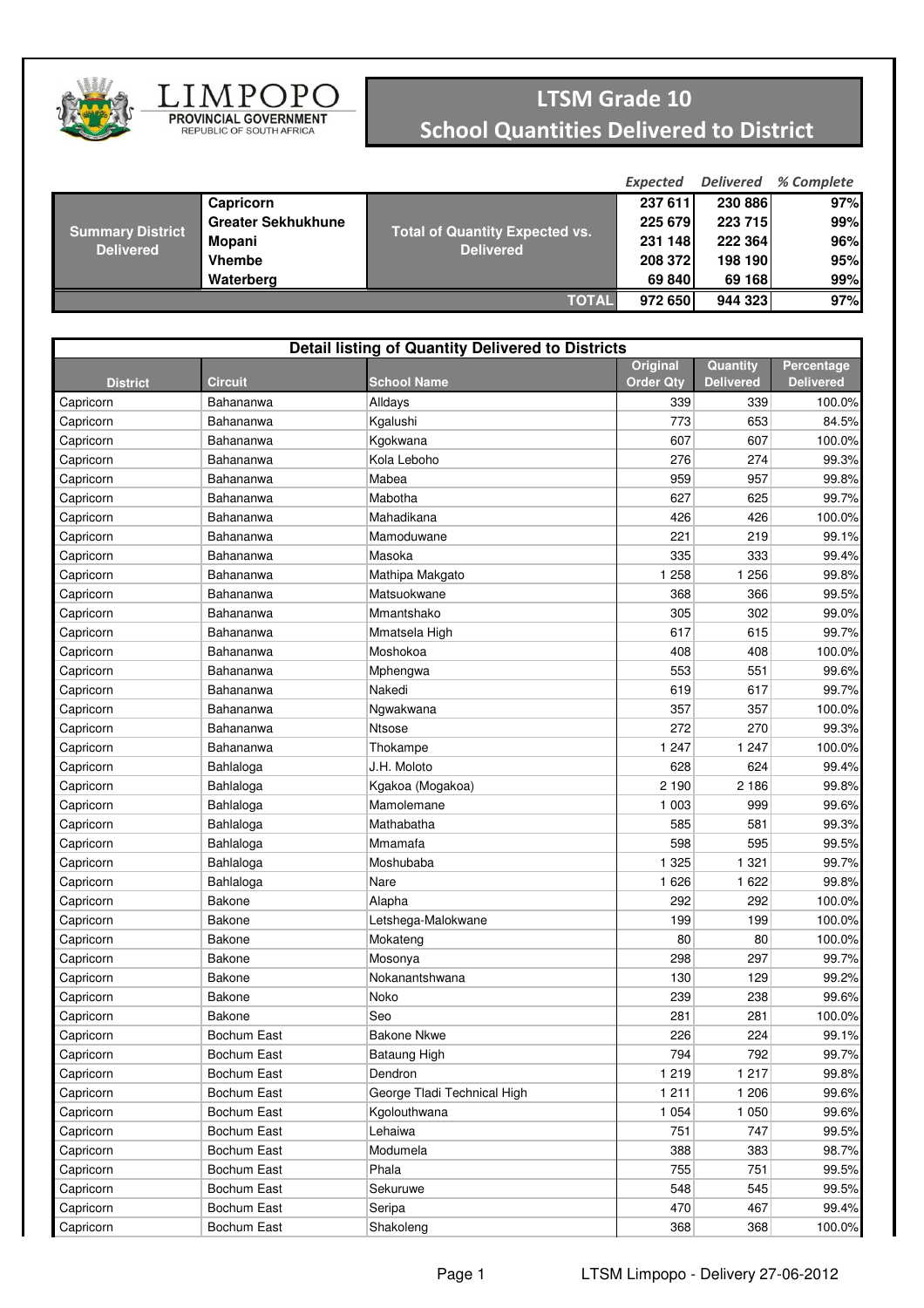| <b>Detail listing of Quantity Delivered to Districts</b> |                |                    |                                     |                              |                                |  |  |
|----------------------------------------------------------|----------------|--------------------|-------------------------------------|------------------------------|--------------------------------|--|--|
| <b>District</b>                                          | <b>Circuit</b> | <b>School Name</b> | <b>Original</b><br><b>Order Qtv</b> | Quantity<br><b>Delivered</b> | Percentage<br><b>Delivered</b> |  |  |
| Capricorn                                                | Bochum East    | V.P. Manthata      | 1 4 9 2                             | 1489                         | 99.8%                          |  |  |
| Capricorn                                                | Bochum West    | <b>Bodiela</b>     | 235                                 | 234                          | 99.6%                          |  |  |
| Capricorn                                                | Bochum West    | Kgerepi            | 189                                 | 189                          | 100.0%                         |  |  |
| Capricorn                                                | Bochum West    | Kgokonyane         | 185                                 | 185                          | 100.0%                         |  |  |
| Capricorn                                                | Bochum West    | Madikweng          | 244                                 | 244                          | 100.0%                         |  |  |
| Capricorn                                                | Bochum West    | Mmalotlo           | 375                                 | 375                          | 100.0%                         |  |  |
| Capricorn                                                | Bochum West    | Mokgorokgoro       | 98                                  | 98                           | 100.0%                         |  |  |
| Capricorn                                                | Bochum West    | Mpatapata          | 338                                 | 338                          | 100.0%                         |  |  |
| Capricorn                                                | Bochum West    | Phagamang          | 507                                 | 507                          | 100.0%                         |  |  |
| Capricorn                                                | Bochum West    | Ramotshabi         | 836                                 | 836                          | 100.0%                         |  |  |
| Capricorn                                                | Bochum West    | Schoongezicht High | 383                                 | 383                          | 100.0%                         |  |  |
| Capricorn                                                | Dimamo         | Baphutheng         | 269                                 | 269                          | 100.0%                         |  |  |
| Capricorn                                                | Dimamo         | Boshego High       | 516                                 | 516                          | 100.0%                         |  |  |
| Capricorn                                                | Dimamo         | Lekota             | 771                                 | 771                          | 100.0%                         |  |  |
| Capricorn                                                | Dimamo         | Leruleng           | 641                                 | 639                          | 99.7%                          |  |  |
| Capricorn                                                | Dimamo         | M.P. Mamabolo      | 297                                 | 297                          | 100.0%                         |  |  |
| Capricorn                                                | Dimamo         | Mafolofolo High    | 1 5 2 2                             | 1 5 2 2                      | 100.0%                         |  |  |
| Capricorn                                                | Dimamo         | Magogo             | 230                                 | 230                          | 100.0%                         |  |  |
| Capricorn                                                | Dimamo         | Mamphoku           | 367                                 | 367                          | 100.0%                         |  |  |
| Capricorn                                                | Dimamo         | Mohlaume           | 122                                 | 122                          | 100.0%                         |  |  |
| Capricorn                                                | Dimamo         | Moloisi High       | 413                                 | 413                          | 100.0%                         |  |  |
| Capricorn                                                | Dimamo         | Morutwa            | 523                                 | 523                          | 100.0%                         |  |  |
| Capricorn                                                | Dimamo         | Phiri Kolobe High  | 147                                 | 147                          | 100.0%                         |  |  |
| Capricorn                                                | Dimamo         | Ramabu High        | 1 0 7 7                             | 1 0 7 7                      | 100.0%                         |  |  |
| Capricorn                                                | Dimamo         | Ranti              | 606                                 | 606                          | 100.0%                         |  |  |
| Capricorn                                                | Kgakotlou      | Christ The King    | 181                                 | 181                          | 100.0%                         |  |  |
| Capricorn                                                | Kgakotlou      | Gerson Ntjie       | 1 4 1 2                             | 1 4 1 2                      | 100.0%                         |  |  |
| Capricorn                                                | Kgakotlou      | Klaas Mothapo      | 760                                 | 760                          | 100.0%                         |  |  |
| Capricorn                                                | Kgakotlou      | Madipoane          | 573                                 | 573                          | 100.0%                         |  |  |
| Capricorn                                                | Kgakotlou      | Makgobaketse       | 424                                 | 424                          | 100.0%                         |  |  |
| Capricorn                                                | Kgakotlou      | Malatswa High      | 646                                 | 646                          | 100.0%                         |  |  |
| Capricorn                                                | Kgakotlou      | Mapeloana          | 633                                 | 633                          | 100.0%                         |  |  |
| Capricorn                                                | Kgakotlou      | Masobe             | 602                                 | 601                          | 99.8%                          |  |  |
| Capricorn                                                | Kgakotlou      | Mothimako          | 1 3 6 2                             | 1 3 6 2                      | 100.0%                         |  |  |
| Capricorn                                                | Kgakotlou      | Ngwanalaka         | 713                                 | 713                          | 100.0%                         |  |  |
| Capricorn                                                | Kgakotlou      | Phomolong          | 445                                 | 445                          | 100.0%                         |  |  |
| Capricorn                                                | Kgakotlou      | Ramakanyane        | 499                                 | 499                          | 100.0%                         |  |  |
| Capricorn                                                | Kgakotlou      | Ramathope          | 1 640                               | 1 640                        | 100.0%                         |  |  |
| Capricorn                                                | Koloti         | Boetse             | 1 4 2 8                             | 1 4 2 8                      | 100.0%                         |  |  |
| Capricorn                                                | Koloti         | Maserole           | 2 1 5 2                             | 2 1 5 2                      | 100.0%                         |  |  |
| Capricorn                                                | Koloti         | Mmakgabo           | 747                                 | 747                          | 100.0%                         |  |  |
| Capricorn                                                | Koloti         | Phalatlou          | 298                                 | 298                          | 100.0%                         |  |  |
| Capricorn                                                | Koloti         | Seshigo High       | 1441                                | 1 4 0 4                      | 97.4%                          |  |  |
| Capricorn                                                | Lebopo         | Chakga Junior      | 310                                 | 310                          | 100.0%                         |  |  |
| Capricorn                                                | Lebopo         | Magaedisha High    | 413                                 | 413                          | 100.0%                         |  |  |
| Capricorn                                                | Lebopo         | Maisha High        | 563                                 | 562                          | 99.8%                          |  |  |
| Capricorn                                                | Lebopo         | Makgalapane        | 101                                 | 101                          | 100.0%                         |  |  |
| Capricorn                                                | Lebopo         | Mamodikeleng       | 687                                 | 687                          | 100.0%                         |  |  |
| Capricorn                                                | Lebopo         | Mamokgari          | 370                                 | 370                          | 100.0%                         |  |  |
| Capricorn                                                | Lebopo         | Manoshi            | 549                                 | 549                          | 100.0%                         |  |  |
| Capricorn                                                | Lebopo         | Mmapadi Sen        | 698                                 | 698                          | 100.0%                         |  |  |
| Capricorn                                                | Lebopo         | Mokwatedi          | 791                                 | 791                          | 100.0%                         |  |  |
| Capricorn                                                | Lebopo         | Ngwanaseala        | 211                                 | 211                          | 100.0%                         |  |  |
| Capricorn                                                | Lebopo         | Phunyako High      | 422<br>889                          | 421                          | 99.8%                          |  |  |
| Capricorn                                                | Lebopo         | St. Bede           |                                     | 889                          | 100.0%                         |  |  |
| Capricorn                                                | Lebopo         | Tsela Chueu        | 296<br>426                          | 296                          | 100.0%                         |  |  |
| Capricorn                                                | Lebopo         | Tshebela High      |                                     | 397                          | 93.2%                          |  |  |
| Capricorn                                                | Lebopo         | Zoetfontein        | 1 0 3 4                             | 1 0 3 4                      | 100.0%                         |  |  |
| Capricorn                                                | Lebowakgomo    | Derek Kobe         | 2707                                | 2611                         | 96.5%                          |  |  |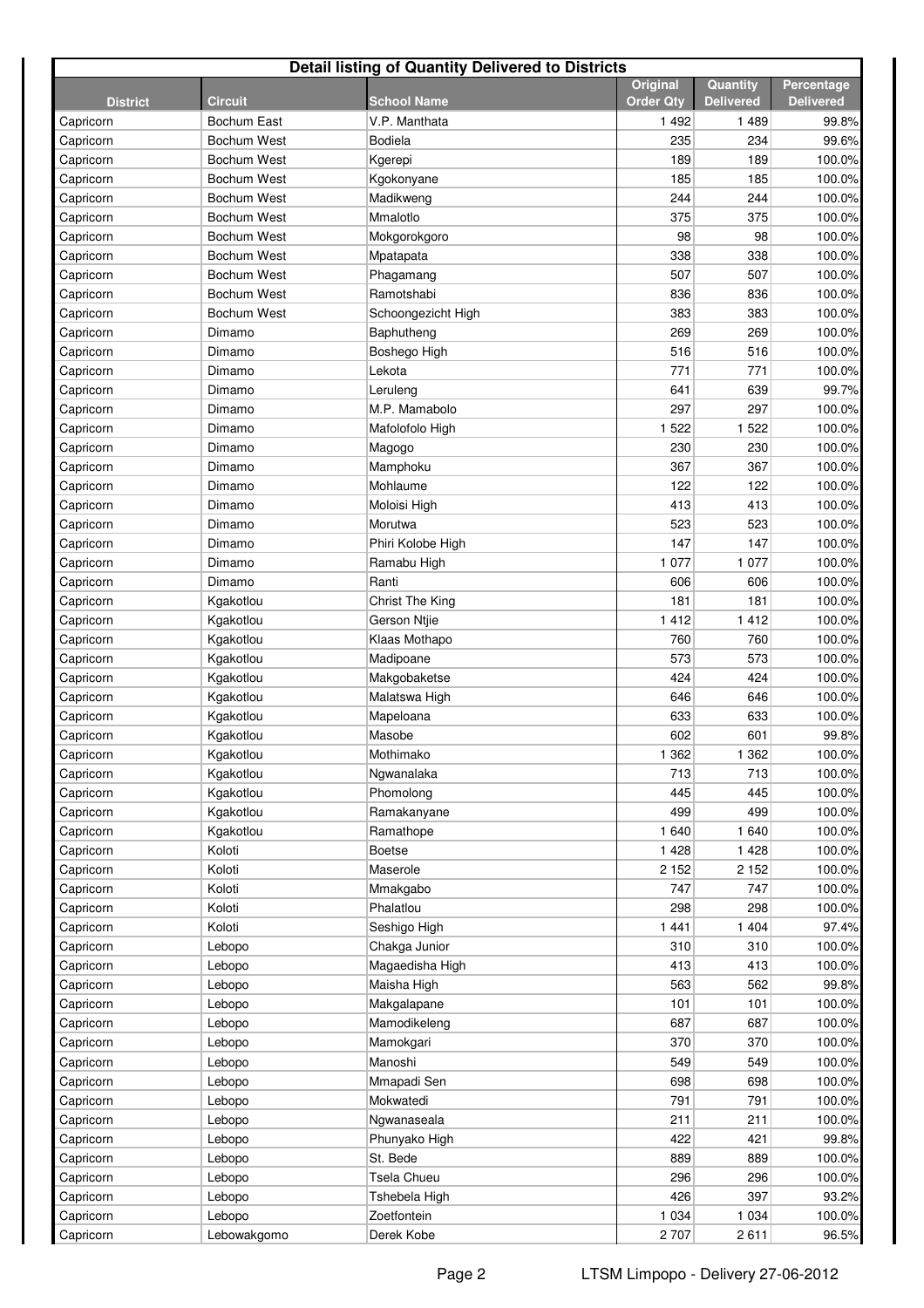| <b>Detail listing of Quantity Delivered to Districts</b> |                  |                                   |                                     |                              |                                |  |  |
|----------------------------------------------------------|------------------|-----------------------------------|-------------------------------------|------------------------------|--------------------------------|--|--|
| <b>District</b>                                          | <b>Circuit</b>   | School Name                       | <b>Original</b><br><b>Order Qty</b> | Quantity<br><b>Delivered</b> | Percentage<br><b>Delivered</b> |  |  |
| Capricorn                                                | Lebowakgomo      | Kopano                            | 1 1 4 6                             | 1 1 4 6                      | 100.0%                         |  |  |
| Capricorn                                                | Lebowakgomo      | Lebowa Kgomo                      | 718                                 | 718                          | 100.0%                         |  |  |
| Capricorn                                                | Lebowakgomo      | Maditsi High                      | 290                                 | 290                          | 100.0%                         |  |  |
| Capricorn                                                | Lebowakgomo      | Maimane                           | 298                                 | 298                          | 100.0%                         |  |  |
| Capricorn                                                | Lebowakgomo      | Mathomomayo                       | 670                                 | 670                          | 100.0%                         |  |  |
| Capricorn                                                | Lebowakgomo      | Mosepedi                          | 447                                 | 447                          | 100.0%                         |  |  |
| Capricorn                                                | Lebowakgomo      | Mphachue                          | 469                                 | 469                          | 100.0%                         |  |  |
| Capricorn                                                | Lebowakgomo      | Rusplaas Christian Model          | 393                                 | 393                          | 100.0%                         |  |  |
| Capricorn                                                | Lebowakgomo      | S.J. Van Der Merwe Technical High | 1 203                               | 1 1 7 1                      | 97.3%                          |  |  |
| Capricorn                                                | Lebowakgomo      | <b>Tlourwe High</b>               | 552                                 | 552                          | 100.0%                         |  |  |
| Capricorn                                                | Lepelle          | Makgwading                        | 904                                 | 861                          | 95.2%                          |  |  |
| Capricorn                                                | Lepelle          | Mampotjane                        | 561                                 | 556                          | 99.1%                          |  |  |
| Capricorn                                                | Lepelle          | Moremotse                         | 244                                 | 204                          | 83.6%                          |  |  |
| Capricorn                                                | Lepelle          | Mpotla                            | 162                                 | 160                          | 98.8%                          |  |  |
| Capricorn                                                | Lepelle          | Phalakgoro Mothoa                 | 857                                 | 839                          | 97.9%                          |  |  |
| Capricorn                                                | Lepelle          | Sebitja                           | 1 100                               | 918                          | 83.5%                          |  |  |
| Capricorn                                                | Lepelle          | Serutle                           | 494                                 | 416                          | 84.2%                          |  |  |
| Capricorn                                                | Magatle          | Kgakala                           | 638                                 | 638                          | 100.0%                         |  |  |
| Capricorn                                                | Magatle          | Madibo                            | 828                                 | 665                          | 80.3%                          |  |  |
| Capricorn                                                | Magatle          | Mafsiakgomo                       | 861                                 | 696                          | 80.8%                          |  |  |
| Capricorn                                                | Magatle          | Mankhole                          | 920                                 | 726                          | 78.9%                          |  |  |
| Capricorn                                                | Magatle          | Mmadithakadu                      | 208                                 | 175                          | 84.1%                          |  |  |
| Capricorn                                                | Magatle          | Mokgohlwe Makopo                  | 332                                 | 240                          | 72.3%                          |  |  |
| Capricorn                                                | Magatle          | Moropa                            | 416                                 | 316                          | 76.0%                          |  |  |
| Capricorn                                                | Magatle          | Piet N. Aphane High               | 324                                 | 263                          | 81.2%                          |  |  |
| Capricorn                                                | Magatle          | Sechichi High                     | 600                                 | 475                          | 79.2%                          |  |  |
| Capricorn                                                | Magatle          | Segaeng                           | 273                                 | 262                          | 96.0%                          |  |  |
| Capricorn                                                | Magatle          | Seraditola                        | 371                                 | 371                          | 100.0%                         |  |  |
| Capricorn                                                | Magatle          | Sethwethwa Sen                    | 718                                 | 560                          | 78.0%                          |  |  |
| Capricorn                                                | Magatle          | Tubake                            | 1 2 4 6                             | 986                          | 79.1%                          |  |  |
| Capricorn                                                | Maleboho Central | Dikoloi                           | 744                                 | 742                          | 99.7%                          |  |  |
| Capricorn                                                | Maleboho Central | Kgopudi                           | 1932                                | 1930                         | 99.9%                          |  |  |
| Capricorn                                                | Maleboho Central | Mahlase                           | 937                                 | 936                          | 99.9%                          |  |  |
| Capricorn                                                | Maleboho Central | Maleboho                          | 1 2 2 6                             | 1 2 2 4                      | 99.8%                          |  |  |
| Capricorn                                                | Maleboho Central | Manoe                             | 973                                 | 973                          | 100.0%                         |  |  |
| Capricorn                                                | Maleboho Central | Radikgobethe                      | 1 2 3 5                             | 1 2 3 3                      | 99.8%                          |  |  |
| Capricorn                                                | Maleboho Central | Radira                            | 405                                 | 403                          | 99.5%                          |  |  |
| Capricorn                                                | Maleboho Central | Ramokgethi                        | 144                                 | 140                          | 97.2%                          |  |  |
| Capricorn                                                | Maleboho Central | Rasekgala                         | 315                                 | 312                          | 99.0%                          |  |  |
| Capricorn                                                | Maleboho Central | Seiphi                            | 329                                 | 326                          | 99.1%                          |  |  |
| Capricorn                                                | Maleboho Central | Sekeleka                          | 316                                 | 315                          | 99.7%                          |  |  |
| Capricorn                                                | Maleboho Central | Tshenyane Junior                  | 364                                 | 362                          | 99.5%                          |  |  |
| Capricorn                                                | Maleboho East    | Dithebele                         | 925                                 | 925                          | 100.0%                         |  |  |
| Capricorn                                                | Maleboho East    | Makama                            | 479                                 | 479                          | 100.0%                         |  |  |
| Capricorn                                                | Maleboho East    | Malusi                            | 1 1 1 5                             | 1 1 1 5                      | 100.0%                         |  |  |
| Capricorn                                                | Maleboho East    | Mankgakgatla                      | 351                                 | 351                          | 100.0%                         |  |  |
| Capricorn                                                | Maleboho East    | Maphutha                          | 723                                 | 722                          | 99.9%                          |  |  |
| Capricorn                                                | Maleboho East    | Marumofase Community High         | 1 1 3 7                             | 1 1 3 7                      | 100.0%                         |  |  |
| Capricorn                                                | Maleboho East    | Matswake                          | 949                                 | 877                          | 92.4%                          |  |  |
| Capricorn                                                | Maleboho East    | Ralekwalana                       | 532                                 | 532                          | 100.0%                         |  |  |
| Capricorn                                                | Maleboho East    | Ramatema                          | 433                                 | 433                          | 100.0%                         |  |  |
| Capricorn                                                | Maleboho East    | Raphatlha                         | 344                                 | 344                          | 100.0%                         |  |  |
| Capricorn                                                | Maleboho East    | Tema                              | 1 1 2 6                             | 1 1 2 6                      | 100.0%                         |  |  |
| Capricorn                                                | Maleboho West    | Ketudi High                       | 304                                 | 304                          | 100.0%                         |  |  |
| Capricorn                                                | Maleboho West    | Lenare                            | 210                                 | 208                          | 99.0%                          |  |  |
| Capricorn                                                | Maleboho West    | Makangwane                        | 306                                 | 306                          | 100.0%                         |  |  |
| Capricorn                                                | Maleboho West    | Mammoka                           | 920                                 | 918                          | 99.8%                          |  |  |
| Capricorn                                                | Maleboho West    | Moloko                            | 514                                 | 514                          | 100.0%                         |  |  |
| Capricorn                                                | Maleboho West    | Mphela                            | 465                                 | 464                          | 99.8%                          |  |  |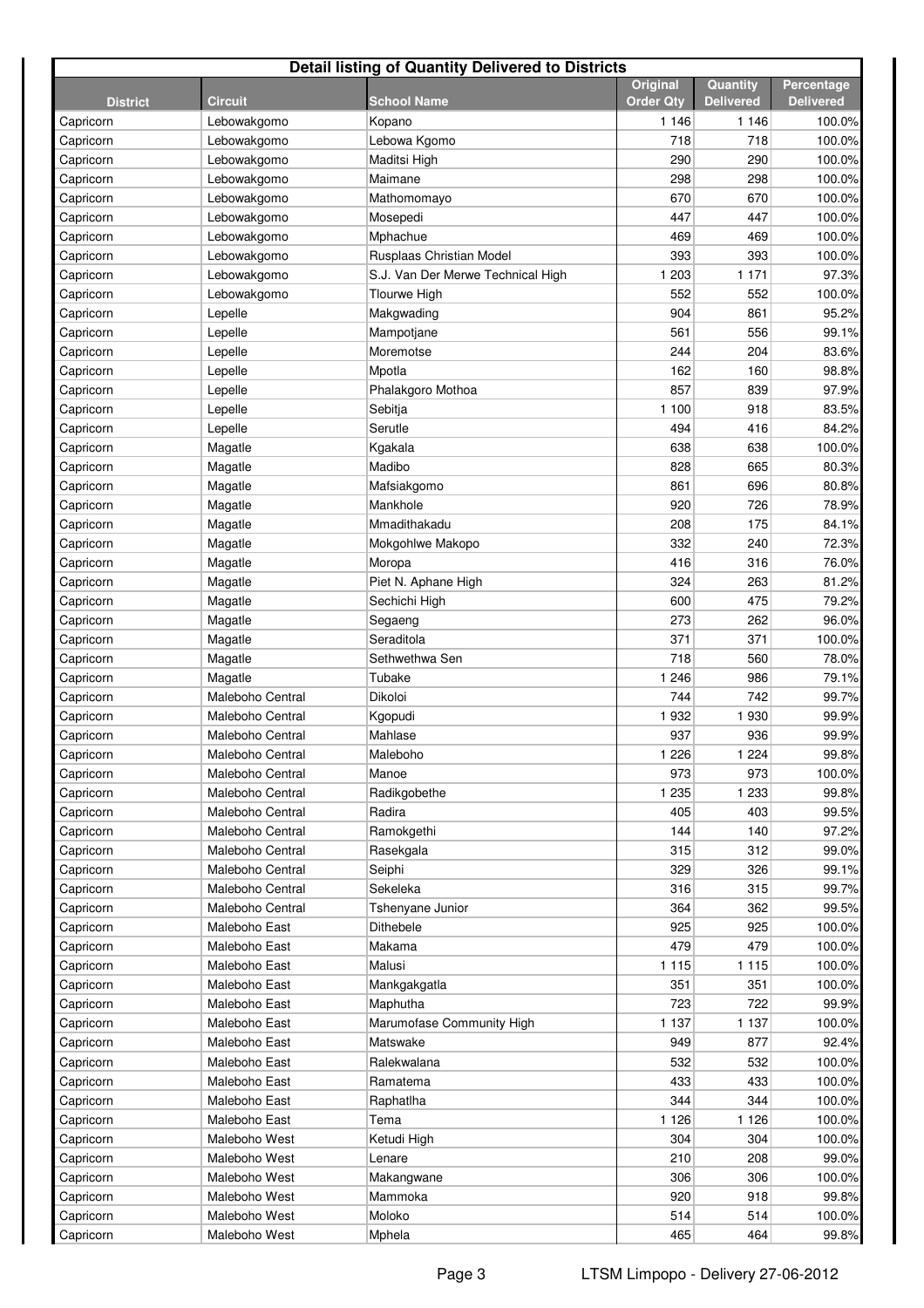| <b>Detail listing of Quantity Delivered to Districts</b> |                |                         |                                     |                              |                                       |  |  |
|----------------------------------------------------------|----------------|-------------------------|-------------------------------------|------------------------------|---------------------------------------|--|--|
| <b>District</b>                                          | <b>Circuit</b> | <b>School Name</b>      | <b>Original</b><br><b>Order Qty</b> | Quantity<br><b>Delivered</b> | <b>Percentage</b><br><b>Delivered</b> |  |  |
| Capricorn                                                | Maleboho West  | My Darling              | 729                                 | 729                          | 100.0%                                |  |  |
| Capricorn                                                | Maleboho West  | Phumatla                | 255                                 | 255                          | 100.0%                                |  |  |
| Capricorn                                                | Maleboho West  | Ramohlakana             | 274                                 | 272                          | 99.3%                                 |  |  |
| Capricorn                                                | Maleboho West  | Rapetswa                | 318                                 | 316                          | 99.4%                                 |  |  |
| Capricorn                                                | Maleboho West  | Seikgoni                | 363                                 | 361                          | 99.4%                                 |  |  |
| Capricorn                                                | Maleboho West  | Tlou-Matome             | 180                                 | 180                          | 100.0%                                |  |  |
| Capricorn                                                | Maleboho West  | Tumakgole               | 348                                 | 347                          | 99.7%                                 |  |  |
| Capricorn                                                | Mamabolo       | Doasho High             | 1 3 8 1                             | 1 3 8 1                      | 100.0%                                |  |  |
| Capricorn                                                | Mamabolo       | Machaka Robert Mamabolo | 353                                 | 353                          | 100.0%                                |  |  |
| Capricorn                                                | Mamabolo       | Makome                  | 443                                 | 443                          | 100.0%                                |  |  |
| Capricorn                                                | Mamabolo       | Mankoeng High           | 543                                 | 542                          | 99.8%                                 |  |  |
| Capricorn                                                | Mamabolo       | Masealama               | 354                                 | 352                          | 99.4%                                 |  |  |
| Capricorn                                                | Mamabolo       | Mathukana               | 484                                 | 484                          | 100.0%                                |  |  |
| Capricorn                                                | Mamabolo       | Motlakaro               | 338                                 | 338                          | 100.0%                                |  |  |
| Capricorn                                                | Mamabolo       | Nkoshilo High           | 1 2 5 4                             | 1 2 5 4                      | 100.0%                                |  |  |
| Capricorn                                                | Mamabolo       | Seolwana                | 525                                 | 524                          | 99.8%                                 |  |  |
| Capricorn                                                | Mankweng       | Bjatladi High           | 627                                 | 169                          | 27.0%                                 |  |  |
| Capricorn                                                | Mankweng       | Ditlalemeso             | 1 3 9 7                             | 1 1 1 7                      | 80.0%                                 |  |  |
| Capricorn                                                | Mankweng       | Hwiti High              | 1576                                | 1 477                        | 93.7%                                 |  |  |
| Capricorn                                                | Mankweng       | Makgoka High            | 2814                                | 2 2 8 9                      | 81.3%                                 |  |  |
| Capricorn                                                | Mankweng       | Makgongoana High        | 974                                 | 392                          | 40.2%                                 |  |  |
| Capricorn                                                | Mankweng       | Mamabudusha High        | 1840                                | 1690                         | 91.8%                                 |  |  |
| Capricorn                                                | Mankweng       | Marobathotha High       | 1577                                | 1 3 5 8                      | 86.1%                                 |  |  |
| Capricorn                                                | Mankweng       | Mountainview            | 2777                                | 2 7 7 7                      | 100.0%                                |  |  |
| Capricorn                                                | Mankweng       | Mphetsebe               | 1844                                | 1769                         | 95.9%                                 |  |  |
| Capricorn                                                | Mankweng       | Ramoshobohle High       | 589                                 | 166                          | 28.2%                                 |  |  |
| Capricorn                                                | Mankweng       | Sekitla                 | 205                                 | 42                           | 20.5%                                 |  |  |
| Capricorn                                                | Maraba         | George Moragula         | 443                                 | 443                          | 100.0%                                |  |  |
| Capricorn                                                | Maraba         | Jawejawe Ledwaba        | 516                                 | 516                          | 100.0%                                |  |  |
| Capricorn                                                | Maraba         | Jonas Mantiiu           | 301                                 | 301                          | 100.0%                                |  |  |
| Capricorn                                                | Maraba         | Mmamarama               | 635                                 | 635                          | 100.0%                                |  |  |
| Capricorn                                                | Maraba         | Mmanare                 | 922                                 | 922                          | 100.0%                                |  |  |
| Capricorn                                                | Maraba         | Mmaphuti                | 433                                 | 433                          | 100.0%                                |  |  |
| Capricorn                                                | Maraba         | Motse Maria             | 625                                 | 625                          | 100.0%                                |  |  |
| Capricorn                                                | Maraba         | Mphatlalatsane          | 372                                 | 372                          | 100.0%                                |  |  |
| Capricorn                                                | Maraba         | Ngwanasehlakwana        | 289                                 | 289                          | 100.0%                                |  |  |
| Capricorn                                                | Maraba         | Pax High                | 543                                 | 509                          | 93.7%                                 |  |  |
| Capricorn                                                | Maraba         | Sekgopetjana            | 546                                 | 546                          | 100.0%                                |  |  |
| Capricorn                                                | Maune          | Botsikana               | 689                                 | 687                          | 99.7%                                 |  |  |
| Capricorn                                                | Maune          | Dr. M.J. Madiba         | 231                                 | 228                          | 98.7%                                 |  |  |
| Capricorn                                                | Maune          | Joel Sibasa             | 474                                 | 472                          | 99.6%                                 |  |  |
| Capricorn                                                | Maune          | Kgolokgotlha Ledwaba    | 403                                 | 401                          | 99.5%                                 |  |  |
| Capricorn                                                | Maune          | Mathethaledwaba         | 191                                 | 189                          | 99.0%                                 |  |  |
| Capricorn                                                | Maune          | Milente                 | 168                                 | 166                          | 98.8%                                 |  |  |
| Capricorn                                                | Maune          | Mmataledwaba            | 133                                 | 132                          | 99.2%                                 |  |  |
| Capricorn                                                | Maune          | Mmatshipi               | 532                                 | 529                          | 99.4%                                 |  |  |
| Capricorn                                                | Maune          | Seemole Maraba          | 168                                 | 167                          | 99.4%                                 |  |  |
| Capricorn                                                | Maune          | Seipone                 | 280                                 | 279                          | 99.6%                                 |  |  |
| Capricorn                                                | Maune          | Tlakale Mashashane      | 1 1 6 2                             | 1 1 6 2                      | 100.0%                                |  |  |
| Capricorn                                                | Mogodumo       | Boikhutsong             | 361                                 | 361                          | 100.0%                                |  |  |
| Capricorn                                                | Mogodumo       | Ditsepu                 | 745                                 | 745                          | 100.0%                                |  |  |
| Capricorn                                                | Mogodumo       | Leshikishiki High       | 428                                 | 428                          | 100.0%                                |  |  |
| Capricorn                                                | Mogodumo       | Mahlogedi               | 243                                 | 243                          | 100.0%                                |  |  |
| Capricorn                                                | Mogodumo       | Mahwibitswane           | 819                                 | 819                          | 100.0%                                |  |  |
| Capricorn                                                | Mogodumo       | Ngoatotlou              | 237                                 | 197                          | 83.1%                                 |  |  |
| Capricorn                                                | Mogodumo       | Radikgomo               | 394                                 | 394                          | 100.0%                                |  |  |
| Capricorn                                                | Mogodumo       | Sehlola High            | 292                                 | 292                          | 100.0%                                |  |  |
| Capricorn                                                | Mogodumo       | Sephakabatho            | 361                                 | 361                          | 100.0%                                |  |  |
| Capricorn                                                | Mogodumo       | Thogoa                  | 675                                 | 675                          | 100.0%                                |  |  |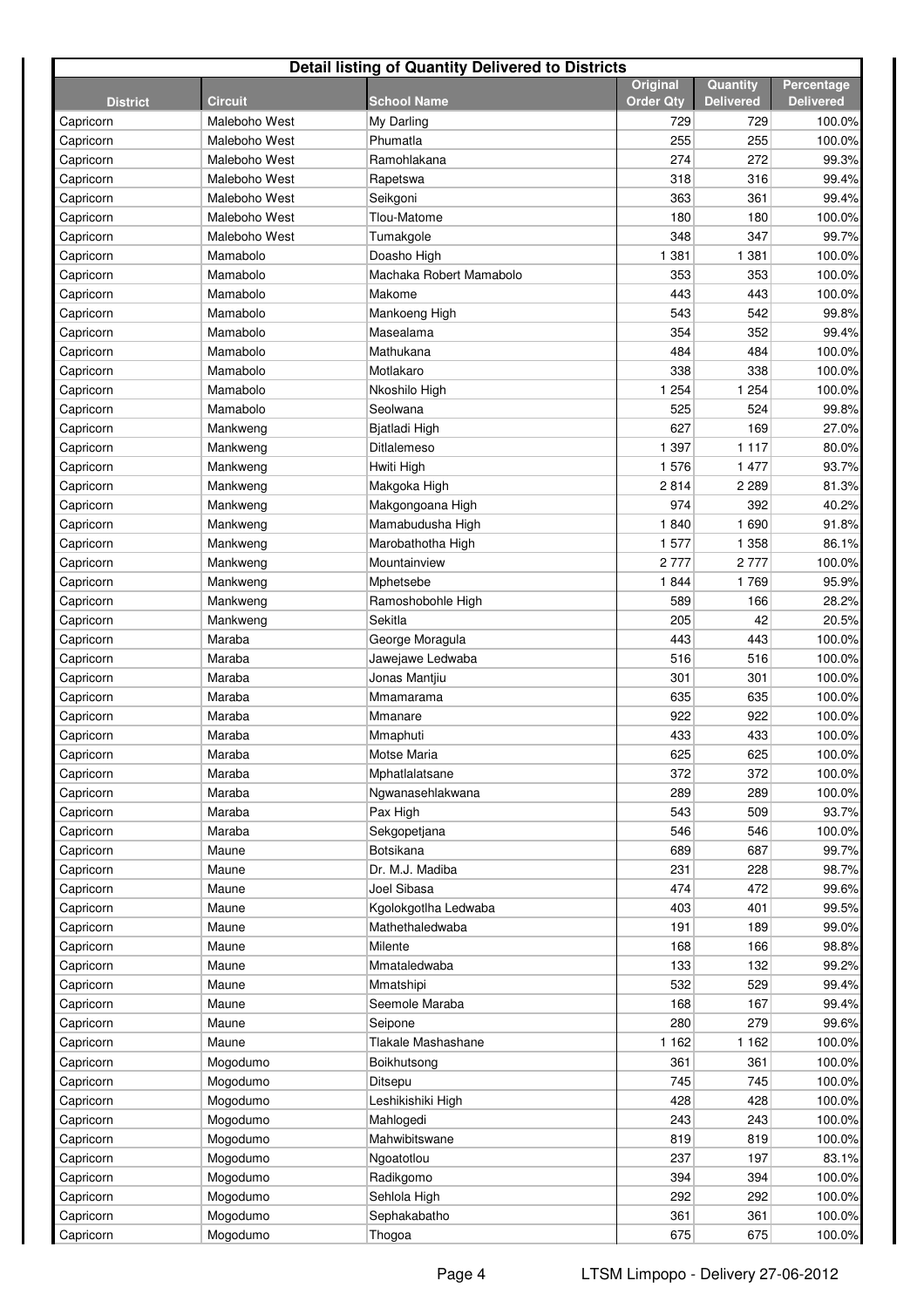| <b>Detail listing of Quantity Delivered to Districts</b> |                |                              |                                     |                              |                                |  |  |
|----------------------------------------------------------|----------------|------------------------------|-------------------------------------|------------------------------|--------------------------------|--|--|
| <b>District</b>                                          | <b>Circuit</b> | <b>School Name</b>           | <b>Original</b><br><b>Order Qty</b> | Quantity<br><b>Delivered</b> | Percentage<br><b>Delivered</b> |  |  |
| Capricorn                                                | Mogodumo       | Tshehlo                      | 342                                 | 341                          | 99.7%                          |  |  |
| Capricorn                                                | Mogodumo       | Vrederust                    | 196                                 | 180                          | 91.8%                          |  |  |
| Capricorn                                                | Mogoshi        | B.K. Matlala Commercial High | 757                                 | 757                          | 100.0%                         |  |  |
| Capricorn                                                | Mogoshi        | Harry Oppenheimer            | 839                                 | 839                          | 100.0%                         |  |  |
| Capricorn                                                | Mogoshi        | Ipopeng                      | 569                                 | 569                          | 100.0%                         |  |  |
| Capricorn                                                | Mogoshi        | Kgoke                        | 646                                 | 646                          | 100.0%                         |  |  |
| Capricorn                                                | Mogoshi        | Letswalela Bahlaloga         | 222                                 | 222                          | 100.0%                         |  |  |
| Capricorn                                                | Mogoshi        | Mahoai High                  | 576                                 | 574                          | 99.7%                          |  |  |
| Capricorn                                                | Mogoshi        | Makoko                       | 161                                 | 161                          | 100.0%                         |  |  |
| Capricorn                                                | Mogoshi        | Maowaneng                    | 433                                 | 431                          | 99.5%                          |  |  |
| Capricorn                                                | Mogoshi        | Ngakana                      | 290                                 | 289                          | 99.7%                          |  |  |
| Capricorn                                                | Mogoshi        | Phuti Seopa                  | 328                                 | 328                          | 100.0%                         |  |  |
| Capricorn                                                | Mogoshi        | Seloutjo                     | 220                                 | 220                          | 100.0%                         |  |  |
| Capricorn                                                | Mogoshi        | Semaneng                     | 314                                 | 314                          | 100.0%                         |  |  |
| Capricorn                                                | Mogoshi        | Tlou                         | 386                                 | 386                          | 100.0%                         |  |  |
| Capricorn                                                | Moletjie       | Bahlaloga                    | 479                                 | 479                          | 100.0%                         |  |  |
| Capricorn                                                | Moletjie       | Bakwena                      | 281                                 | 281                          | 100.0%                         |  |  |
| Capricorn                                                | Moletjie       | Kabela                       | 533                                 | 510                          | 95.7%                          |  |  |
| Capricorn                                                | Moletjie       | Mahlabela                    | 623                                 | 623                          | 100.0%                         |  |  |
| Capricorn                                                | Moletjie       | Mashiane High                | 241                                 | 241                          | 100.0%                         |  |  |
| Capricorn                                                | Moletjie       | Moshidi                      | 258                                 | 258                          | 100.0%                         |  |  |
| Capricorn                                                | Moletjie       | Nthema                       | 403                                 | 403                          | 100.0%                         |  |  |
| Capricorn                                                | Moletjie       | Phokela                      | 190                                 | 190                          | 100.0%                         |  |  |
| Capricorn                                                | Moletjie       | Raselete                     | 376                                 | 303                          | 80.6%                          |  |  |
| Capricorn                                                | Moletjie       | Sekati                       | 130                                 | 130                          | 100.0%                         |  |  |
| Capricorn                                                | Moletjie       | Seokeng                      | 473                                 | 361                          | 76.3%                          |  |  |
| Capricorn                                                | Moletlane      | Chita Kekana                 | 884                                 | 884                          | 100.0%                         |  |  |
| Capricorn                                                | Moletlane      | Jubana High                  | 367                                 | 367                          | 100.0%                         |  |  |
| Capricorn                                                | Moletlane      | Lehlasedi                    | 133                                 | 133                          | 100.0%                         |  |  |
| Capricorn                                                | Moletlane      | Mack Semeka                  | 817                                 | 755                          | 92.4%                          |  |  |
| Capricorn                                                | Moletlane      | Maroba                       | 751                                 | 751                          | 100.0%                         |  |  |
| Capricorn                                                | Moletlane      | Matladi Project High         | 1 5 5 4                             | 1 501                        | 96.6%                          |  |  |
| Capricorn                                                | Moletlane      | Mmabulepi                    | 485                                 | 485                          | 100.0%                         |  |  |
| Capricorn                                                | Moletlane      | Mohlopheng                   | 338                                 | 338                          | 100.0%                         |  |  |
| Capricorn                                                | Moletlane      | Ngwanabahlalerwa             | 193                                 | 193                          | 100.0%                         |  |  |
| Capricorn                                                | Moletlane      | Nkgalabele                   | 471                                 | 471                          | 100.0%                         |  |  |
| Capricorn                                                | Moletlane      | Ramabele                     | 480                                 | 480                          | 100.0%                         |  |  |
| Capricorn                                                | Moletlane      | Reholegile                   | 1 0 2 1                             | 985                          | 96.5%                          |  |  |
| Capricorn                                                | Moletlane      | Sebotsi                      | 177                                 | 150                          | 84.7%                          |  |  |
| Capricorn                                                | Moletlane      | Setuka                       | 474                                 | 474                          | 100.0%                         |  |  |
| Capricorn                                                | Moloto         | Bosakgo                      | 265                                 | 264                          | 99.6%                          |  |  |
| Capricorn                                                | Moloto         | Botsholla                    | 369                                 | 369                          | 100.0%                         |  |  |
| Capricorn                                                | Moloto         | Chechema                     | 962                                 | 962                          | 100.0%                         |  |  |
| Capricorn                                                | Moloto         | Chika                        | 377                                 | 377                          | 100.0%                         |  |  |
| Capricorn                                                | Moloto         | Karabi                       | 769                                 | 769                          | 100.0%                         |  |  |
| Capricorn                                                | Moloto         | Kedishi                      | 253                                 | 253                          | 100.0%                         |  |  |
| Capricorn                                                | Moloto         | Khwinana                     | 250                                 | 250                          | 100.0%                         |  |  |
| Capricorn                                                | Moloto         | Makgetha                     | 320                                 | 320                          | 100.0%                         |  |  |
| Capricorn                                                | Moloto         | Mochedi High                 | 948                                 | 948                          | 100.0%                         |  |  |
| Capricorn                                                | Moloto         | Modumo                       | 137                                 | 137                          | 100.0%                         |  |  |
| Capricorn                                                | Moloto         | Radipitsi                    | 306                                 | 305                          | 99.7%                          |  |  |
| Capricorn                                                | Mphahlele      | Dikobe Molaba                | 493                                 | 493                          | 100.0%                         |  |  |
| Capricorn                                                | Mphahlele      | J.K. Tabane                  | 976                                 | 976                          | 100.0%                         |  |  |
| Capricorn                                                | Mphahlele      | Kgagatlou                    | 2 4 2 7                             | 2415                         | 99.5%                          |  |  |
| Capricorn                                                | Mphahlele      | Kgwaratlou High              | 566                                 | 566                          | 100.0%                         |  |  |
| Capricorn                                                | Mphahlele      | Matime                       | 415                                 | 415                          | 100.0%                         |  |  |
| Capricorn                                                | Mphahlele      | Mokgorotlwane                | 276                                 | 276                          | 100.0%                         |  |  |
| Capricorn                                                | Mphahlele      | Ramalawane                   | 168                                 | 168                          | 100.0%                         |  |  |
| Capricorn                                                | Mphahlele      | Sedimothole                  | 514                                 | 514                          | 100.0%                         |  |  |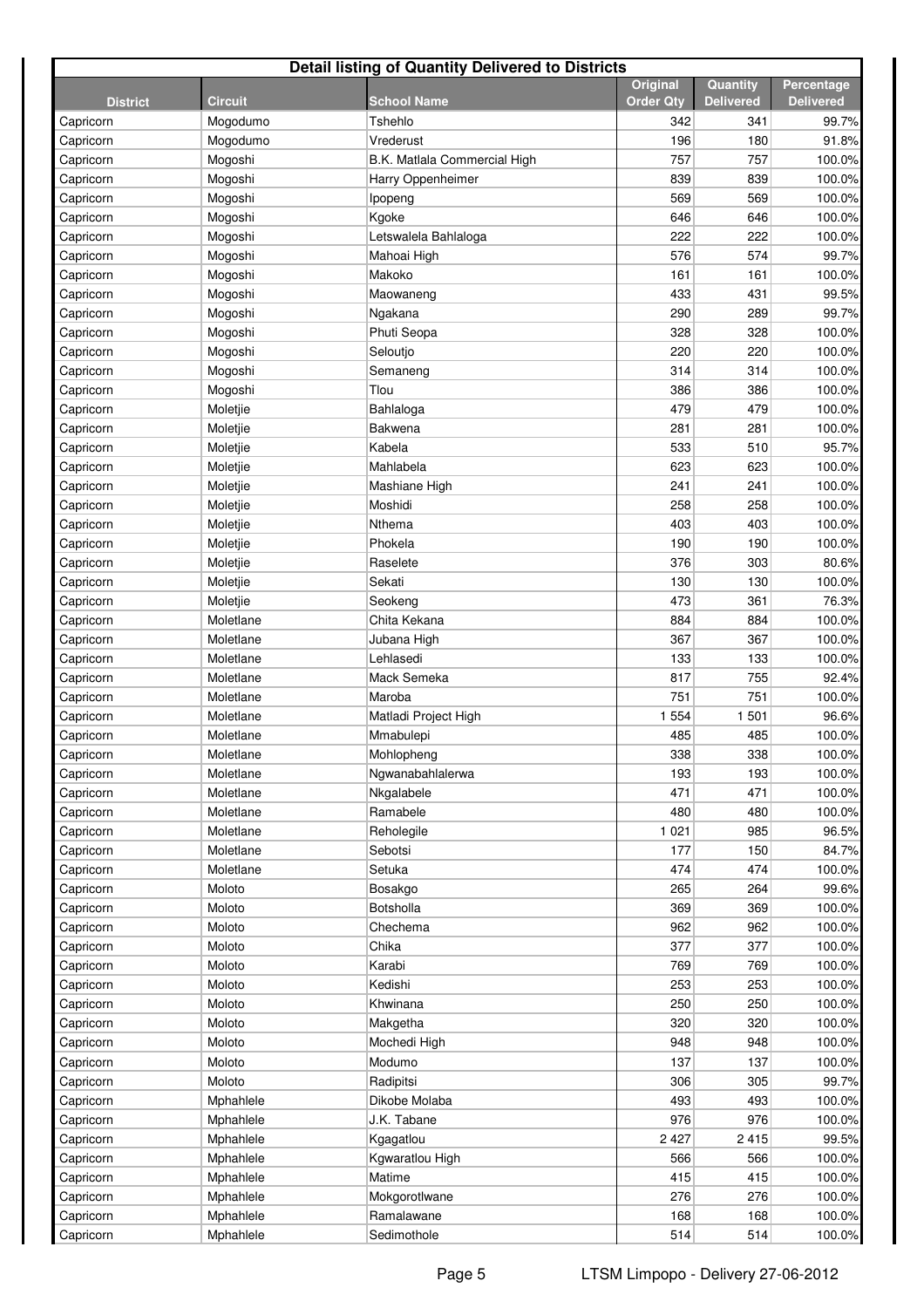| <b>Detail listing of Quantity Delivered to Districts</b> |                      |                                |                  |                  |                  |  |  |
|----------------------------------------------------------|----------------------|--------------------------------|------------------|------------------|------------------|--|--|
|                                                          |                      |                                | <b>Original</b>  | Quantity         | Percentage       |  |  |
| <b>District</b>                                          | <b>Circuit</b>       | <b>School Name</b>             | <b>Order Qtv</b> | <b>Delivered</b> | <b>Delivered</b> |  |  |
| Capricorn                                                | Mphahlele            | Segopotje                      | 563              | 563              | 100.0%           |  |  |
| Capricorn                                                | Mphahlele            | Tauphuti                       | 330              | 330              | 100.0%           |  |  |
| Capricorn                                                | Nokotlou             | Kgadimo                        | 526<br>903       | 524<br>901       | 99.6%            |  |  |
| Capricorn                                                | Nokotlou             | Kgalema                        | 120              |                  | 99.8%            |  |  |
| Capricorn<br>Capricorn                                   | Nokotlou<br>Nokotlou | Makadimane<br>Mashianyane High | 1 1 8 7          | 119<br>1 1 8 5   | 99.2%<br>99.8%   |  |  |
| Capricorn                                                | Nokotlou             | Matsimela High                 | 482              | 482              | 100.0%           |  |  |
| Capricorn                                                | Nokotlou             | Mogaputji High                 | 422              | 421              | 99.8%            |  |  |
| Capricorn                                                | Nokotlou             | Ngwamorei                      | 275              | 273              | 99.3%            |  |  |
| Capricorn                                                | Nokotlou             | Nokotlou                       | 717              | 717              | 100.0%           |  |  |
| Capricorn                                                | Nokotlou             | Phophedi High                  | 276              | 276              | 100.0%           |  |  |
| Capricorn                                                | Nokotlou             | Phosane                        | 195              | 195              | 100.0%           |  |  |
| Capricorn                                                | Pietersburg          | Akademie Reformia              | 46               | 25               | 54.3%            |  |  |
| Capricorn                                                | Pietersburg          | Bokamoso                       | 1 3 9 9          | 1 3 9 7          | 99.9%            |  |  |
| Capricorn                                                | Pietersburg          | Capricorn High                 | 1 360            | 1 3 5 4          | 99.6%            |  |  |
| Capricorn                                                | Pietersburg          | Curro Heuwelkruin              | 106              | 83               | 78.3%            |  |  |
| Capricorn                                                | Pietersburg          | Eagles Nest Christian          | 213              | 213              | 100.0%           |  |  |
| Capricorn                                                | Pietersburg          | Florapark Comprehensive High   | 1 0 6 1          | 1 0 3 4          | 97.5%            |  |  |
| Capricorn                                                | Pietersburg          | Happy Day                      | 261              | 261              | 100.0%           |  |  |
| Capricorn                                                | Pietersburg          | Hoer Landbouskool Kuschke      | 691              | 683              | 98.8%            |  |  |
| Capricorn                                                | Pietersburg          | Hoerskool Noorderland          | 1 1 0 7          | 1 1 0 6          | 99.9%            |  |  |
| Capricorn                                                | Pietersburg          | Hoerskool Pietersburg          | 1700             | 1 478            | 86.9%            |  |  |
| Capricorn                                                | Pietersburg          | Kabelo                         | 1 2 1 3          | 1 1 1 5          | 91.9%            |  |  |
| Capricorn                                                | Pietersburg          | Luthuli Park                   | 449              | 446              | 99.3%            |  |  |
| Capricorn                                                | Pietersburg          | Masedibu                       | 1 5 5 3          | 1 5 5 3          | 100.0%           |  |  |
| Capricorn                                                | Pietersburg          | Meridian College               | 428              | 424              | 99.1%            |  |  |
| Capricorn                                                | Pietersburg          | Millennium College             | 1 3 6 9          | 1 3 6 9          | 100.0%           |  |  |
| Capricorn                                                | Pietersburg          | Mitchell House Preparatory     | 183              | 183              | 100.0%           |  |  |
| Capricorn                                                | Pietersburg          | Mohlakaneng High               | 777              | 739              | 95.1%            |  |  |
| Capricorn                                                | Pietersburg          | Moruleng                       | 842              | 842              | 100.0%           |  |  |
| Capricorn                                                | Pietersburg          | Myngenoegen English            | 253              | 253              | 100.0%           |  |  |
| Capricorn                                                | Pietersburg          | Northern Academy               | 2772             | 2 7 7 1          | 100.0%           |  |  |
| Capricorn                                                | Pietersburg          | Pepps Polokwane Preparatory    | 298              | 294              | 98.7%            |  |  |
| Capricorn                                                | Pietersburg          | Pietersburg Christian          | 129              | 129              | 100.0%           |  |  |
| Capricorn                                                | Pietersburg          | Taxila                         | 1 0 8 0          | 1 0 5 8          | 98.0%            |  |  |
| Capricorn                                                | Pietersburg          | Tom Naude Technical High       | 1 1 4 9          | 907              | 78.9%            |  |  |
| Capricorn                                                | Pietersburg          | Westenburg                     | 1 4 0 3          | 1 2 3 8          | 88.2%            |  |  |
| Capricorn                                                | Sekgosese Central    | Mamokutupi                     | 433              | 433              | 100.0%           |  |  |
| Capricorn                                                | Sekgosese Central    | Masedi                         | 602              | 602              | 100.0%           |  |  |
| Capricorn                                                | Sekgosese Central    | Mashaha                        | 296              | 296              | 100.0%           |  |  |
| Capricorn                                                | Sekgosese Central    | Mokomene High                  | 482              | 480              | 99.6%            |  |  |
| Capricorn                                                | Sekgosese Central    | Nthabiseng                     | 501              | 501              | 100.0%           |  |  |
| Capricorn                                                | Sekgosese Central    | Seale                          | 433              | 433              | 100.0%           |  |  |
| Capricorn                                                | Sekgosese Central    | Sefoloko                       | 2 0 4 1          | 2 041            | 100.0%           |  |  |
| Capricorn                                                | Sekgosese Central    | Tabudi                         | 667              | 667              | 100.0%           |  |  |
| Capricorn                                                | Sekgosese West       | Fedile High                    | 1 0 0 7          | 1 0 0 6          | 99.9%            |  |  |
| Capricorn                                                | Sekgosese West       | Kgarahara High                 | 793              | 793              | 100.0%           |  |  |
| Capricorn                                                | Sekgosese West       | Letheba                        | 1 2 5 9          | 1 2 5 9          | 100.0%           |  |  |
| Capricorn                                                | Sekgosese West       | Makgato High                   | 765              | 765              | 100.0%           |  |  |
| Capricorn                                                | Sekgosese West       | Mamafa                         | 153              | 152              | 99.3%            |  |  |
| Capricorn                                                | Sekgosese West       | Motlalaohle                    | 2 0 0 7          | 2 0 0 7          | 100.0%           |  |  |
| Capricorn                                                | Sekgosese West       | Rampo High                     | 954              | 954              | 100.0%           |  |  |
| Capricorn                                                | Sekgosese West       | Rasema                         | 725              | 725              | 100.0%           |  |  |
| Capricorn                                                | Sekgosese West       | St. Brendan'S Catholic         | 746              | 745              | 99.9%            |  |  |
| Capricorn                                                | Sekgosese West       | Tidima High                    | 1 2 6 8          | 1 2 6 8          | 100.0%           |  |  |
| Capricorn                                                | Sepitsi              | Chueue Kgolo                   | 921              | 921              | 100.0%           |  |  |
| Capricorn                                                | Sepitsi              | Dinao                          | 1 1 9 5          | 1 1 9 5          | 100.0%           |  |  |
| Capricorn                                                | Sepitsi              | Kgwadiamoleke                  | 348              | 348              | 100.0%           |  |  |
| Capricorn                                                | Sepitsi              | Lehlaga                        | 598              | 598              | 100.0%           |  |  |
|                                                          |                      |                                |                  |                  |                  |  |  |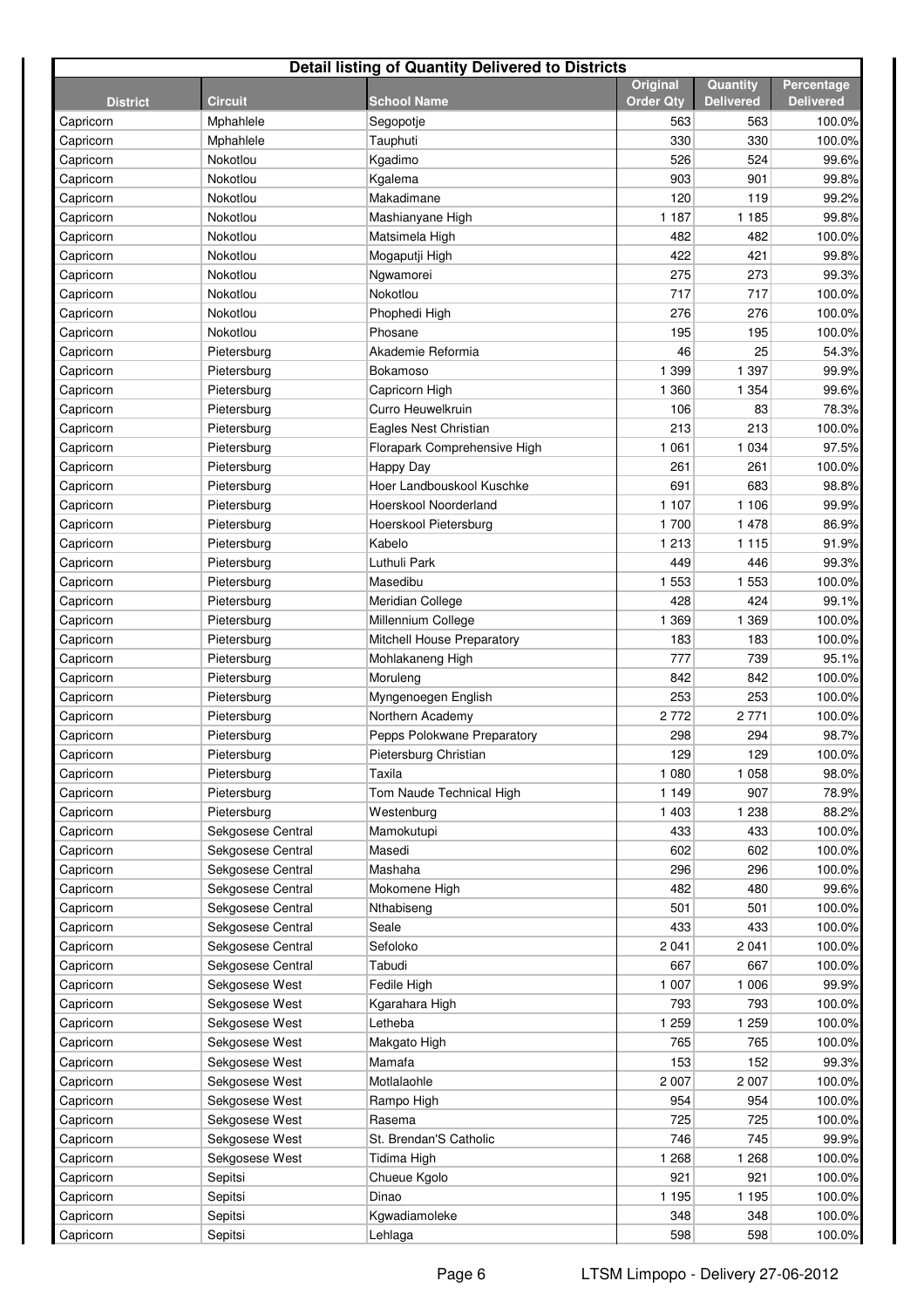| <b>Detail listing of Quantity Delivered to Districts</b> |                |                           |                  |                  |                  |  |  |
|----------------------------------------------------------|----------------|---------------------------|------------------|------------------|------------------|--|--|
|                                                          |                |                           | <b>Original</b>  | Quantity         | Percentage       |  |  |
| <b>District</b>                                          | <b>Circuit</b> | <b>School Name</b>        | <b>Order Qty</b> | <b>Delivered</b> | <b>Delivered</b> |  |  |
| Capricorn                                                | Sepitsi        | Mamagogo High             | 494              | 494              | 100.0%           |  |  |
| Capricorn                                                | Sepitsi        | Mogalatjane Mphahlele     | 179              | 179              | 100.0%           |  |  |
| Capricorn                                                | Sepitsi        | Phasoane High             | 486              | 453              | 93.2%            |  |  |
| Capricorn                                                | Sepitsi        | Phauwe                    | 346              | 346              | 100.0%           |  |  |
| Capricorn                                                | Sepitsi        | Phutlo                    | 286              | 286              | 100.0%           |  |  |
| Capricorn                                                | Sepitsi        | Rekhutjitje               | 542              | 542              | 100.0%           |  |  |
| Capricorn                                                | Sepitsi        | Sekate                    | 617              | 617              | 100.0%           |  |  |
| Capricorn                                                | Sepitsi        | Thagaetala                | 531              | 531              | 100.0%           |  |  |
| Capricorn                                                | Seshego        | Ben-Evelyn English Medium | 130              | 130              | 100.0%           |  |  |
| Capricorn                                                | Seshego        | Dr. A.M.S. Makunyane      | 1 1 4 5          | 1 1 4 5          | 100.0%           |  |  |
| Capricorn                                                | Seshego        | Kgabo                     | 805              | 804              | 99.9%            |  |  |
| Capricorn                                                | Seshego        | Khaiso High               | 1 0 0 4          | 1 0 0 4          | 100.0%           |  |  |
| Capricorn                                                | Seshego        | M.E. Makgato              | 1 0 8 7          | 1 0 8 7          | 100.0%           |  |  |
| Capricorn                                                | Seshego        | Makgofe High              | 1 502            | 1 5 0 2          | 100.0%           |  |  |
| Capricorn                                                | Seshego        | Maseala Progressive       | 465              | 464              | 99.8%            |  |  |
| Capricorn                                                | Seshego        | Mohlapetse                | 709              | 709              | 100.0%           |  |  |
| Capricorn                                                | Seshego        | Molautsi                  | 1 1 1 2          | 1 1 1 2          | 100.0%           |  |  |
| Capricorn                                                | Seshego        | Monyong                   | 1 0 8 0          | 1 0 8 0          | 100.0%           |  |  |
| Capricorn                                                | Seshego        | Northern Muslim           | 121              | 121              | 100.0%           |  |  |
| Capricorn                                                | Seshego        | O.R. Mabotja              | 1 0 3 5          | 1 0 3 5          | 100.0%           |  |  |
| Capricorn                                                | Seshego        | Peter Nchabeleng          | 532              | 532              | 100.0%           |  |  |
| Capricorn                                                | Vlakfontein    | Kwena-A-Peu               | 238              | 238              | 100.0%           |  |  |
| Capricorn                                                | Vlakfontein    | Makobateng                | 399              | 399              | 100.0%           |  |  |
| Capricorn                                                | Vlakfontein    | Mamone                    | 242              | 242              | 100.0%           |  |  |
| Capricorn                                                | Vlakfontein    | Mapale                    | 112              | 112              | 100.0%           |  |  |
| Capricorn                                                | Vlakfontein    | Matuma                    | 149              | 149              | 100.0%           |  |  |
| Capricorn                                                | Vlakfontein    | Mmamehlabe Sinior         | 373              | 373              | 100.0%           |  |  |
| Capricorn                                                | Vlakfontein    | Mmankogaedupe             | 351              | 351              | 100.0%           |  |  |
| Capricorn                                                | Vlakfontein    | Motlishi                  | 306              | 306              | 100.0%           |  |  |
| Capricorn                                                | Vlakfontein    | Ncheleleng                | 581              | 581              | 100.0%           |  |  |
| Capricorn                                                | Vlakfontein    | Ngwanallela High          | 358              | 315              | 88.0%            |  |  |
| Capricorn                                                | Vlakfontein    | Nkgopoleng Bakone         | 465              | 465              | 100.0%           |  |  |
| Capricorn                                                | Vlakfontein    | Selamodi                  | 604              | 604              | 100.0%           |  |  |
| Capricorn                                                | Vlakfontein    | Tshukutswe High           | 391              | 390              | 99.7%            |  |  |
| Greater Sekhukhune                                       | Bogwasha       | Dikotope                  | 714              | 714              | 100.0%           |  |  |
| Greater Sekhukhune                                       | Bogwasha       | Lehlabile                 | 943              | 943              | 100.0%           |  |  |
| Greater Sekhukhune                                       | Bogwasha       | Manoke                    | 1 202            | 1 202            | 100.0%           |  |  |
| Greater Sekhukhune                                       | Bogwasha       | Mashakwaneng              | 290              | 290              | 100.0%           |  |  |
| Greater Sekhukhune                                       | Bogwasha       | Mathafeng                 | 516              | 516              | 100.0%           |  |  |
| Greater Sekhukhune                                       | Bogwasha       | Mogale Wa Bagale          | 289              | 289              | 100.0%           |  |  |
| Greater Sekhukhune                                       | Bogwasha       | Motlailane Junior         | 289              | 289              | 100.0%           |  |  |
| Greater Sekhukhune                                       | Bogwasha       | Moukangoe High            | 836              | 836              | 100.0%           |  |  |
| Greater Sekhukhune                                       | Bogwasha       | Sedibeng                  | 385              | 385              | 100.0%           |  |  |
| Greater Sekhukhune                                       | Bogwasha       | St Thomas College         | 679              | 679              | 100.0%           |  |  |
| Greater Sekhukhune                                       | Bogwasha       | Taung High                | 553              | 553              | 100.0%           |  |  |
| Greater Sekhukhune                                       | Dilokong       | Gangadza                  | 245              | 245              | 100.0%           |  |  |
| Greater Sekhukhune                                       | Dilokong       | Lefakgomo                 | 1 307            | 1 307            | 100.0%           |  |  |
| Greater Sekhukhune                                       | Dilokong       | Lephenye                  | 346              | 346              | 100.0%           |  |  |
| Greater Sekhukhune                                       | Dilokong       | Lesailane                 | 696              | 696              | 100.0%           |  |  |
| Greater Sekhukhune                                       | Dilokong       | Maboragane                | 237              | 237              | 100.0%           |  |  |
| Greater Sekhukhune                                       | Dilokong       | Malengine                 | 390              | 390              | 100.0%           |  |  |
| Greater Sekhukhune                                       | Dilokong       | Mosego                    | 344              | 344              | 100.0%           |  |  |
| Greater Sekhukhune                                       | Dilokong       | Potlake                   | 587              | 587              | 100.0%           |  |  |
| Greater Sekhukhune                                       | Dilokong       | Tlouphuti                 | 491              | 491              | 100.0%           |  |  |
| Greater Sekhukhune                                       | Drakensberg    | Baroka                    | 362              | 362              | 100.0%           |  |  |
| Greater Sekhukhune                                       | Drakensberg    | Kgaola                    | 110              | 110              | 100.0%           |  |  |
| Greater Sekhukhune                                       | Drakensberg    | Mogohlwane                | 108              | 108              | 100.0%           |  |  |
| Greater Sekhukhune                                       | Drakensberg    | Mohlakeng                 | 174              | 174              | 100.0%           |  |  |
| Greater Sekhukhune                                       | Drakensberg    | Semoriri                  | 205              | 205              | 100.0%           |  |  |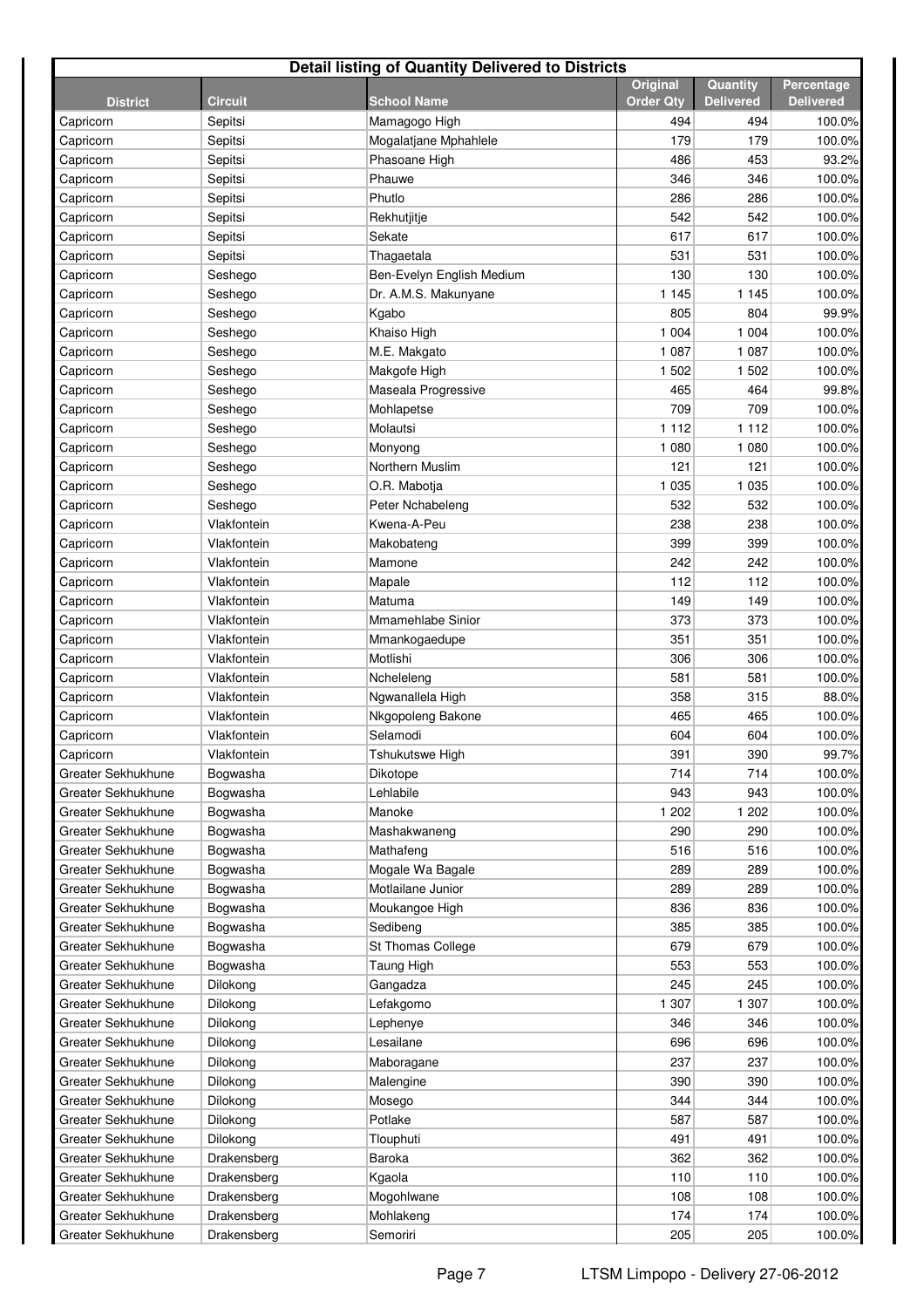| <b>Detail listing of Quantity Delivered to Districts</b> |                    |                            |                  |                  |                                |  |  |
|----------------------------------------------------------|--------------------|----------------------------|------------------|------------------|--------------------------------|--|--|
|                                                          | <b>Circuit</b>     | <b>School Name</b>         | Original         | Quantity         | Percentage<br><b>Delivered</b> |  |  |
| <b>District</b>                                          |                    |                            | <b>Order Qty</b> | <b>Delivered</b> |                                |  |  |
| Greater Sekhukhune<br>Greater Sekhukhune                 | Driekop            | Kgokodibeng                | 881<br>457       | 881<br>457       | 100.0%                         |  |  |
| Greater Sekhukhune                                       | Driekop<br>Driekop | Makgamathu High            | 939              | 939              | 100.0%<br>100.0%               |  |  |
| Greater Sekhukhune                                       |                    | Makopi                     | 507              | 507              | 100.0%                         |  |  |
|                                                          | Driekop            | Mamogege                   | 822              | 822              |                                |  |  |
| Greater Sekhukhune                                       | Driekop            | Mokwadibe                  | 330              |                  | 100.0%                         |  |  |
| Greater Sekhukhune                                       | Driekop            | Nkgomeleng                 | 676              | 330<br>676       | 100.0%                         |  |  |
| Greater Sekhukhune<br>Greater Sekhukhune                 | Driekop            | Ratanang<br>Sehlaku        | 2 1 5 0          | 2 1 4 6          | 100.0%                         |  |  |
|                                                          | Driekop            |                            |                  |                  | 99.8%                          |  |  |
| Greater Sekhukhune<br>Greater Sekhukhune                 | Eensaam<br>Eensaam | Kgahlanamorulana           | 881<br>271       | 881<br>271       | 100.0%                         |  |  |
| Greater Sekhukhune                                       |                    | Leokeng<br>Mahlaba         | 274              |                  | 100.0%                         |  |  |
| Greater Sekhukhune                                       | Eensaam            |                            |                  | 274              | 100.0%                         |  |  |
| Greater Sekhukhune                                       | Eensaam            | Maretele                   | 313<br>656       | 313<br>656       | 100.0%                         |  |  |
| Greater Sekhukhune                                       | Eensaam            | Mmamokokgolushi<br>Mohlodi |                  |                  | 100.0%                         |  |  |
|                                                          | Eensaam            | Namudi                     | 119              | 119              | 100.0%                         |  |  |
| Greater Sekhukhune                                       | Eensaam            |                            | 113              | 113              | 100.0%                         |  |  |
| Greater Sekhukhune                                       | Eensaam            | Ntshebele                  | 888              | 888              | 100.0%                         |  |  |
| Greater Sekhukhune                                       | Glen-Cowie         | <b>Glen Cowie</b>          | 486              | 486              | 100.0%                         |  |  |
| Greater Sekhukhune                                       | Glen-Cowie         | Legaletlwa                 | 1 0 6 6          | 1 0 6 6          | 100.0%                         |  |  |
| Greater Sekhukhune                                       | Glen-Cowie         | Mabodibeng                 | 441              | 441              | 100.0%                         |  |  |
| Greater Sekhukhune                                       | Glen-Cowie         | Mantlhanyane               | 168              | 168              | 100.0%                         |  |  |
| Greater Sekhukhune                                       | Glen-Cowie         | Matshumane                 | 1 5 5 9          | 1559             | 100.0%                         |  |  |
| Greater Sekhukhune                                       | Glen-Cowie         | Mmauwane                   | 320              | 320              | 100.0%                         |  |  |
| Greater Sekhukhune                                       | Glen-Cowie         | Mphele A Mphele            | 546              | 546              | 100.0%                         |  |  |
| Greater Sekhukhune                                       | Glen-Cowie         | Phatlane Jun               | 108              | 108              | 100.0%                         |  |  |
| Greater Sekhukhune                                       | Glen-Cowie         | Phiriagae                  | 527              | 527              | 100.0%                         |  |  |
| Greater Sekhukhune                                       | Glen-Cowie         | Ponti Junior               | 691              | 691              | 100.0%                         |  |  |
| Greater Sekhukhune                                       | Glen-Cowie         | Rebone                     | 922              | 922              | 100.0%                         |  |  |
| Greater Sekhukhune                                       | Glen-Cowie         | Seopo                      | 492              | 492              | 100.0%                         |  |  |
| Greater Sekhukhune                                       | Glen-Cowie         | Thakgudi                   | 585              | 585              | 100.0%                         |  |  |
| Greater Sekhukhune                                       | Groblersdal        | Dynamique                  | 466              | 466              | 100.0%                         |  |  |
| Greater Sekhukhune                                       | Groblersdal        | Elshadai                   | 286              | 286              | 100.0%                         |  |  |
| Greater Sekhukhune                                       | Groblersdal        | Excelsior                  | 216              | 215              | 99.5%                          |  |  |
| Greater Sekhukhune                                       | Groblersdal        | Good Shepherd Model        | 988              | 988              | 100.0%                         |  |  |
| Greater Sekhukhune                                       | Groblersdal        | Groblersdal Christian      | 30 <sub>o</sub>  | 30               | 100.0%                         |  |  |
| Greater Sekhukhune                                       | Groblersdal        | Gromar Landbou Akademie    | 75               | 69               | 92.0%                          |  |  |
| Greater Sekhukhune                                       | Groblersdal        | Hoërskool Ben Viljoen      | 786              | 745              | 94.8%                          |  |  |
| Greater Sekhukhune                                       | Groblersdal        | Leriana                    | 673              | 673              | 100.0%                         |  |  |
| Greater Sekhukhune                                       | Groblersdal        | Living Waters Private      | 356              | 220              | 61.8%                          |  |  |
| Greater Sekhukhune                                       | Groblersdal        | Matailane                  | 719              | 719              | 100.0%                         |  |  |
| Greater Sekhukhune                                       | Groblersdal        | Sango                      | 455              | 455              | 100.0%                         |  |  |
| Greater Sekhukhune                                       | Groblersdal        | Skhosana                   | 1613             | 1613             | 100.0%                         |  |  |
| Greater Sekhukhune                                       | Groblersdal        | St Gregories College       | 712              | 712              | 100.0%                         |  |  |
| Greater Sekhukhune                                       | Groblersdal        | Tjetje                     | 1 2 1 5          | 1 2 1 4          | 99.9%                          |  |  |
| Greater Sekhukhune                                       | Hlogotlou          | A.M. Mashego               | 1 2 6 3          | 1 2 6 3          | 100.0%                         |  |  |
| Greater Sekhukhune                                       | Hlogotlou          | Izikhali Zemfundo          | 1 3 3 8          | 1 3 3 8          | 100.0%                         |  |  |
| Greater Sekhukhune                                       | Hlogotlou          | Loboli                     | 540              | 540              | 100.0%                         |  |  |
| Greater Sekhukhune                                       | Hlogotlou          | Magukubjane                | 144              | 144              | 100.0%                         |  |  |
| Greater Sekhukhune                                       | Hlogotlou          | Mamadi                     | 675              | 675              | 100.0%                         |  |  |
| Greater Sekhukhune                                       | Hlogotlou          | Mphezulu                   | 908              | 908              | 100.0%                         |  |  |
| Greater Sekhukhune                                       | Hlogotlou          | Segolola High              | 719              | 719              | 100.0%                         |  |  |
| Greater Sekhukhune                                       | Hlogotlou          | Zama Zama                  | 848              | 848              | 100.0%                         |  |  |
| Greater Sekhukhune                                       | Hlogotlou          | Zamokuhle High             | 430              | 429              | 99.8%                          |  |  |
| Greater Sekhukhune                                       | Hlogotlou          | Zenzeleni                  | 184              | 184              | 100.0%                         |  |  |
| Greater Sekhukhune                                       | Leolo              | Dihlabakela                | 776              | 774              | 99.7%                          |  |  |
| Greater Sekhukhune                                       | Leolo              | Maputle                    | 720              | 718              | 99.7%                          |  |  |
| Greater Sekhukhune                                       | Leolo              | Marole                     | 346              | 343              | 99.1%                          |  |  |
| Greater Sekhukhune                                       | Leolo              | Matladi A Phaahla          | 317              | 314              | 99.1%                          |  |  |
| Greater Sekhukhune                                       | Leolo              | Mohlalamoruoi              | 636              | 633              | 99.5%                          |  |  |
| Greater Sekhukhune                                       | Leolo              | Mosedi                     | 518              | 515              | 99.4%                          |  |  |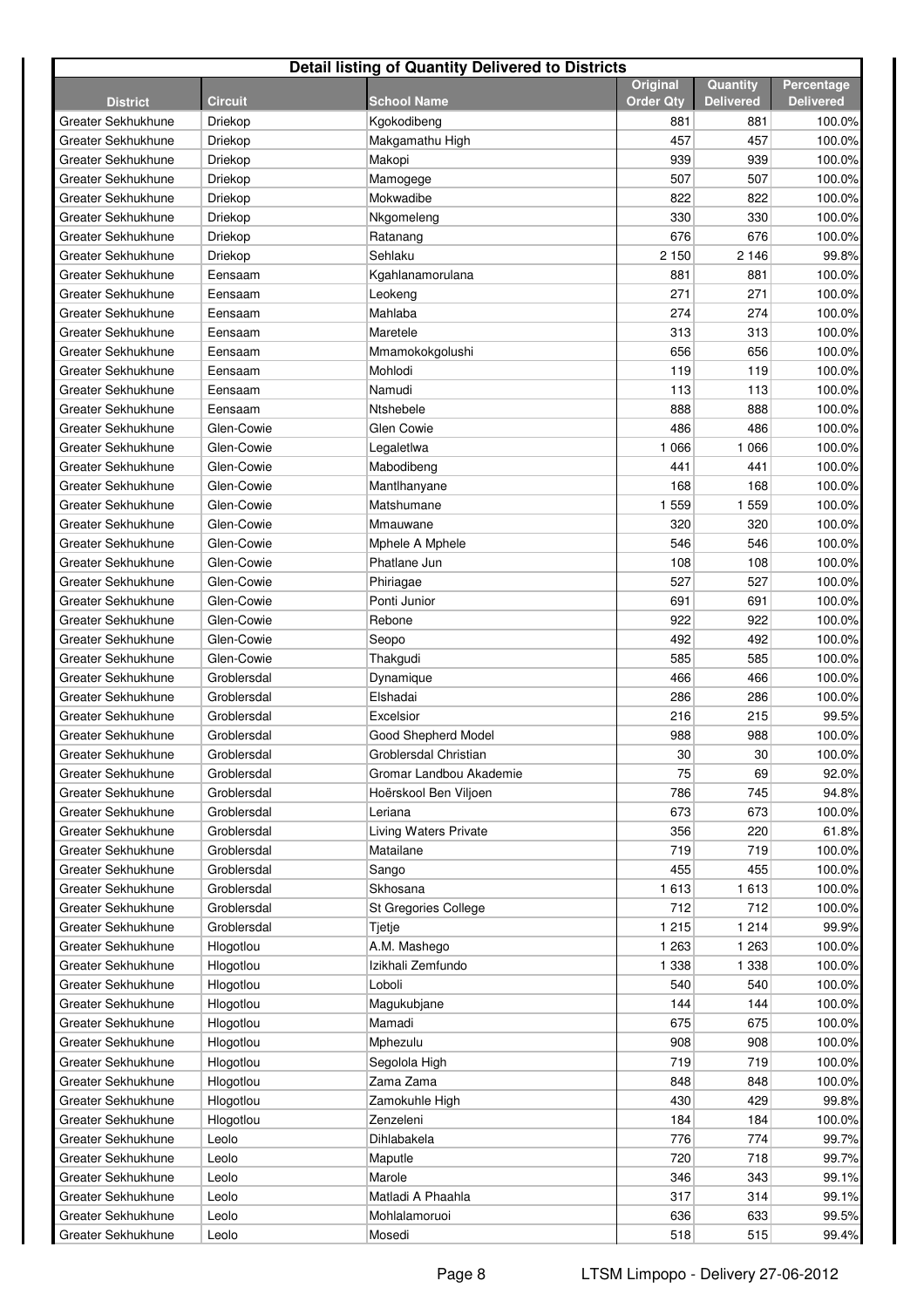| <b>Detail listing of Quantity Delivered to Districts</b> |                      |                    |                  |                  |                  |  |  |
|----------------------------------------------------------|----------------------|--------------------|------------------|------------------|------------------|--|--|
|                                                          |                      |                    | Original         | Quantity         | Percentage       |  |  |
| <b>District</b>                                          | <b>Circuit</b>       | <b>School Name</b> | <b>Order Qtv</b> | <b>Delivered</b> | <b>Delivered</b> |  |  |
| Greater Sekhukhune                                       | Leolo                | Nakgwadi           | 1861             | 1859             | 99.9%            |  |  |
| Greater Sekhukhune                                       | Leolo                | Phutinare          | 618              | 616              | 99.7%            |  |  |
| Greater Sekhukhune                                       | Lepellane            | Dithothwaneng      | 924              | 924              | 100.0%           |  |  |
| Greater Sekhukhune                                       | Lepellane            | Lekentle           | 1 0 2 2          | 1 0 2 2          | 100.0%           |  |  |
| Greater Sekhukhune                                       | Lepellane            | Makelepeng         | 318              | 318              | 100.0%           |  |  |
| Greater Sekhukhune                                       | Lepellane            | Moepadira          | 862              | 862              | 100.0%           |  |  |
| Greater Sekhukhune                                       | Lepellane            | Mohwaduba          | 391              | 391              | 100.0%           |  |  |
| Greater Sekhukhune                                       | Lepellane            | Mphele             | 829              | 829              | 100.0%           |  |  |
| Greater Sekhukhune                                       | Lepellane            | Telelo             | 202              | 202              | 100.0%           |  |  |
| Greater Sekhukhune                                       | Lepellane            | Tlou Nare          | 1 1 2 7          | 949              | 84.2%            |  |  |
| Greater Sekhukhune                                       | Lepelle (Sekhukhune) | Lekhine            | 457              | 388              | 84.9%            |  |  |
| Greater Sekhukhune                                       | Lepelle (Sekhukhune) | Mamaale            | 281              | 281              | 100.0%           |  |  |
| Greater Sekhukhune                                       | Lepelle (Sekhukhune) | Mangolwane         | 457              | 457              | 100.0%           |  |  |
| Greater Sekhukhune                                       | Lepelle (Sekhukhune) | Maphadime          | 253              | 215              | 85.0%            |  |  |
| Greater Sekhukhune                                       | Lepelle (Sekhukhune) | Mapuru Tseke       | 154              | 154              | 100.0%           |  |  |
| Greater Sekhukhune                                       | Lepelle (Sekhukhune) | Matshele           | 282              | 282              | 100.0%           |  |  |
| Greater Sekhukhune                                       | Lepelle (Sekhukhune) | Mokgapi            | 259              | 259              | 100.0%           |  |  |
| Greater Sekhukhune                                       | Lepelle (Sekhukhune) | Molwetsi           | 623              | 623              | 100.0%           |  |  |
| Greater Sekhukhune                                       | Lepelle (Sekhukhune) | Mphegolle          | 214              | 214              | 100.0%           |  |  |
| Greater Sekhukhune                                       | Lepelle (Sekhukhune) | Ngale              | 472              | 401              | 85.0%            |  |  |
| Greater Sekhukhune                                       | Lepelle (Sekhukhune) | Ngoatoanape        | 367              | 329              | 89.6%            |  |  |
| Greater Sekhukhune                                       | Lepelle (Sekhukhune) | Sepheu Moleke      | 637              | 637              | 100.0%           |  |  |
| Greater Sekhukhune                                       | Lepelle (Sekhukhune) | Tshege             | 352              | 352              | 100.0%           |  |  |
| Greater Sekhukhune                                       | Lobethal             | Kgapyane           | 60               | 60               | 100.0%           |  |  |
| Greater Sekhukhune                                       | Lobethal             | Madikalepudi       | 407              | 407              | 100.0%           |  |  |
| Greater Sekhukhune                                       | Lobethal             | Malabe             | 218              | 218              | 100.0%           |  |  |
| Greater Sekhukhune                                       | Lobethal             | Matsebe            | 125              | 125              | 100.0%           |  |  |
| Greater Sekhukhune                                       | Lobethal             | Modipadi           | 388              | 388              | 100.0%           |  |  |
| Greater Sekhukhune                                       | Lobethal             | Molebeledi         | 233              | 233              | 100.0%           |  |  |
| Greater Sekhukhune                                       | Lobethal             | Nkgonyeletse       | 594              | 594              | 100.0%           |  |  |
| Greater Sekhukhune                                       | Lobethal             | Phuti-Kwena        | 599              | 576              | 96.2%            |  |  |
| Greater Sekhukhune                                       | Lobethal             | Rantobeng          | 995              | 995              | 100.0%           |  |  |
| Greater Sekhukhune                                       | Mabulane             | Kanama             | 168              | 168              | 100.0%           |  |  |
| Greater Sekhukhune                                       | Mabulane             | Madikoloshe Malepe | 84               | 84               | 100.0%           |  |  |
| Greater Sekhukhune                                       | Mabulane             | Magatagabotse      | 391              | 391              | 100.0%           |  |  |
| Greater Sekhukhune                                       | Mabulane             | Makhwese           | 572              | 572              | 100.0%           |  |  |
| Greater Sekhukhune                                       | Mabulane             | Makidi             | 60               | 60               | 100.0%           |  |  |
| Greater Sekhukhune                                       | Mabulane             | Mamolobela         | 464              | 464              | 100.0%           |  |  |
| Greater Sekhukhune                                       | Mabulane             | Nkota              | 1 276            | 1 2 7 6          | 100.0%           |  |  |
| Greater Sekhukhune                                       | Mabulane             | Ntibaneng          | 282              | 282              | 100.0%           |  |  |
| Greater Sekhukhune                                       | Mabulane             | Paepae             | 472              | 472              | 100.0%           |  |  |
| Greater Sekhukhune                                       | Mabulane             | Sogane Sen         | 802              | 802              | 100.0%           |  |  |
| Greater Sekhukhune                                       | Malegale             | Baphadima          | 367              | 367              | 100.0%           |  |  |
| Greater Sekhukhune                                       | Malegale             | Lobamba Junior     | 449              | 449              | 100.0%           |  |  |
| Greater Sekhukhune                                       | Malegale             | Moleshatlou        | 1 2 6 4          | 1 2 6 4          | 100.0%           |  |  |
| Greater Sekhukhune                                       | Malegale             | Monamoledi         | 1 0 9 0          | 1 0 9 0          | 100.0%           |  |  |
| Greater Sekhukhune                                       | Malegale             | Mpilo              | 703              | 703              | 100.0%           |  |  |
| Greater Sekhukhune                                       | Malegale             | Phuti Mogulodi     | 196              | 196              | 100.0%           |  |  |
| Greater Sekhukhune                                       | Malegale             | Ramphelane         | 984              | 984              | 100.0%           |  |  |
| Greater Sekhukhune                                       | Malegale             | Sebase             | 710              | 710              | 100.0%           |  |  |
| Greater Sekhukhune                                       | Malegale             | Seraki             | 626              | 626              | 100.0%           |  |  |
| Greater Sekhukhune                                       | Malegale             | Shakung            | 225              | 225              | 100.0%           |  |  |
| Greater Sekhukhune                                       | Malokela             | Makuane            | 440              | 440              | 100.0%           |  |  |
| Greater Sekhukhune                                       | Malokela             | Manawe             | 513              | 513              | 100.0%           |  |  |
| Greater Sekhukhune                                       | Malokela             | Mape               | 322              | 322              | 100.0%           |  |  |
| Greater Sekhukhune                                       | Malokela             | Mmanyaba           | 243              | 243              | 100.0%           |  |  |
| Greater Sekhukhune                                       | Malokela             | Mmutlane           | 1 0 0 0          | 999              | 99.9%            |  |  |
| Greater Sekhukhune                                       | Malokela             | Mogolahlogo        | 357              | 357              | 100.0%           |  |  |
| Greater Sekhukhune                                       | Malokela             | Moila              | 313              | 313              | 100.0%           |  |  |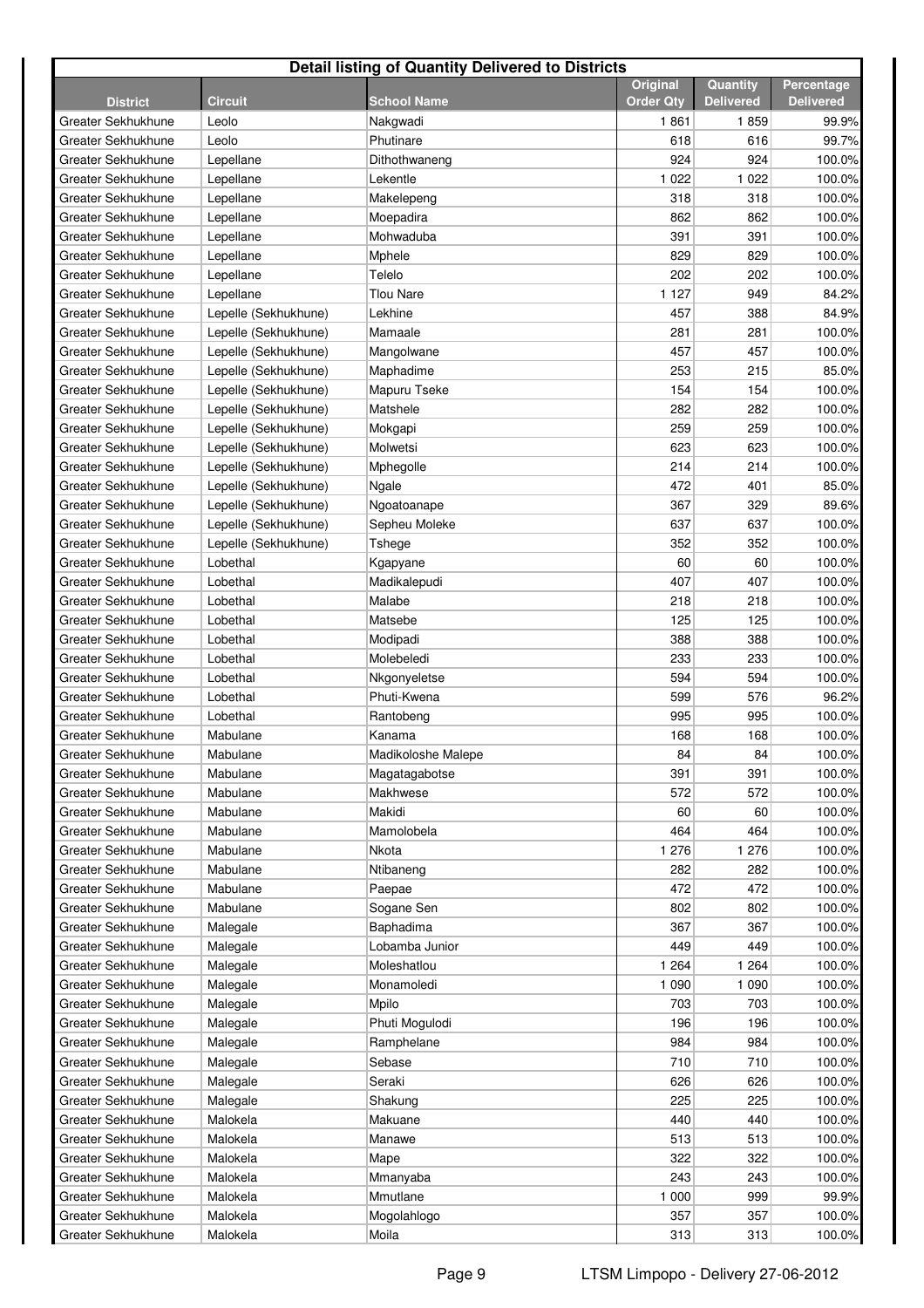| <b>Detail listing of Quantity Delivered to Districts</b> |                |                                  |                  |                  |                  |  |  |
|----------------------------------------------------------|----------------|----------------------------------|------------------|------------------|------------------|--|--|
|                                                          |                |                                  | Original         | Quantity         | Percentage       |  |  |
| <b>District</b>                                          | <b>Circuit</b> | <b>School Name</b>               | <b>Order Qtv</b> | <b>Delivered</b> | <b>Delivered</b> |  |  |
| Greater Sekhukhune                                       | Malokela       | Motloulela                       | 404              | 404              | 100.0%           |  |  |
| Greater Sekhukhune                                       | Malokela       | Potoko                           | 570              | 570              | 100.0%           |  |  |
| Greater Sekhukhune                                       | Manthole       | Goodhope                         | 363              | 363              | 100.0%           |  |  |
| Greater Sekhukhune                                       | Manthole       | Hlabi                            | 863              | 811              | 94.0%            |  |  |
| Greater Sekhukhune                                       | Manthole       | Hlanganani                       | 511              | 511              | 100.0%           |  |  |
| Greater Sekhukhune                                       | Manthole       | Kgaphola Matlala                 | 410              | 410              | 100.0%           |  |  |
| Greater Sekhukhune                                       | Manthole       | Lekala                           | 362              | 362              | 100.0%           |  |  |
| Greater Sekhukhune                                       | Manthole       | Mang-Le-Mang                     | 1 2 5 3          | 1 1 2 7          | 89.9%            |  |  |
| Greater Sekhukhune                                       | Manthole       | Ndendeka High                    | 651              | 649              | 99.7%            |  |  |
| Greater Sekhukhune                                       | Manthole       | Ngulu High                       | 775              | 775              | 100.0%           |  |  |
| Greater Sekhukhune                                       | Manthole       | Phokanoka High                   | 1645             | 1 644            | 99.9%            |  |  |
| Greater Sekhukhune                                       | Manthole       | St. Paul'S High                  | 701              | 700              | 99.9%            |  |  |
| Greater Sekhukhune                                       | Masemola       | Diphale                          | 527              | 525              | 99.6%            |  |  |
| Greater Sekhukhune                                       | Masemola       | Lewalemolomo                     | 146              | 145              | 99.3%            |  |  |
| Greater Sekhukhune                                       | Masemola       | Mahwetse                         | 634              | 632              | 99.7%            |  |  |
| Greater Sekhukhune                                       | Masemola       | Masemola                         | 484              | 482              | 99.6%            |  |  |
| Greater Sekhukhune                                       | Masemola       | Mathume                          | 229              | 226              | 98.7%            |  |  |
| Greater Sekhukhune                                       | Masemola       | Matlebjoane                      | 337              | 336              | 99.7%            |  |  |
| Greater Sekhukhune                                       | Masemola       | Mmakopi                          | 147              | 146              | 99.3%            |  |  |
| Greater Sekhukhune                                       | Masemola       | Mogoshadi                        | 135              | 134              | 99.3%            |  |  |
| Greater Sekhukhune                                       | Masemola       | Molomotoatau                     | 355              | 353              | 99.4%            |  |  |
| Greater Sekhukhune                                       | Masemola       | Monyaku                          | 399              | 397              | 99.5%            |  |  |
| Greater Sekhukhune                                       | Masemola       | Motubatse                        | 510              | 508              | 99.6%            |  |  |
| Greater Sekhukhune                                       | Masemola       | Phoroane                         | 200              | 199              | 99.5%            |  |  |
| Greater Sekhukhune                                       | Mashung        | <b>Frank Mashile</b>             | 696              | 696              | 100.0%           |  |  |
| Greater Sekhukhune                                       | Mashung        | Hans Komane                      | 444              | 444              | 100.0%           |  |  |
| Greater Sekhukhune                                       | Mashung        | Mafoufale                        | 236              | 236              | 100.0%           |  |  |
| Greater Sekhukhune                                       | Mashung        | Makopole I                       | 202              | 202              | 100.0%           |  |  |
| Greater Sekhukhune                                       | Mashung        | Modipa                           | 377              | 377              | 100.0%           |  |  |
| Greater Sekhukhune                                       | Mashung        | Mokhulwane                       | 437              | 437              | 100.0%           |  |  |
| Greater Sekhukhune                                       | Mashung        | Moretlwe                         | 147              | 147              | 100.0%           |  |  |
| Greater Sekhukhune                                       | Mashung        | Ngwanamala                       | 845              | 845              | 100.0%           |  |  |
| Greater Sekhukhune                                       | Mmashadi       | Jane Furse Comprehensive         | 521              | 431              | 82.7%            |  |  |
| Greater Sekhukhune                                       | Mmashadi       | Kgoloko                          | 1 107            | 1 1 0 5          | 99.8%            |  |  |
| Greater Sekhukhune                                       | Mmashadi       | Lehutjwana                       | 787              | 785              | 99.7%            |  |  |
| Greater Sekhukhune                                       | Mmashadi       | Lengama                          | 1 1 5 3          | 1 1 5 1          | 99.8%            |  |  |
| Greater Sekhukhune                                       | Mmashadi       | Matsebong                        | 941              | 941              | 100.0%           |  |  |
| Greater Sekhukhune                                       | Mmashadi       | Molepane                         | 435              | 433              | 99.5%            |  |  |
| Greater Sekhukhune                                       | Mmashadi       | Ngwanamatlang                    | 1 2 8 3          | 1 2 8 1          | 99.8%            |  |  |
| Greater Sekhukhune                                       | Mmashadi       | St. Mark'S Comprehensive College | 807              | 807              | 100.0%           |  |  |
| Greater Sekhukhune                                       | Mohlaletse     | Dinakanyane                      | 894              | 892              | 99.8%            |  |  |
| Greater Sekhukhune                                       | Mohlaletse     | Fetakgomo                        | 914              | 912              | 99.8%            |  |  |
| Greater Sekhukhune                                       | Mohlaletse     | Mohlaletse                       | 718              | 716              | 99.7%            |  |  |
| Greater Sekhukhune                                       | Mohlaletse     | Mokhine                          | 930              | 928              | 99.8%            |  |  |
| Greater Sekhukhune                                       | Mohlaletse     | Peu                              | 261              | 260              | 99.6%            |  |  |
| Greater Sekhukhune                                       | Mohlaletse     | Phutakwe                         | 705              | 703              | 99.7%            |  |  |
| Greater Sekhukhune                                       | Mohlaletse     | <b>St Peters</b>                 | 456              | 456              | 100.0%           |  |  |
| Greater Sekhukhune                                       | Mohlaletse     | Thete                            | 416              | 414              | 99.5%            |  |  |
| Greater Sekhukhune                                       | Moroke         | Kgolane -1                       | 297              | 297              | 100.0%           |  |  |
| Greater Sekhukhune                                       | Moroke         | Magobanye                        | 307              | 307              | 100.0%           |  |  |
| Greater Sekhukhune                                       | Moroke         | Modiedie                         | 223              | 223              | 100.0%           |  |  |
| Greater Sekhukhune                                       | Moroke         | Morwaswi                         | 628              | 626              | 99.7%            |  |  |
| Greater Sekhukhune                                       | Moroke         | Moseki                           | 211              | 209              | 99.1%            |  |  |
| Greater Sekhukhune                                       | Moroke         | Ntwampe                          | 698              | 695              | 99.6%            |  |  |
| Greater Sekhukhune                                       | Moroke         | Nyaku                            | 241              | 239              | 99.2%            |  |  |
| Greater Sekhukhune                                       | Moroke         | Phafane                          | 689              | 685              | 99.4%            |  |  |
| Greater Sekhukhune                                       | Moroke         | Poo                              | 1 0 9 7          | 1 0 9 7          | 100.0%           |  |  |
| Greater Sekhukhune                                       | Moroke         | Selatole                         | 589              | 589              | 100.0%           |  |  |
| Greater Sekhukhune                                       | Moroke         | Serokolo                         | 800              | 799              | 99.9%            |  |  |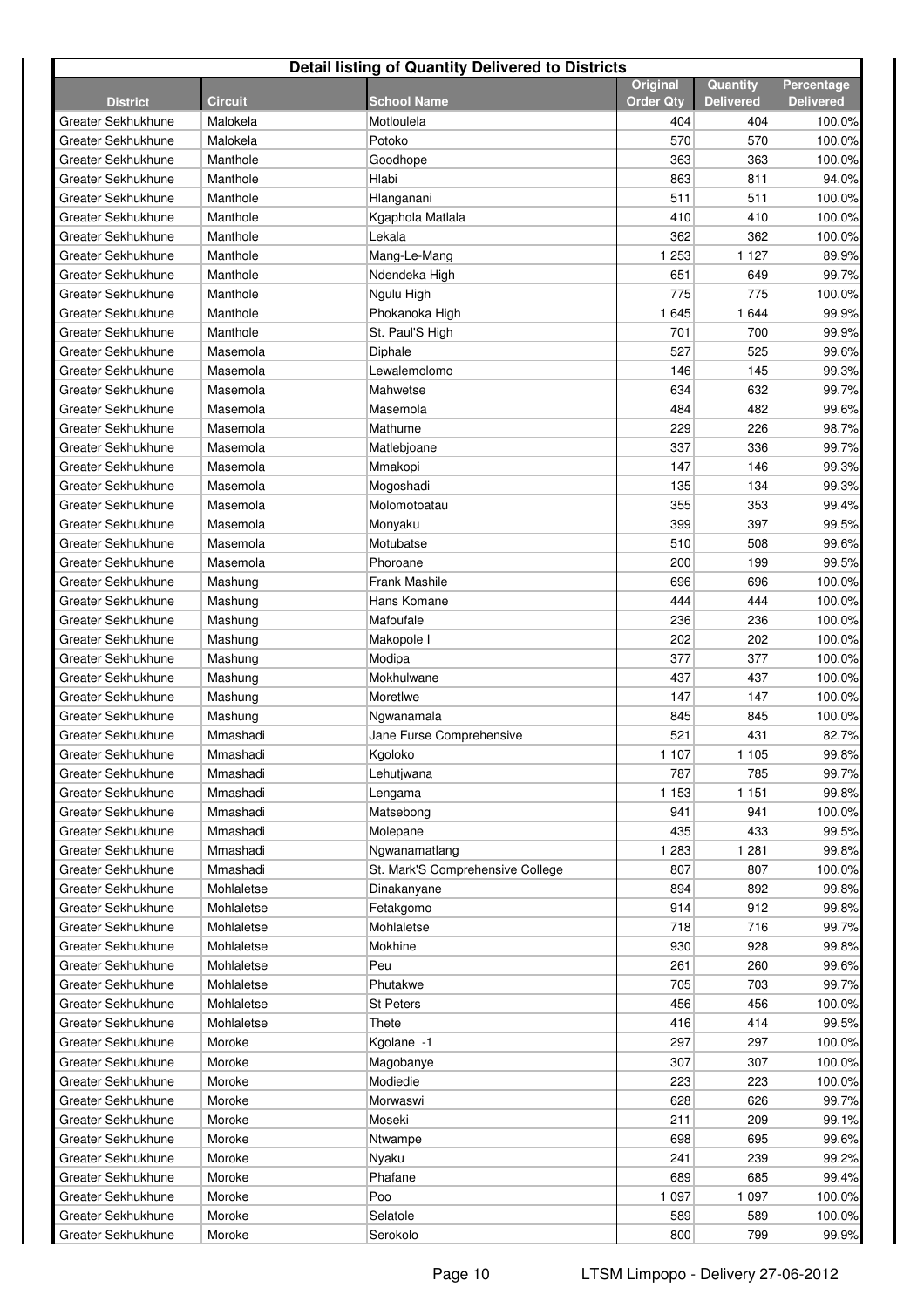| <b>Detail listing of Quantity Delivered to Districts</b> |                       |                        |                  |                  |                  |  |  |
|----------------------------------------------------------|-----------------------|------------------------|------------------|------------------|------------------|--|--|
|                                                          |                       |                        | Original         | Quantity         | Percentage       |  |  |
| <b>District</b>                                          | <b>Circuit</b>        | <b>School Name</b>     | <b>Order Qty</b> | <b>Delivered</b> | <b>Delivered</b> |  |  |
| Greater Sekhukhune                                       | Moroke                | Seroletshidi           | 200              | 200              | 100.0%           |  |  |
| Greater Sekhukhune                                       | Moroke                | Tekanang               | 733              | 733              | 100.0%           |  |  |
| Greater Sekhukhune                                       | Moroke                | Tshihlo                | 509              | 509              | 100.0%           |  |  |
| Greater Sekhukhune                                       | Motetema              | Abraham Serote         | 1 3 1 6          | 1 3 1 6          | 100.0%           |  |  |
| Greater Sekhukhune                                       | Motetema              | Boleu High             | 2 1 3 6          | 2 1 3 6          | 100.0%           |  |  |
| Greater Sekhukhune                                       | Motetema              | Kopa                   | 1601             | 1 601            | 100.0%           |  |  |
| Greater Sekhukhune                                       | Motetema              | Mogudi                 | 655              | 655              | 100.0%           |  |  |
| Greater Sekhukhune                                       | Motetema              | Monamodi Matsepe       | 727              | 727              | 100.0%           |  |  |
| Greater Sekhukhune                                       | Motetema              | Moshate                | 756              | 756              | 100.0%           |  |  |
| Greater Sekhukhune                                       | Motetema              | Motjedi                | 477              | 477              | 100.0%           |  |  |
| Greater Sekhukhune                                       | Motetema              | Mphage                 | 773              | 773              | 100.0%           |  |  |
| Greater Sekhukhune                                       | Motetema              | Naledi-Ya-Meso         | 288              | 288              | 100.0%           |  |  |
| Greater Sekhukhune                                       | Motetema              | Ramohlokolo            | 424              | 424              | 100.0%           |  |  |
| Greater Sekhukhune                                       | Motetema              | Refilwe                | 907              | 749              | 82.6%            |  |  |
| Greater Sekhukhune                                       | <b>Moutse Central</b> | Dibathuto              | 1 703            | 1429             | 83.9%            |  |  |
| Greater Sekhukhune                                       | Moutse Central        | Dithamaga              | 767              | 767              | 100.0%           |  |  |
| Greater Sekhukhune                                       | <b>Moutse Central</b> | Mohlabetsi             | 1 2 6 6          | 1 2 6 6          | 100.0%           |  |  |
| Greater Sekhukhune                                       | <b>Moutse Central</b> | Ramatshagalala         | 2 2 8 2          | 2 2 8 2          | 100.0%           |  |  |
| Greater Sekhukhune                                       | <b>Moutse Central</b> | Reitometje             | 1 0 2 8          | 1 0 2 8          | 100.0%           |  |  |
| Greater Sekhukhune                                       | <b>Moutse Central</b> | Sebakanaga             | 892              | 892              | 100.0%           |  |  |
| Greater Sekhukhune                                       | <b>Moutse Central</b> | St Josefs              | 2066             | 1896             | 91.8%            |  |  |
| Greater Sekhukhune                                       | <b>Moutse Central</b> | Tadimane               | 1 0 8 2          | 1 0 8 2          | 100.0%           |  |  |
| Greater Sekhukhune                                       | <b>Moutse Central</b> | Thejane                | 2659             | 2659             | 100.0%           |  |  |
| Greater Sekhukhune                                       | <b>Moutse Central</b> | Thlako                 | 1 4 5 6          | 1 4 5 6          | 100.0%           |  |  |
| Greater Sekhukhune                                       | <b>Moutse East</b>    | Kgothala               | 1 360            | 1 3 6 0          | 100.0%           |  |  |
| Greater Sekhukhune                                       | <b>Moutse East</b>    | Mohlamme               | 2545             | 2 5 4 5          | 100.0%           |  |  |
| Greater Sekhukhune                                       | <b>Moutse East</b>    | Nala                   | 2 2 3 0          | 2 2 3 0          | 100.0%           |  |  |
| Greater Sekhukhune                                       | <b>Moutse East</b>    | Ngwato-A-Mphela Public | 490              | 490              | 100.0%           |  |  |
| Greater Sekhukhune                                       | <b>Moutse East</b>    | Or Tambo Comprehensive | 1 3 1 7          | 1 3 1 5          | 99.8%            |  |  |
| Greater Sekhukhune                                       | <b>Moutse East</b>    | Ramogosetsi Magana     | 483              | 483              | 100.0%           |  |  |
| Greater Sekhukhune                                       | <b>Moutse East</b>    | Sereme                 | 897              | 897              | 100.0%           |  |  |
| Greater Sekhukhune                                       | Moutse West           | Kgagatlou              | 650              | 650              | 100.0%           |  |  |
| Greater Sekhukhune                                       | Moutse West           | Mabake                 | 975              | 975              | 100.0%           |  |  |
| Greater Sekhukhune                                       | Moutse West           | Mahlakodishe           | 616              | 616              | 100.0%           |  |  |
| Greater Sekhukhune                                       | Moutse West           | Pezunga                | 634              | 634              | 100.0%           |  |  |
| Greater Sekhukhune                                       | Moutse West           | Refilwe                | 992              | 992              | 100.0%           |  |  |
| Greater Sekhukhune                                       | Moutse West           | Rekhuditse             | 1 2 1 9          | 1 2 1 9          | 100.0%           |  |  |
| Greater Sekhukhune                                       | Moutse West           | Rephafogile            | 783              | 783              | 100.0%           |  |  |
| Greater Sekhukhune                                       | Moutse West           | Sebjalebjale           | 477              | 477              | 100.0%           |  |  |
| Greater Sekhukhune                                       | Moutse West           | Tlhakanang             | 542              | 542              | 100.0%           |  |  |
| Greater Sekhukhune                                       | Moutse West           | Tshikanoshi            | 625              | 625              | 100.0%           |  |  |
| Greater Sekhukhune                                       | Ngwaabe               | Gobetse                | 1 537            | 1 537            | 100.0%           |  |  |
| Greater Sekhukhune                                       | Ngwaabe               | Kgahlanong             | 1 4 7 1          | 1 470            | 99.9%            |  |  |
| Greater Sekhukhune                                       | Ngwaabe               | Makgwale               | 497              | 497              | 100.0%           |  |  |
| Greater Sekhukhune                                       | Ngwaabe               | Makopole li            | 1 1 6 4          | 1 1 6 4          | 100.0%           |  |  |
| Greater Sekhukhune                                       | Ngwaabe               | Mashego Junior         | 703              | 703              | 100.0%           |  |  |
| Greater Sekhukhune                                       | Ngwaabe               | Mashupje               | 1413             | 1 407            | 99.6%            |  |  |
| Greater Sekhukhune                                       | Ngwaabe               | Mohlarekoma            | 1 0 3 4          | 1 0 3 4          | 100.0%           |  |  |
| Greater Sekhukhune                                       | Ngwaabe               | Ngwaabe Comprehensive  | 1 1 2 1          | 1 1 0 8          | 98.8%            |  |  |
| Greater Sekhukhune                                       | Ngwaabe               | Ngwanangwato           | 1 0 3 4          | 1 0 3 4          | 100.0%           |  |  |
| Greater Sekhukhune                                       | Ngwaabe               | Nkotwane               | 931              | 931              | 100.0%           |  |  |
| Greater Sekhukhune                                       | Ngwaabe               | Sengange               | 688              | 688              | 100.0%           |  |  |
| Greater Sekhukhune                                       | Ngwaabe               | Seokgome               | 537              | 537              | 100.0%           |  |  |
| Greater Sekhukhune                                       | Ngwaabe               | Shorwane               | 1 0 6 4          | 1 0 6 4          | 100.0%           |  |  |
| Greater Sekhukhune                                       | Ngwaritsi             | Bopedibapedi           | 986              | 985              | 99.9%            |  |  |
| Greater Sekhukhune                                       | Ngwaritsi             | Kgoshimoroangoato      | 805              | 805              | 100.0%           |  |  |
| Greater Sekhukhune                                       | Ngwaritsi             | Kgotswane              | 155              | 155              | 100.0%           |  |  |
| Greater Sekhukhune                                       | Ngwaritsi             | Lekoko                 | 774              | 774              | 100.0%           |  |  |
|                                                          |                       |                        |                  |                  |                  |  |  |
| Greater Sekhukhune                                       | Ngwaritsi             | Letebele Marishane     | 500              | 500              | 100.0%           |  |  |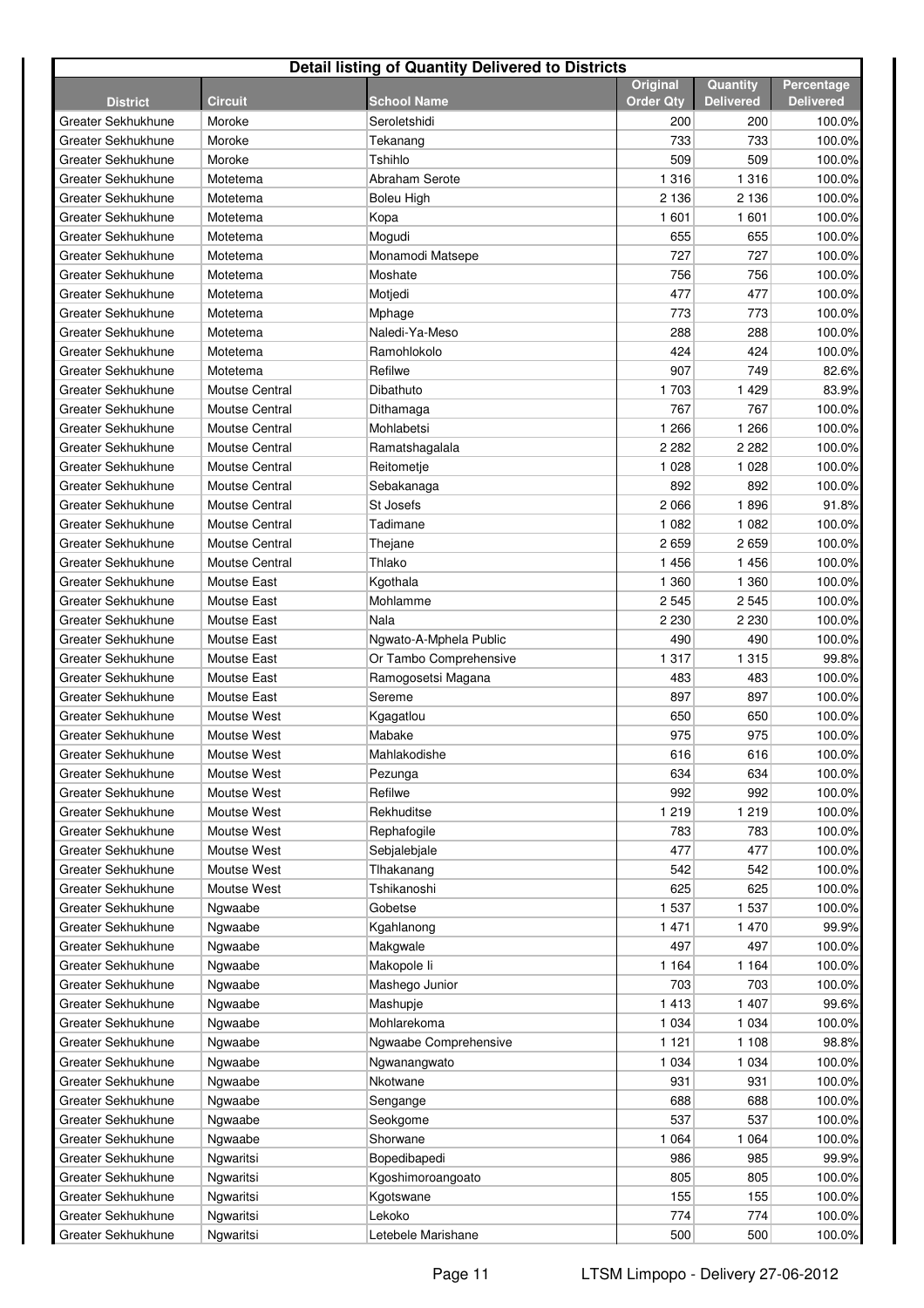| <b>Detail listing of Quantity Delivered to Districts</b> |                |                       |                  |                  |                  |  |  |
|----------------------------------------------------------|----------------|-----------------------|------------------|------------------|------------------|--|--|
|                                                          |                |                       | <b>Original</b>  | Quantity         | Percentage       |  |  |
| <b>District</b>                                          | <b>Circuit</b> | <b>School Name</b>    | <b>Order Qty</b> | <b>Delivered</b> | <b>Delivered</b> |  |  |
| Greater Sekhukhune                                       | Ngwaritsi      | Malekutu              | 352              | 352              | 100.0%           |  |  |
| Greater Sekhukhune                                       | Ngwaritsi      | Mantlatle             | 709              | 709              | 100.0%           |  |  |
| Greater Sekhukhune                                       | Ngwaritsi      | Mmaphadime            | 161              | 161              | 100.0%           |  |  |
| Greater Sekhukhune                                       | Ngwaritsi      | Mokgubi               | 319              | 319              | 100.0%           |  |  |
| Greater Sekhukhune                                       | Ngwaritsi      | Mpole                 | 199              | 199              | 100.0%           |  |  |
| Greater Sekhukhune                                       | Ngwaritsi      | Ngwanatshwane         | 1 3 3 5          | 1 2 6 4          | 94.7%            |  |  |
| Greater Sekhukhune                                       | Ngwaritsi      | Tenyane               | 784              | 784              | 100.0%           |  |  |
| Greater Sekhukhune                                       | Ngwaritsi      | Tsekemarishane        | 361              | 361              | 100.0%           |  |  |
| Greater Sekhukhune                                       | Phokoane       | Lehwelere             | 1 0 0 1          | 1 0 0 1          | 100.0%           |  |  |
| Greater Sekhukhune                                       | Phokoane       | Magale                | 507              | 507              | 100.0%           |  |  |
| Greater Sekhukhune                                       | Phokoane       | Makhato               | 367              | 367              | 100.0%           |  |  |
| Greater Sekhukhune                                       | Phokoane       | Makwe                 | 443              | 443              | 100.0%           |  |  |
| Greater Sekhukhune                                       | Phokoane       | Makwetle              | 341              | 341              | 100.0%           |  |  |
| Greater Sekhukhune                                       | Phokoane       | Maserumule            | 490              | 490              | 100.0%           |  |  |
| Greater Sekhukhune                                       | Phokoane       | Mokgeretli            | 436              | 436              | 100.0%           |  |  |
| Greater Sekhukhune                                       | Phokoane       | Moreko                | 1 1 6 7          | 1 1 6 7          | 100.0%           |  |  |
| Greater Sekhukhune                                       | Phokoane       | Moreri-Choenyane      | 261              | 261              | 100.0%           |  |  |
| Greater Sekhukhune                                       | Phokoane       | Moriti                | 443              | 441              | 99.5%            |  |  |
| Greater Sekhukhune                                       | Phokoane       | Moteane               | 387              | 387              | 100.0%           |  |  |
| Greater Sekhukhune                                       | Phokoane       | Motswaledi            | 161              | 161              | 100.0%           |  |  |
| Greater Sekhukhune                                       | Phokoane       | Phatametsane          | 1 0 1 4          | 1 0 1 4          | 100.0%           |  |  |
| Greater Sekhukhune                                       | Rakgwadi       | Dimo                  | 268              | 268              | 100.0%           |  |  |
| Greater Sekhukhune                                       | Rakgwadi       | Mahlare               | 352              | 352              | 100.0%           |  |  |
| Greater Sekhukhune                                       | Rakgwadi       | Majane Matlala        | 380              | 380              | 100.0%           |  |  |
| Greater Sekhukhune                                       | Rakgwadi       | Manyaku               | 333              | 333              | 100.0%           |  |  |
| Greater Sekhukhune                                       | Rakgwadi       | Mareseleng High       | 453              | 453              | 100.0%           |  |  |
| Greater Sekhukhune                                       | Rakgwadi       | Mogadime              | 424              | 424              | 100.0%           |  |  |
| Greater Sekhukhune                                       | Rakgwadi       | Mokoeneamabula        | 414              | 414              | 100.0%           |  |  |
| Greater Sekhukhune                                       | Rakgwadi       | Ngwanamashile         | 280              | 280              | 100.0%           |  |  |
| Greater Sekhukhune                                       | Rakgwadi       | Puputle               | 164              | 164              | 100.0%           |  |  |
| Greater Sekhukhune                                       | Rakgwadi       | Ramoroke              | 132              | 132              | 100.0%           |  |  |
| Greater Sekhukhune                                       | Schoonoord     | Kgalatlou             | 918              | 918              | 100.0%           |  |  |
| Greater Sekhukhune                                       | Schoonoord     | Lamdzandvo            | 327              | 327              | 100.0%           |  |  |
| Greater Sekhukhune                                       | Schoonoord     | Legare                | 849              | 849              | 100.0%           |  |  |
| Greater Sekhukhune                                       | Schoonoord     | Lerato                | 188              | 188              | 100.0%           |  |  |
| Greater Sekhukhune                                       | Schoonoord     | Makatane              | 642              | 642              | 100.0%           |  |  |
| Greater Sekhukhune                                       | Schoonoord     | Phutlotau             | 1 2 4 3          | 1 2 4 3          | 100.0%           |  |  |
| Greater Sekhukhune                                       | Schoonoord     | Sefogole Sepeke       | 994              | 994              | 100.0%           |  |  |
| Greater Sekhukhune                                       | Schoonoord     | Tshabadietla          | 830              | 830              | 100.0%           |  |  |
| Greater Sekhukhune                                       | Schoonoord     | Tshehlwaneng          | 1 3 7 1          | 1 1 2 7          | 82.2%            |  |  |
| Greater Sekhukhune                                       | Seotlong       | Hlabirwa Commercial   | 47               | 47               | 100.0%           |  |  |
| Greater Sekhukhune                                       | Seotlong       | Madithame             | 789              | 789              | 100.0%           |  |  |
| Greater Sekhukhune                                       | Seotlong       | Mohlotlwane           | 160              | 160              | 100.0%           |  |  |
| Greater Sekhukhune                                       | Seotlong       | Moloke English Medium | 562              | 562              | 100.0%           |  |  |
| Greater Sekhukhune                                       | Seotlong       | Monare                | 191              | 191              | 100.0%           |  |  |
| Greater Sekhukhune                                       | Seotlong       | Morokalebole          | 351              | 350              | 99.7%            |  |  |
| Greater Sekhukhune                                       | Seotlong       | Naka Mmakgomo         | 50               | 50               | 100.0%           |  |  |
| Greater Sekhukhune                                       | Seotlong       | Phutitlou             | 229              | 229              | 100.0%           |  |  |
| Greater Sekhukhune                                       | Seotlong       | Selebalo              | 257              | 257              | 100.0%           |  |  |
| Greater Sekhukhune                                       | Tsimanyane     | Hututu                | 940              | 940              | 100.0%           |  |  |
| Greater Sekhukhune                                       | Tsimanyane     | Kotole                | 563              | 563              | 100.0%           |  |  |
| Greater Sekhukhune                                       | Tsimanyane     | Kubela                | 295              | 295              | 100.0%           |  |  |
| Greater Sekhukhune                                       | Tsimanyane     | Lehwelere Matlala     | 346              | 346              | 100.0%           |  |  |
| Greater Sekhukhune                                       | Tsimanyane     | Lepelle               | 1 5 4 8          | 1548             | 100.0%           |  |  |
| Greater Sekhukhune                                       | Tsimanyane     | Mahlontebe            | 1 507            | 1 507            | 100.0%           |  |  |
| Greater Sekhukhune                                       | Tsimanyane     | Majatladi             | 613              | 613              | 100.0%           |  |  |
| Greater Sekhukhune                                       | Tsimanyane     | Mokgoma Matlala       | 322              | 322              | 100.0%           |  |  |
| Greater Sekhukhune                                       | Tsimanyane     | Motodi                | 311              | 259              | 83.3%            |  |  |
| Greater Sekhukhune                                       | Tsimanyane     | Mphahlele             | 771              | 771              | 100.0%           |  |  |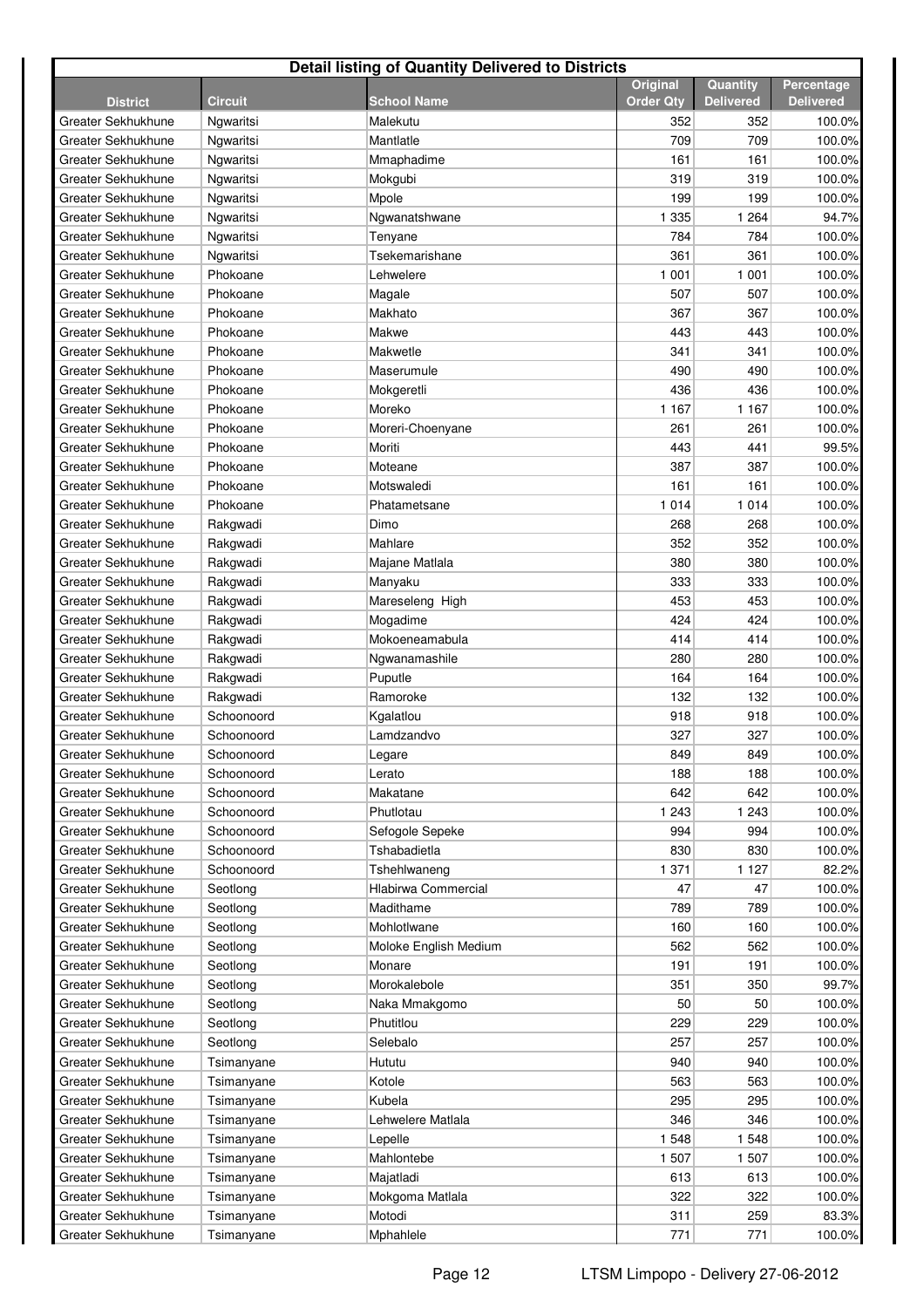| <b>Detail listing of Quantity Delivered to Districts</b> |                 |                          |                                     |                              |                                |  |  |
|----------------------------------------------------------|-----------------|--------------------------|-------------------------------------|------------------------------|--------------------------------|--|--|
| <b>District</b>                                          | <b>Circuit</b>  | <b>School Name</b>       | <b>Original</b><br><b>Order Qtv</b> | Quantity<br><b>Delivered</b> | Percentage<br><b>Delivered</b> |  |  |
| Greater Sekhukhune                                       | Tsimanyane      | Nape A Ngwato High       | 475                                 | 475                          | 100.0%                         |  |  |
| Greater Sekhukhune                                       | Tsimanyane      | Ngwanakwena              | 1 3 4 1                             | 1 3 4 1                      | 100.0%                         |  |  |
| Greater Sekhukhune                                       | Tubatse         | Batau                    | 2 7 0 3                             | 2699                         | 99.9%                          |  |  |
| Greater Sekhukhune                                       | Tubatse         | Kweledi                  | 1 4 9 4                             | 1492                         | 99.9%                          |  |  |
| Greater Sekhukhune                                       | Tubatse         | Lehlaba                  | 2 4 4 6                             | 2 4 4 4                      | 99.9%                          |  |  |
| Greater Sekhukhune                                       | Tubatse         | Leolo High               | 1 5 9 2                             | 1 5 9 1                      | 99.9%                          |  |  |
| Greater Sekhukhune                                       | Tubatse         | Letau                    | 461                                 | 460                          | 99.8%                          |  |  |
| Greater Sekhukhune                                       | Tubatse         | Mmiditsi                 | 3 200                               | 3 200                        | 100.0%                         |  |  |
| Greater Sekhukhune                                       | Tubatse         | Mogolo                   | 1927                                | 1 9 2 7                      | 100.0%                         |  |  |
| Greater Sekhukhune                                       | Tubatse         | Mohlarutse               | 2669                                | 2669                         | 100.0%                         |  |  |
| Greater Sekhukhune                                       | Tubatse         | Phaahla                  | 50                                  | 50                           | 100.0%                         |  |  |
| Greater Sekhukhune                                       | Tubatse         | Wem                      | 1 2 2 2                             | 1 2 2 0                      | 99.8%                          |  |  |
| Mopani                                                   | Groot Letaba    | Bambeni                  | 583                                 | 583                          | 100.0%                         |  |  |
| Mopani                                                   | Groot Letaba    | Hinkhesile High          | 504                                 | 299                          | 59.3%                          |  |  |
| Mopani                                                   | Groot Letaba    | Magulasavi High          | 1 0 9 6                             | 1 0 9 6                      | 100.0%                         |  |  |
| Mopani                                                   | Groot Letaba    | Makheto                  | 439                                 | 439                          | 100.0%                         |  |  |
| Mopani                                                   | Groot Letaba    | Makhwivirini             | 347                                 | 347                          | 100.0%                         |  |  |
| Mopani                                                   | Groot Letaba    | Masiza                   | 1 1 1 9                             | 1 1 1 3                      | 99.5%                          |  |  |
| Mopani                                                   | Groot Letaba    | Ndhambi High             | 672                                 | 665                          | 99.0%                          |  |  |
| Mopani                                                   | Groot Letaba    | Nghonyama                | 1875                                | 1805                         | 96.3%                          |  |  |
| Mopani                                                   | Groot Letaba    | Nyumbani High            | 1939                                | 1837                         | 94.7%                          |  |  |
| Mopani                                                   | Groot Letaba    | Sasekani High            | 998                                 | 879                          | 88.1%                          |  |  |
| Mopani                                                   | Groot Letaba    | Shihlomule High          | 473                                 | 473                          | 100.0%                         |  |  |
| Mopani                                                   | Groot Letaba    | Zava High                | 793                                 | 542                          | 68.3%                          |  |  |
| Mopani                                                   | Khujwana        | Mahlane                  | 1 1 4 7                             | 1 1 4 7                      | 100.0%                         |  |  |
| Mopani                                                   | Khujwana        | Matimu High              | 1 3 2 3                             | 1 2 4 5                      | 94.1%                          |  |  |
| Mopani                                                   | Khujwana        | Matlhari High            | 1 1 0 3                             | 1 0 3 9                      | 94.2%                          |  |  |
| Mopani                                                   | Khujwana        | Mokhapa                  | 1 0 7 1                             | 1 0 0 1                      | 93.5%                          |  |  |
| Mopani                                                   | Khujwana        | Rainbow                  | 131                                 | 131                          | 100.0%                         |  |  |
| Mopani                                                   | Khujwana        | Serurubele               | 790                                 | 790                          | 100.0%                         |  |  |
| Mopani                                                   | Klein Letaba    | <b>Edward Homu</b>       | 800                                 | 799                          | 99.9%                          |  |  |
| Mopani                                                   | Klein Letaba    | Gawula High              | 911                                 | 910                          | 99.9%                          |  |  |
| Mopani                                                   | Klein Letaba    | Giva-Mahlathi            | 752                                 | 752                          | 100.0%                         |  |  |
| Mopani                                                   | Klein Letaba    | Hanyani Thomo High       | 2 3 5 7                             | 2 3 5 7                      | 100.0%                         |  |  |
| Mopani                                                   | Klein Letaba    | Hasani Mninginisi        | 924                                 | 924                          | 100.0%                         |  |  |
| Mopani                                                   | Klein Letaba    | Hatlani Muyexe           | 843                                 | 843                          | 100.0%                         |  |  |
| Mopani                                                   | Klein Letaba    | Hlomela Secondary School | 254                                 | 254                          | 100.0%                         |  |  |
| Mopani                                                   | Klein Letaba    | Hlovani High             | 440                                 | 440                          | 100.0%                         |  |  |
| Mopani                                                   | Klein Letaba    | Mafumani                 | 1842                                | 1842                         | 100.0%                         |  |  |
| Mopani                                                   | Klein Letaba    | Makovongo High           | 939                                 | 939                          | 100.0%                         |  |  |
| Mopani                                                   | Klein Letaba    | Muhawu                   | 459                                 | 459                          | 100.0%                         |  |  |
| Mopani                                                   | Klein Letaba    | Ndindani-Hlomela         | 323                                 | 323                          | 100.0%                         |  |  |
| Mopani                                                   | Klein Letaba    | Tlakulani                | 1 2 9 1                             | 1 2 9 0                      | 99.9%                          |  |  |
| Mopani                                                   | Lepelle         | Hoedspruit Independent   | 311                                 | 244                          | 78.5%                          |  |  |
| Mopani                                                   | Lepelle(Mopani) | Dipone                   | 537                                 | 435                          | 81.0%                          |  |  |
| Mopani                                                   | Lepelle(Mopani) | Kgwana High              | 1 7 1 4                             | 1 4 2 4                      | 83.1%                          |  |  |
| Mopani                                                   | Lepelle(Mopani) | Leoma                    | 711                                 | 584                          | 82.1%                          |  |  |
| Mopani                                                   | Lepelle(Mopani) | Maahlemele High          | 710                                 | 595                          | 83.8%                          |  |  |
| Mopani                                                   | Lepelle(Mopani) | Madie                    | 812                                 | 682                          | 84.0%                          |  |  |
| Mopani                                                   | Lepelle(Mopani) | Mmalesiba                | 756                                 | 627                          | 82.9%                          |  |  |
| Mopani                                                   | Lepelle(Mopani) | Molomahlapi              | 1 1 4 5                             | 1 1 4 1                      | 99.7%                          |  |  |
| Mopani                                                   | Lepelle(Mopani) | Napsadi                  | 879                                 | 878                          | 99.9%                          |  |  |
| Mopani                                                   | Lepelle(Mopani) | Rakgolokwana             | 1735                                | 1731                         | 99.8%                          |  |  |
| Mopani                                                   | Lepelle(Mopani) | Southern Cross           | 158                                 | 156                          | 98.7%                          |  |  |
| Mopani                                                   | Lulekani        | All Saints College       | 349                                 | 314                          | 90.0%                          |  |  |
| Mopani                                                   | Lulekani        | Baranuka                 | 1844                                | 1844                         | 100.0%                         |  |  |
| Mopani                                                   | Lulekani        | Hoerskool Frans Du Toit  | 1 2 4 3                             | 1 0 7 8                      | 86.7%                          |  |  |
| Mopani                                                   | Lulekani        | Kingfisher Private       | 68                                  | 35                           | 51.5%                          |  |  |
| Mopani                                                   | Lulekani        | Majeje High              | 1884                                | 1884                         | 100.0%                         |  |  |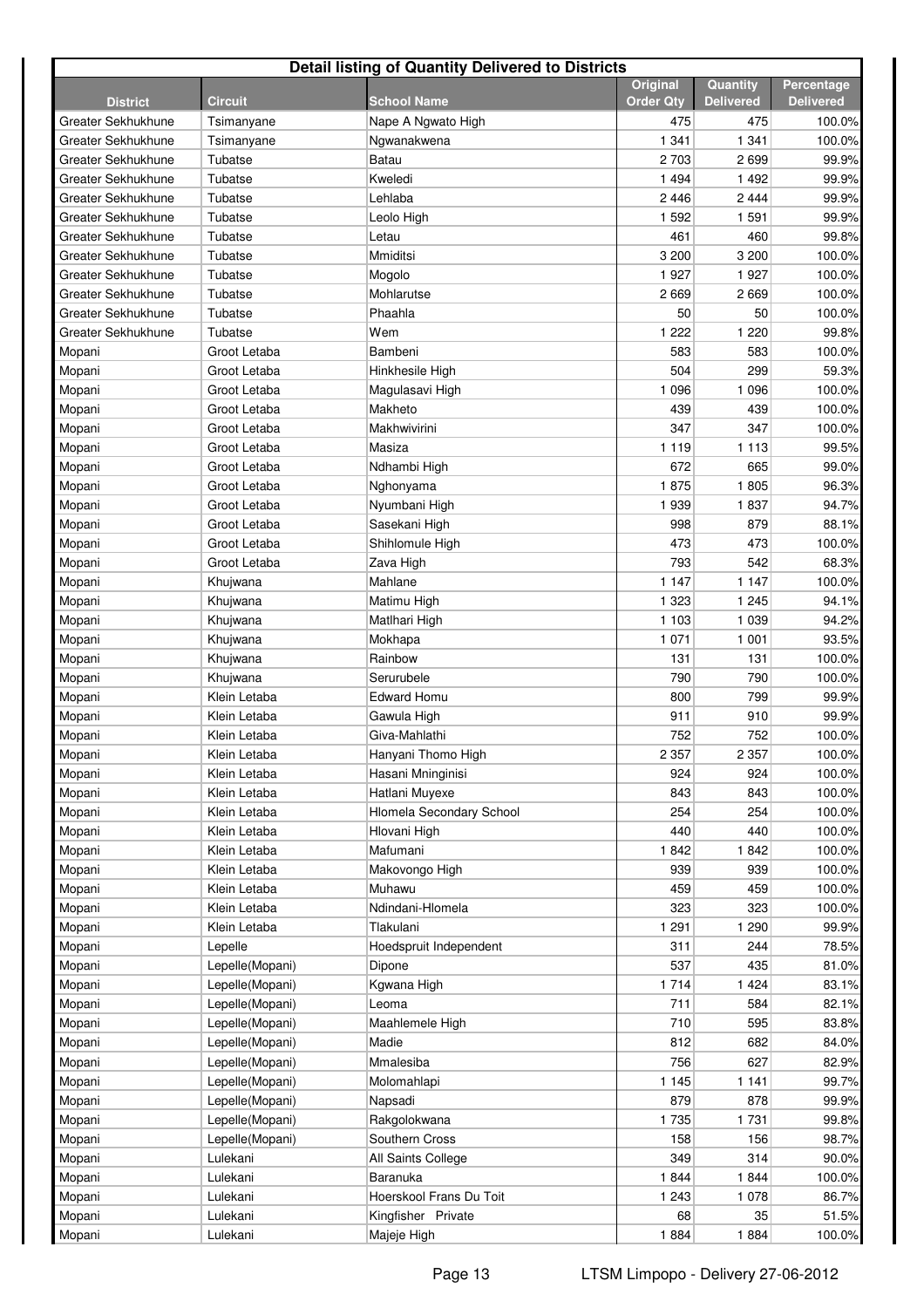| <b>Detail listing of Quantity Delivered to Districts</b> |                    |                                              |                              |                              |                                |  |  |  |
|----------------------------------------------------------|--------------------|----------------------------------------------|------------------------------|------------------------------|--------------------------------|--|--|--|
| <b>District</b>                                          | <b>Circuit</b>     | <b>School Name</b>                           | Original<br><b>Order Qty</b> | Quantity<br><b>Delivered</b> | Percentage<br><b>Delivered</b> |  |  |  |
| Mopani                                                   | Lulekani           | Makikela                                     | 1 0 8 4                      | 1 0 8 4                      | 100.0%                         |  |  |  |
| Mopani                                                   | Lulekani           | Masaswivona                                  | 1 0 6 8                      | 1 0 6 8                      | 100.0%                         |  |  |  |
| Mopani                                                   | Lulekani           | Meridian College Phalaborwa                  | 311                          | 311                          | 100.0%                         |  |  |  |
| Mopani                                                   | Lulekani           | Nkateko High                                 | 2 2 2 6                      | 2 2 2 6                      | 100.0%                         |  |  |  |
| Mopani                                                   | Lulekani           | Ntshuxeko High                               | 1 1 6 7                      | 1 1 6 6                      | 99.9%                          |  |  |  |
| Mopani                                                   | Lulekani           | Prieska                                      | 48                           | 48                           | 100.0%                         |  |  |  |
| Mopani                                                   | Mafarana           | <b>B.</b> Mkhabele Junior                    | 316                          | 315                          | 99.7%                          |  |  |  |
| Mopani                                                   | Mafarana           | Cata                                         | 327                          | 325                          | 99.4%                          |  |  |  |
| Mopani                                                   | Mafarana           | Lefara                                       | 616                          | 615                          | 99.8%                          |  |  |  |
| Mopani                                                   | Mafarana           | Molabosane High                              | 1880                         | 1877                         | 99.8%                          |  |  |  |
| Mopani                                                   | Mafarana           | Phangasasa                                   | 679                          | 676                          | 99.6%                          |  |  |  |
| Mopani                                                   | Mafarana           | Professor Muhlava Shiluvana High             | 615                          | 614                          | 99.8%                          |  |  |  |
| Mopani                                                   | Mafarana           | Scotch Maboko Junior                         | 562                          | 561                          | 99.8%                          |  |  |  |
| Mopani                                                   | Mafarana           | Sedan Junior                                 | 537                          | 486                          | 90.5%                          |  |  |  |
| Mopani                                                   | Mafarana           | Shipungu High                                | 654                          | 654                          | 100.0%                         |  |  |  |
| Mopani                                                   | Makhutswe          | Calais                                       | 680                          | 680                          | 100.0%                         |  |  |  |
| Mopani                                                   | Makhutswe          | Khudu                                        | 767                          | 765                          | 99.7%                          |  |  |  |
| Mopani                                                   | Makhutswe          | Lepono Sen                                   | 544                          | 461                          | 84.7%                          |  |  |  |
| Mopani                                                   | Makhutswe          | Maalobane High                               | 1 2 8 5                      | 1 2 8 3                      | 99.8%                          |  |  |  |
| Mopani                                                   | Makhutswe          | Makgwahleng                                  | 1731                         | 1729                         | 99.9%                          |  |  |  |
| Mopani                                                   | Makhutswe          | Mantsobele                                   | 660                          | 658                          | 99.7%                          |  |  |  |
| Mopani                                                   | Makhutswe          | Mosibudi High                                | 550                          | 550                          | 100.0%                         |  |  |  |
| Mopani                                                   | Makhutswe          | Nareng                                       | 548                          | 548                          | 100.0%                         |  |  |  |
| Mopani                                                   | Makhutswe          | Ngwanamakhutswe                              | 597                          | 597                          | 100.0%                         |  |  |  |
| Mopani                                                   | Makhutswe          | Ramatau                                      | 983                          | 983                          | 100.0%                         |  |  |  |
| Mopani                                                   | Makhutswe          | Seagotle                                     | 1 4 0 6                      | 1 4 0 6                      | 100.0%                         |  |  |  |
| Mopani                                                   | Makhutswe          | Sekgalabjana                                 | 757                          | 755                          | 99.7%                          |  |  |  |
| Mopani                                                   | Mamaila<br>Mamaila | Gidela                                       | 1 0 4 0<br>326               | 1 0 4 0<br>326               | 100.0%                         |  |  |  |
| Mopani                                                   | Mamaila            | Khatola High<br>Kheale                       | 704                          | 629                          | 100.0%<br>89.3%                |  |  |  |
| Mopani<br>Mopani                                         | Mamaila            | Kheodi High                                  | 1 1 2 6                      | 953                          | 84.6%                          |  |  |  |
| Mopani                                                   | Mamaila            | Makhaka                                      | 841                          | 841                          | 100.0%                         |  |  |  |
| Mopani                                                   | Mamaila            | Manonyane                                    | 961                          | 961                          | 100.0%                         |  |  |  |
| Mopani                                                   | Mamaila            | Mmaba                                        | 281                          | 245                          | 87.2%                          |  |  |  |
| Mopani                                                   | Mamaila            | Mokutu                                       | 841                          | 839                          | 99.8%                          |  |  |  |
| Mopani                                                   | Mamaila            | Molate                                       | 1 0 7 8                      | 1 0 7 6                      | 99.8%                          |  |  |  |
| Mopani                                                   | Mamaila            | Noblehoek                                    | 955                          | 953                          | 99.8%                          |  |  |  |
| Mopani                                                   | Mamaila            | Ntlagene                                     | 387                          | 319                          | 82.4%                          |  |  |  |
| Mopani                                                   | Mamaila            | Nwamavimbi                                   | 1 0 3 4                      | 1 0 3 3                      | 99.9%                          |  |  |  |
| Mopani                                                   | Mamaila            | Rammila                                      | 432                          | 430                          | 99.5%                          |  |  |  |
| Mopani                                                   | Mamaila            | Realedisha                                   | 1 0 5 5                      | 940                          | 89.1%                          |  |  |  |
| Mopani                                                   | Mamaila            | Tseana                                       | 898                          | 896                          | 99.8%                          |  |  |  |
| Mopani                                                   | Manombe            | Giyani College Of Technology                 | 48                           | 45                           | 93.8%                          |  |  |  |
| Mopani                                                   | Manombe            | Giyani High                                  | 2 0 2 0                      | 1943                         | 96.2%                          |  |  |  |
| Mopani                                                   | Manombe            | Hawuka                                       | 648                          | 624                          | 96.3%                          |  |  |  |
| Mopani                                                   | Manombe            | High Quality Science And Business Institutio | 43                           | 36                           | 83.7%                          |  |  |  |
| Mopani                                                   | Manombe            | Hivuyeriwile Commercial                      | 940                          | 938                          | 99.8%                          |  |  |  |
| Mopani                                                   | Manombe            | Hola-Pondo                                   | 773                          | 772                          | 99.9%                          |  |  |  |
| Mopani                                                   | Manombe            | Honoka                                       | 338                          | 338                          | 100.0%                         |  |  |  |
| Mopani                                                   | Manombe            | Macema                                       | 1 4 2 3                      | 1 371                        | 96.3%                          |  |  |  |
| Mopani                                                   | Manombe            | Ndengeza High                                | 1 3 8 7                      | 1 3 2 1                      | 95.2%                          |  |  |  |
| Mopani                                                   | Manombe            | Nkwangulatilo Education Centre               | 471                          | 471                          | 100.0%                         |  |  |  |
| Mopani                                                   | Manombe            | Nyanisi                                      | 887                          | 887                          | 100.0%                         |  |  |  |
| Mopani                                                   | Manombe            | Risinga High                                 | 1 558                        | 1 5 5 5                      | 99.8%                          |  |  |  |
| Mopani                                                   | Manombe            | Rithlavile                                   | 864                          | 863                          | 99.9%                          |  |  |  |
| Mopani                                                   | Manombe            | Rivoningo Educational Centre                 | 168                          | 166                          | 98.8%                          |  |  |  |
| Mopani                                                   | Manombe            | Vutlhari High                                | 717                          | 716                          | 99.9%                          |  |  |  |
| Mopani                                                   | Matlalane          | Modisha                                      | 1 0 0 1                      | 514                          | 51.3%                          |  |  |  |
| Mopani                                                   | Mawa               | Khesethwane                                  | 1 2 6 5                      | 1 2 6 3                      | 99.8%                          |  |  |  |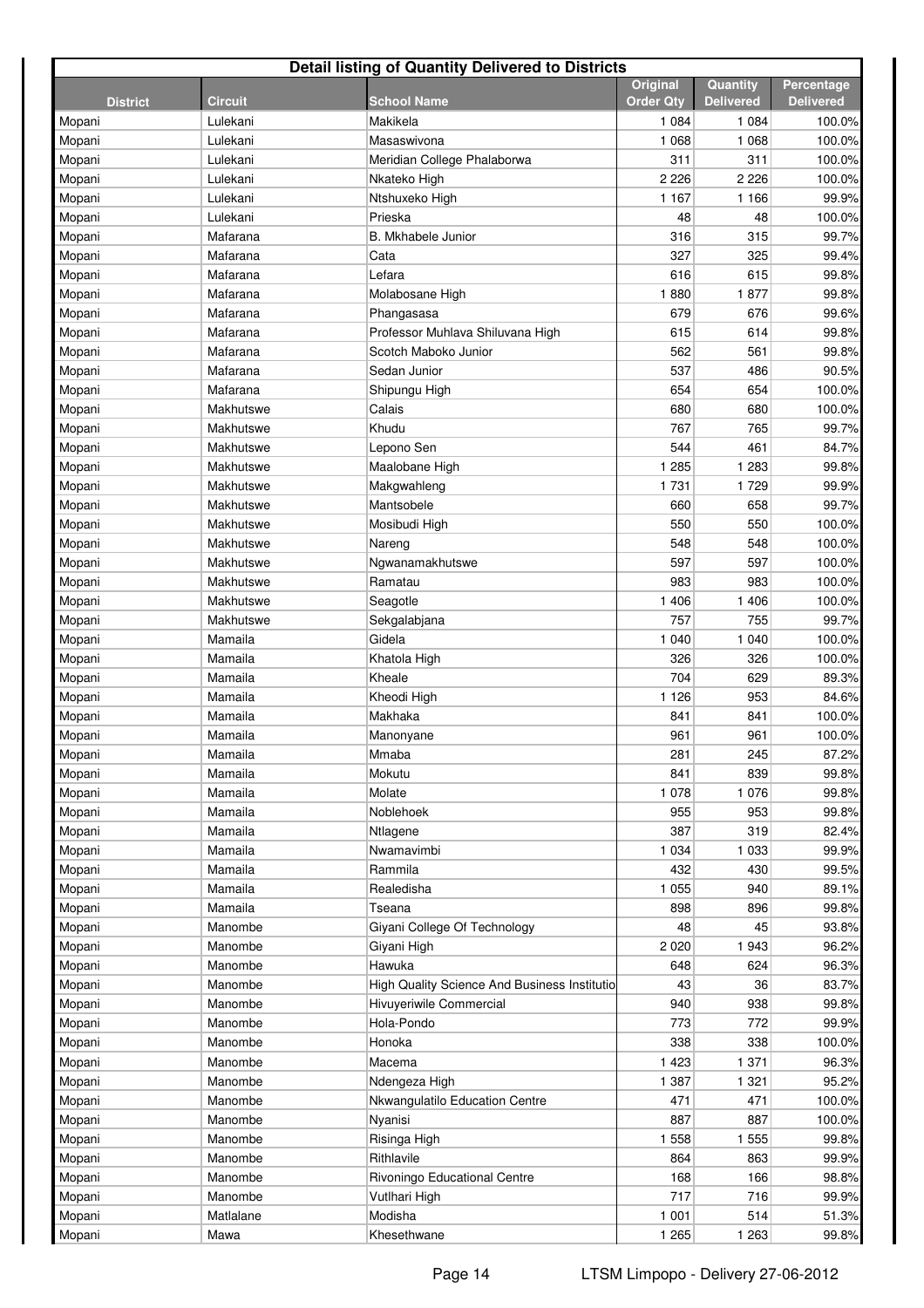| <b>Detail listing of Quantity Delivered to Districts</b> |                |                              |                                     |                              |                                |  |  |  |
|----------------------------------------------------------|----------------|------------------------------|-------------------------------------|------------------------------|--------------------------------|--|--|--|
| <b>District</b>                                          | <b>Circuit</b> | <b>School Name</b>           | <b>Original</b><br><b>Order Qty</b> | Quantity<br><b>Delivered</b> | Percentage<br><b>Delivered</b> |  |  |  |
| Mopani                                                   | Mawa           | Makobo                       | 583                                 | 581                          | 99.7%                          |  |  |  |
| Mopani                                                   | Mawa           | Mamoding                     | 869                                 | 740                          | 85.2%                          |  |  |  |
| Mopani                                                   | Mawa           | Maselekwane High             | 589                                 | 587                          | 99.7%                          |  |  |  |
| Mopani                                                   | Mawa           | Mashooro                     | 1 504                               | 1 5 0 2                      | 99.9%                          |  |  |  |
| Mopani                                                   | Mawa           | Mookgo                       | 522                                 | 444                          | 85.1%                          |  |  |  |
| Mopani                                                   | Mawa           | Mpapatla                     | 483                                 | 409                          | 84.7%                          |  |  |  |
| Mopani                                                   | Mawa           | Pulane High                  | 158                                 | 158                          | 100.0%                         |  |  |  |
| Mopani                                                   | Mawa           | Ramotshinyadi                | 906                                 | 759                          | 83.8%                          |  |  |  |
| Mopani                                                   | Mawa           | Senwabakgololo               | 353                                 | 308                          | 87.3%                          |  |  |  |
| Mopani                                                   | Modjadji       | Bolotswi                     | 463                                 | 463                          | 100.0%                         |  |  |  |
| Mopani                                                   | Modjadji       | Masalanabo High              | 713                                 | 713                          | 100.0%                         |  |  |  |
| Mopani                                                   | Modjadji       | Mashao                       | 673                                 | 672                          | 99.9%                          |  |  |  |
| Mopani                                                   | Modjadji       | Masopha Senior Secondary *** | 1 2 3 0                             | 1 2 3 0                      | 100.0%                         |  |  |  |
| Mopani                                                   | Modjadji       | Modumane                     | 384                                 | 384                          | 100.0%                         |  |  |  |
| Mopani                                                   | Modjadji       | Mokope                       | 2761                                | 2 3 5 1                      | 85.2%                          |  |  |  |
| Mopani                                                   | Modjadji       | Molai Jubilee                | 847                                 | 697                          | 82.3%                          |  |  |  |
| Mopani                                                   | Modjadji       | Morwatshehla                 | 341                                 | 252                          | 73.9%                          |  |  |  |
| Mopani                                                   | Modjadji       | Motsipa                      | 496                                 | 494                          | 99.6%                          |  |  |  |
| Mopani                                                   | Modjadji       | Ramabolela                   | 589                                 | 587                          | 99.7%                          |  |  |  |
| Mopani                                                   | Modjadji       | Ramaolwane                   | 331                                 | 298                          | 90.0%                          |  |  |  |
| Mopani                                                   | Modjadji       | Sekgware                     | 1 0 0 8                             | 1 0 0 6                      | 99.8%                          |  |  |  |
| Mopani                                                   | Molototsi      | Abel                         | 654                                 | 654                          | 100.0%                         |  |  |  |
| Mopani                                                   | Molototsi      | Makgopele High               | 613                                 | 524                          | 85.5%                          |  |  |  |
| Mopani                                                   | Molototsi      | Makoma                       | 376                                 | 376                          | 100.0%                         |  |  |  |
| Mopani                                                   | Molototsi      | Mampeule                     | 587                                 | 546                          | 93.0%                          |  |  |  |
| Mopani                                                   | Molototsi      | Manwagae                     | 475                                 | 405                          | 85.3%                          |  |  |  |
| Mopani                                                   | Molototsi      | Matarapane                   | 267                                 | 267                          | 100.0%                         |  |  |  |
| Mopani                                                   | Molototsi      | Mohlaloganyi                 | 140                                 | 140                          | 100.0%                         |  |  |  |
| Mopani                                                   | Molototsi      | Mokoto High                  | 466                                 | 466                          | 100.0%                         |  |  |  |
| Mopani                                                   | Molototsi      | Mphiri-O-Tee                 | 358                                 | 303                          | 84.6%                          |  |  |  |
| Mopani                                                   | Molototsi      | Rama                         | 543                                 | 506                          | 93.2%                          |  |  |  |
| Mopani                                                   | Molototsi      | Rethushegile                 | 370                                 | 370                          | 100.0%                         |  |  |  |
| Mopani                                                   | Motupa         | Boke                         | 1 2 6 7                             | 1 2 6 7                      | 100.0%                         |  |  |  |
| Mopani                                                   | Motupa         | Kelekese                     | 645                                 | 645                          | 100.0%                         |  |  |  |
| Mopani                                                   | Motupa         | Kgwekgwe High                | 1615                                | 1615                         | 100.0%                         |  |  |  |
| Mopani                                                   | Motupa         | Maloti                       | 562                                 | 562                          | 100.0%                         |  |  |  |
| Mopani                                                   | Motupa         | Matokane High                | 946                                 | 946                          | 100.0%                         |  |  |  |
| Mopani                                                   | Motupa         | Matseke                      | 539                                 | 539                          | 100.0%                         |  |  |  |
| Mopani                                                   | Motupa         | Modipe High                  | 1786                                | 956                          | 53.5%                          |  |  |  |
| Mopani                                                   | Motupa         | Mohlatlego Machaba           | 1 3 1 5                             | 1 3 1 3                      | 99.8%                          |  |  |  |
| Mopani                                                   | Motupa         | Mopye                        | 1 2 3 5                             | 1 2 3 3                      | 99.8%                          |  |  |  |
| Mopani                                                   | Motupa         | Ngwanamasedi High            | 704                                 | 702                          | 99.7%                          |  |  |  |
| Mopani                                                   | Motupa         | Railela Junior               | 928                                 | 926                          | 99.8%                          |  |  |  |
| Mopani                                                   | Motupa         | Semarela                     | 850                                 | 848                          | 99.8%                          |  |  |  |
| Mopani                                                   | Namakgale      | Lebeko High                  | 2 0 3 8                             | 2 0 3 7                      | 100.0%                         |  |  |  |
| Mopani                                                   | Namakgale      | Lepato M. High               | 801                                 | 801                          | 100.0%                         |  |  |  |
| Mopani                                                   | Namakgale      | Maphokwane                   | 1421                                | 1 4 2 1                      | 100.0%                         |  |  |  |
| Mopani                                                   | Namakgale      | Matome-Malatji High          | 1 0 9 5                             | 1 0 9 5                      | 100.0%                         |  |  |  |
| Mopani                                                   | Namakgale      | Relebogile High              | 1 2 3 9                             | 1 2 3 9                      | 100.0%                         |  |  |  |
| Mopani                                                   | Namakgale      | Sebalamakgolo High           | 1759                                | 1759                         | 100.0%                         |  |  |  |
| Mopani                                                   | Namakgale      | Vuxeni                       | 1 2 4 4                             | 1 2 4 4                      | 100.0%                         |  |  |  |
| Mopani                                                   | Nkowankowa     | Bankuna High                 | 2 0 2 2                             | 2 0 2 1                      | 100.0%                         |  |  |  |
| Mopani                                                   | Nkowankowa     | Charles Mathonsi High        | 1 1 0 1                             | 1 1 0 1                      | 100.0%                         |  |  |  |
| Mopani                                                   | Nkowankowa     | D.Z.J. Mtebule Junior        | 1689                                | 1688                         | 99.9%                          |  |  |  |
| Mopani                                                   | Nkowankowa     | Hudson Ntsanwisi Sen         | 1 7 3 2                             | 1729                         | 99.8%                          |  |  |  |
| Mopani                                                   | Nkowankowa     | Magoza                       | 1692                                | 1 6 9 2                      | 100.0%                         |  |  |  |
| Mopani                                                   | Nkowankowa     | Meridian                     | 390                                 | 390                          | 100.0%                         |  |  |  |
| Mopani                                                   | Nkowankowa     | Petanenge Junior             | 480                                 | 479                          | 99.8%                          |  |  |  |
| Mopani                                                   | Nkowankowa     | Progress Junior              | 758                                 | 757                          | 99.9%                          |  |  |  |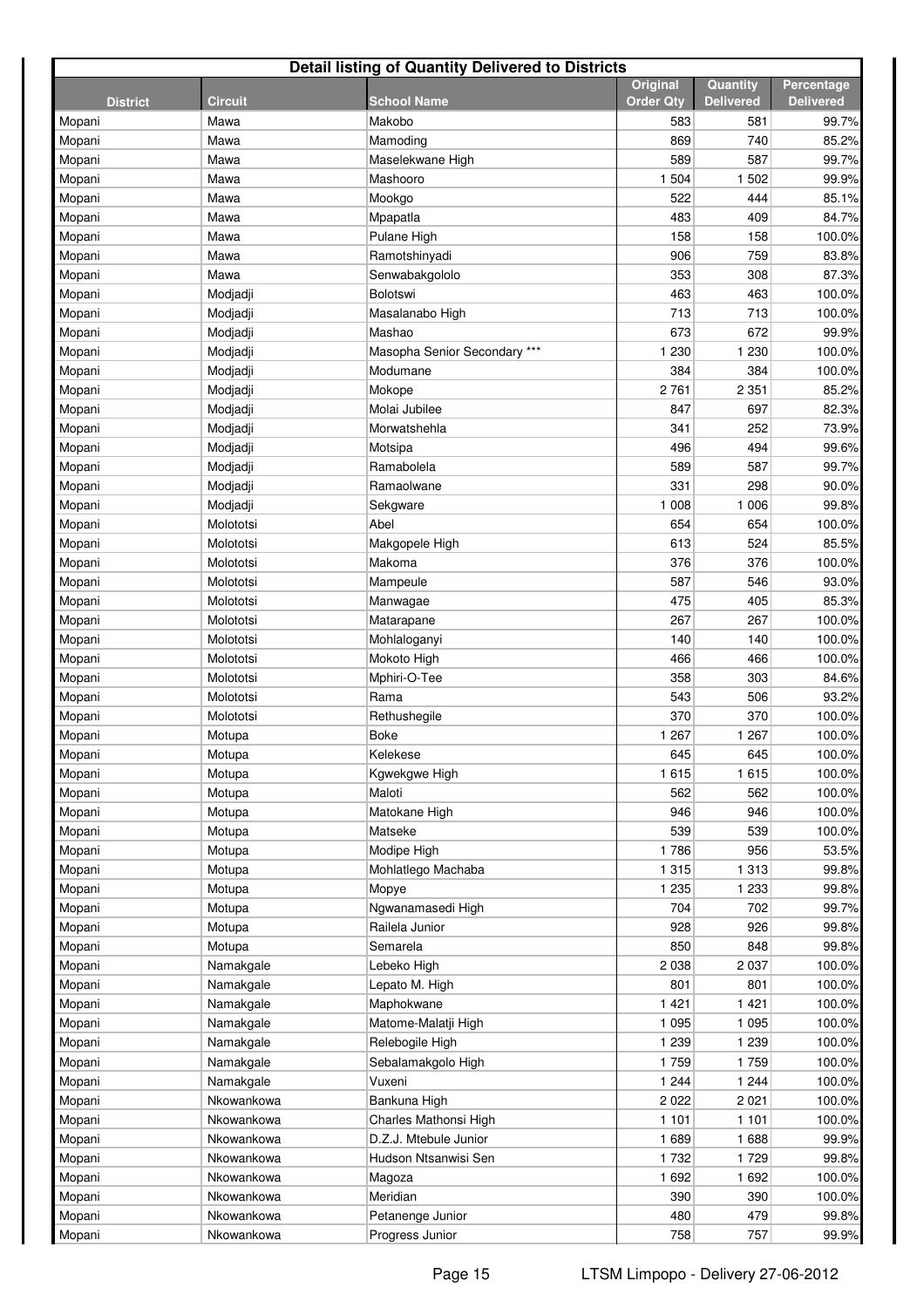| Detail listing of Quantity Delivered to Districts |                |                                      |                  |                  |                  |  |  |  |
|---------------------------------------------------|----------------|--------------------------------------|------------------|------------------|------------------|--|--|--|
|                                                   |                |                                      | Original         | Quantity         | Percentage       |  |  |  |
| <b>District</b>                                   | <b>Circuit</b> | <b>School Name</b>                   | <b>Order Qty</b> | <b>Delivered</b> | <b>Delivered</b> |  |  |  |
| Mopani                                            | Nkowankowa     | St George College                    | 480              | 480              | 100.0%           |  |  |  |
| Mopani                                            | Nkowankowa     | Zivuko                               | 1 1 1 4          | 1 1 1 4          | 100.0%           |  |  |  |
| Mopani                                            | Nsami          | Chamandu High                        | 832<br>572       | 830              | 99.8%            |  |  |  |
| Mopani                                            | Nsami<br>Nsami | Dumazi High<br>Famandha High         | 822              | 572<br>822       | 100.0%<br>100.0% |  |  |  |
| Mopani<br>Mopani                                  | Nsami          | Jim Rhangani                         | 624              | 624              | 100.0%           |  |  |  |
| Mopani                                            | Nsami          | Khanyisa Education Centre            | 338              | 338              | 100.0%           |  |  |  |
| Mopani                                            | Nsami          | Kheto Nxumayo Agricultural High      | 1575             | 1575             | 100.0%           |  |  |  |
| Mopani                                            | Nsami          | Matsambu High                        | 884              | 884              | 100.0%           |  |  |  |
| Mopani                                            | Nsami          | Mavalani High                        | 1419             | 1419             | 100.0%           |  |  |  |
| Mopani                                            | Nsami          | Mbhangazeki High                     | 1 0 7 5          | 1 0 7 5          | 100.0%           |  |  |  |
| Mopani                                            | Nsami          | Nkami                                | 986              | 986              | 100.0%           |  |  |  |
| Mopani                                            | Nwanedzi       | Deeside                              | 442              | 442              | 100.0%           |  |  |  |
| Mopani                                            | Nwanedzi       | Hetiseka Junior                      | 368              | 367              | 99.7%            |  |  |  |
| Mopani                                            | Nwanedzi       | Lwandlamuni                          | 1829             | 1659             | 90.7%            |  |  |  |
| Mopani                                            | Nwanedzi       | Mahwahwa High                        | 905              | 881              | 97.3%            |  |  |  |
| Mopani                                            | Nwanedzi       | Makhanya Junior                      | 1 380            | 1 1 8 9          | 86.2%            |  |  |  |
| Mopani                                            | Nwanedzi       | Mbhekwana High                       | 799              | 766              | 95.9%            |  |  |  |
| Mopani                                            | Nwanedzi       | Mugwazeni                            | 530              | 487              | 91.9%            |  |  |  |
| Mopani                                            | Nwanedzi       | Ntsindza                             | 1 1 3 5          | 993              | 87.5%            |  |  |  |
| Mopani                                            | Rakwadu        | <b>Blue Mountain College</b>         | 63               | 61               | 96.8%            |  |  |  |
| Mopani                                            | Rakwadu        | Kgapane High                         | 703              | 703              | 100.0%           |  |  |  |
| Mopani                                            | Rakwadu        | Kgolakaleleme High                   | 962              | 962              | 100.0%           |  |  |  |
| Mopani                                            | Rakwadu        | Khubudi                              | 491              | 491              | 100.0%           |  |  |  |
| Mopani                                            | Rakwadu        | Magoletsa                            | 461              | 459              | 99.6%            |  |  |  |
| Mopani                                            | Rakwadu        | Mameriri                             | 1 379            | 1 377            | 99.9%            |  |  |  |
| Mopani                                            | Rakwadu        | Mandela Barloworld Agricultural High | 940              | 823              | 87.6%            |  |  |  |
| Mopani                                            | Rakwadu        | Manokwe                              | 261              | 261              | 100.0%           |  |  |  |
| Mopani                                            | Rakwadu        | Maolwe                               | 1 639            | 1 6 3 9          | 100.0%           |  |  |  |
| Mopani                                            | Rakwadu        | Matome Modika                        | 796              | 796              | 100.0%           |  |  |  |
| Mopani                                            | Rakwadu        | Modika                               | 555              | 555              | 100.0%           |  |  |  |
| Mopani                                            | Rakwadu        | Modubatse                            | 3741             | 3740             | 100.0%           |  |  |  |
| Mopani                                            | Rakwadu        | Mohumi                               | 1 0 2 5          | 1 0 2 4          | 99.9%            |  |  |  |
| Mopani                                            | Rakwadu        | Motsheudi                            | 1 1 3 5          | 1 1 3 5          | 100.0%           |  |  |  |
| Mopani                                            | Rakwadu        | R.S.B. Motsinoni                     | 708              | 705              | 99.6%            |  |  |  |
| Mopani                                            | Rakwadu        | Sekhukhumele                         | 651              | 649              | 99.7%            |  |  |  |
| Mopani                                            | Rakwadu        | The King'S Court                     | 147              | 146              | 99.3%            |  |  |  |
| Mopani                                            | Rakwadu        | Tshweni                              | 661              | 659              | 99.7%            |  |  |  |
| Mopani                                            | Sekgosese East | Duvula Mahuntsi                      | 1 4 5 1          | 1 450            | 99.9%            |  |  |  |
| Mopani                                            | Sekgosese East | Khudugane                            | 1 1 5 0          | 1 1 4 7          | 99.7%            |  |  |  |
| Mopani                                            | Sekgosese East | Kolobetona                           | 956              | 953              | 99.7%            |  |  |  |
| Mopani                                            | Sekgosese East | Lephai                               | 1 0 6 3          | 883              | 83.1%            |  |  |  |
| Mopani                                            | Sekgosese East | Machepelele                          | 622              | 620              | 99.7%            |  |  |  |
| Mopani                                            | Sekgosese East | Mahudu                               | 1 000            | 997              | 99.7%            |  |  |  |
| Mopani                                            | Sekgosese East | Makala                               | 810              | 675              | 83.3%            |  |  |  |
| Mopani                                            | Sekgosese East | Mangoako                             | 1 1 1 2          | 942              | 84.7%            |  |  |  |
| Mopani                                            | Sekgosese East | Maruatona                            | 419              | 417              | 99.5%            |  |  |  |
| Mopani                                            | Sekgosese East | Mathibadifate Junior                 | 727              | 724              | 99.6%            |  |  |  |
| Mopani                                            | Sekgosese East | Mphuma                               | 1 5 2 7          | 1 2 8 6          | 84.2%            |  |  |  |
| Mopani                                            | Sekgosese East | Nahakwe                              | 543              | 447              | 82.3%            |  |  |  |
| Mopani                                            | Sekgosese East | Pelo Ya Kgomo                        | 333              | 305              | 91.6%            |  |  |  |
| Mopani                                            | Sekgosese East | Rotterdam                            | 1 0 2 1          | 1 0 2 0          | 99.9%            |  |  |  |
| Mopani                                            | Sekgosese East | (Science & Technolog<br>Sekgosese    | 1 0 1 7          | 1 0 1 6          | 99.9%            |  |  |  |
| Mopani                                            | Sekgosese East | Selamola                             | 743              | 740              | 99.6%            |  |  |  |
| Mopani                                            | Shamavunga     | Chameti High                         | 411              | 411              | 100.0%           |  |  |  |
| Mopani                                            | Shamavunga     | Gija Ngove                           | 1645             | 1 6 4 5          | 100.0%           |  |  |  |
| Mopani                                            | Shamavunga     | Khomani Mbhalati                     | 722              | 721              | 99.9%            |  |  |  |
| Mopani                                            | Shamavunga     | Mahumani High                        | 1 5 6 4          | 1 5 6 3          | 99.9%            |  |  |  |
| Mopani                                            | Shamavunga     | Malenga High                         | 1 1 7 3          | 1 1 7 2          | 99.9%            |  |  |  |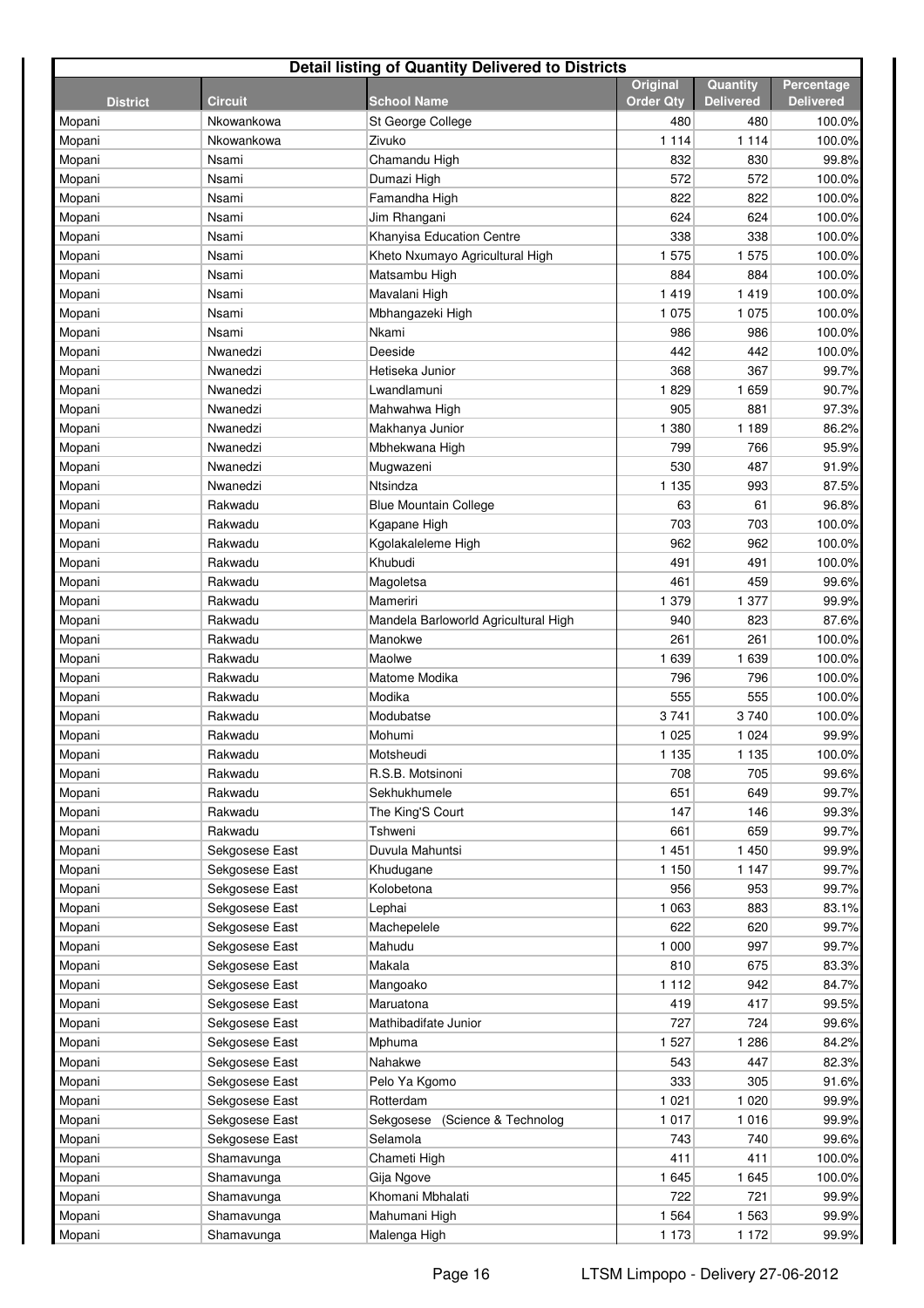| <b>Detail listing of Quantity Delivered to Districts</b> |                |                               |                                     |                              |                                |  |  |  |
|----------------------------------------------------------|----------------|-------------------------------|-------------------------------------|------------------------------|--------------------------------|--|--|--|
| <b>District</b>                                          | <b>Circuit</b> | School Name                   | <b>Original</b><br><b>Order Qty</b> | Quantity<br><b>Delivered</b> | Percentage<br><b>Delivered</b> |  |  |  |
| Mopani                                                   | Shamavunga     | Manghezi                      | 364                                 | 363                          | 99.7%                          |  |  |  |
| Mopani                                                   | Shamavunga     | Maphusha High                 | 1 2 8 8                             | 1 2 8 8                      | 100.0%                         |  |  |  |
| Mopani                                                   | Shamavunga     | Mukula                        | 606                                 | 606                          | 100.0%                         |  |  |  |
| Mopani                                                   | Shamavunga     | Nhluvuko High                 | 705                                 | 705                          | 100.0%                         |  |  |  |
| Mopani                                                   | Shamavunga     | Nwakhada                      | 341                                 | 341                          | 100.0%                         |  |  |  |
| Mopani                                                   | Shamavunga     | Phayizani                     | 525                                 | 523                          | 99.6%                          |  |  |  |
| Mopani                                                   | Shamavunga     | Pheni                         | 224                                 | 224                          | 100.0%                         |  |  |  |
| Mopani                                                   | Shamavunga     | Semendhe                      | 627                                 | 626                          | 99.8%                          |  |  |  |
| Mopani                                                   | Shamavunga     | Sikhunyani                    | 795                                 | 794                          | 99.9%                          |  |  |  |
| Mopani                                                   | Shiluvane      | Bessie Maake High             | 509                                 | 440                          | 86.4%                          |  |  |  |
| Mopani                                                   | Shiluvane      | Bokgaga                       | 1 2 5 6                             | 1 0 5 0                      | 83.6%                          |  |  |  |
| Mopani                                                   | Shiluvane      | Dumela High                   | 1 0 0 6                             | 1 0 0 6                      | 100.0%                         |  |  |  |
| Mopani                                                   | Shiluvane      | Khataza High                  | 901                                 | 899                          | 99.8%                          |  |  |  |
| Mopani                                                   | Shiluvane      | Lebitso High                  | 1586                                | 1586                         | 100.0%                         |  |  |  |
| Mopani                                                   | Shiluvane      | Mamosala                      | 758                                 | 758                          | 100.0%                         |  |  |  |
| Mopani                                                   | Shiluvane      | Mokwane                       | 597                                 | 596                          | 99.8%                          |  |  |  |
| Mopani                                                   | Shiluvane      | Pherehla-Maake                | 2014                                | 2013                         | 100.0%                         |  |  |  |
| Mopani                                                   | Thabina        | Mabushe High                  | 1 2 4 0                             | 1 2 4 0                      | 100.0%                         |  |  |  |
| Mopani                                                   | Thabina        | Mafutsane                     | 1 1 6 5                             | 983                          | 84.4%                          |  |  |  |
| Mopani                                                   | Thabina        | Matseutseu                    | 335                                 | 333                          | 99.4%                          |  |  |  |
| Mopani                                                   | Thabina        | Mpumulana                     | 499                                 | 499                          | 100.0%                         |  |  |  |
| Mopani                                                   | Thabina        | Napscom                       | 1 1 1 9                             | 1 1 1 7                      | 99.8%                          |  |  |  |
| Mopani                                                   | Thabina        | Nelson Ramodike               | 1 4 1 7                             | 1416                         | 99.9%                          |  |  |  |
| Mopani                                                   | Thabina        | Phusela High                  | 958                                 | 958                          | 100.0%                         |  |  |  |
| Mopani                                                   | Thabina        | Ramoba High                   | 698                                 | 697                          | 99.9%                          |  |  |  |
| Mopani                                                   | Thabina        | Seboye                        | 934                                 | 932                          | 99.8%                          |  |  |  |
| Mopani                                                   | Thabina        | Sekaba                        | 352                                 | 350                          | 99.4%                          |  |  |  |
| Mopani                                                   | Tzaneen        | Appel                         | 77                                  | 75                           | 97.4%                          |  |  |  |
| Mopani                                                   | Tzaneen        | Helmeg Academy                | 261                                 | 260                          | 99.6%                          |  |  |  |
| Mopani                                                   | Tzaneen        | Hoerskool Ben Vorster         | 1 1 3 2                             | 1 0 0 8                      | 89.0%                          |  |  |  |
| Mopani                                                   | Tzaneen        | Merensky High                 | 1 372                               | 1 1 2 4                      | 81.9%                          |  |  |  |
| Mopani                                                   | Tzaneen        | Stanford Lake College         | 336                                 | 331                          | 98.5%                          |  |  |  |
| Mopani                                                   | Tzaneen        | <b>Tsaneng Combine Junior</b> | 336                                 | 334                          | 99.4%                          |  |  |  |
| Mopani                                                   | Xihoko         | Gwambeni High                 | 1 473                               | 1 340                        | 91.0%                          |  |  |  |
| Mopani                                                   | Xihoko         | Mapheto                       | 310                                 | 307                          | 99.0%                          |  |  |  |
| Mopani                                                   | Xihoko         | Mndingazi                     | 518                                 | 427                          | 82.4%                          |  |  |  |
| Mopani                                                   | Xihoko         | Sevengwana                    | 1989                                | 1915                         | 96.3%                          |  |  |  |
| Mopani                                                   | Xihoko         | Tiakeni Junior                | 252                                 | 251                          | 99.6%                          |  |  |  |
|                                                          | Xihoko         | Xibukulana Junior             | 830                                 | 670                          | 80.7%                          |  |  |  |
| Mopani<br>Vhembe                                         | Dzindi         | Dimani Agricultural High      | 568                                 | 568                          |                                |  |  |  |
| Vhembe                                                   | Dzindi         |                               | 1 1 1 5                             | 709                          | 100.0%<br>63.6%                |  |  |  |
| Vhembe                                                   | Dzindi         | Ligege<br>Lwandani            | 728                                 | 481                          | 66.1%                          |  |  |  |
| Vhembe                                                   | Dzindi         | Magalanngwe                   | 768                                 | 609                          | 79.3%                          |  |  |  |
|                                                          |                |                               | 877                                 |                              |                                |  |  |  |
| Vhembe                                                   | Dzindi         | Makakavhale<br>Muthamaro      | 322                                 | 623                          | 71.0%                          |  |  |  |
| Vhembe                                                   | Dzindi         |                               |                                     | 200                          | 62.1%                          |  |  |  |
| Vhembe                                                   | Dzindi         | Ndaedzo                       | 1 5 3 2                             | 1 2 7 6                      | 83.3%                          |  |  |  |
| Vhembe                                                   | Dzindi         | Shayandima                    | 1 2 3 0                             | 1 1 1 6                      | 90.7%                          |  |  |  |
| Vhembe                                                   | Dzindi         | Thambatshira                  | 83                                  | 83                           | 100.0%                         |  |  |  |
| Vhembe                                                   | Dzindi         | Tshilavhutume                 | 276                                 | 238                          | 86.2%                          |  |  |  |
| Vhembe                                                   | Dzondo         | Andries Mugaguli              | 523                                 | 523                          | 100.0%                         |  |  |  |
| Vhembe                                                   | Dzondo         | Gwamasenga                    | 717                                 | 680                          | 94.8%                          |  |  |  |
| Vhembe                                                   | Dzondo         | Luvhaivhai                    | 240                                 | 240                          | 100.0%                         |  |  |  |
| Vhembe                                                   | Dzondo         | Lwamondo High                 | 1573                                | 1 3 8 1                      | 87.8%                          |  |  |  |
| Vhembe                                                   | Dzondo         | Maswie                        | 426                                 | 372                          | 87.3%                          |  |  |  |
| Vhembe                                                   | Dzondo         | Mavhungu Andries              | 589                                 | 517                          | 87.8%                          |  |  |  |
| Vhembe                                                   | Dzondo         | Mushonga-Mavhungu             | 269                                 | 269                          | 100.0%                         |  |  |  |
| Vhembe                                                   | Dzondo         | Nndamuleleni                  | 805                                 | 694                          | 86.2%                          |  |  |  |
| Vhembe                                                   | Dzondo         | Shondoni                      | 344                                 | 290                          | 84.3%                          |  |  |  |
| Vhembe                                                   | Dzondo         | Tshiemuemu                    | 529                                 | 445                          | 84.1%                          |  |  |  |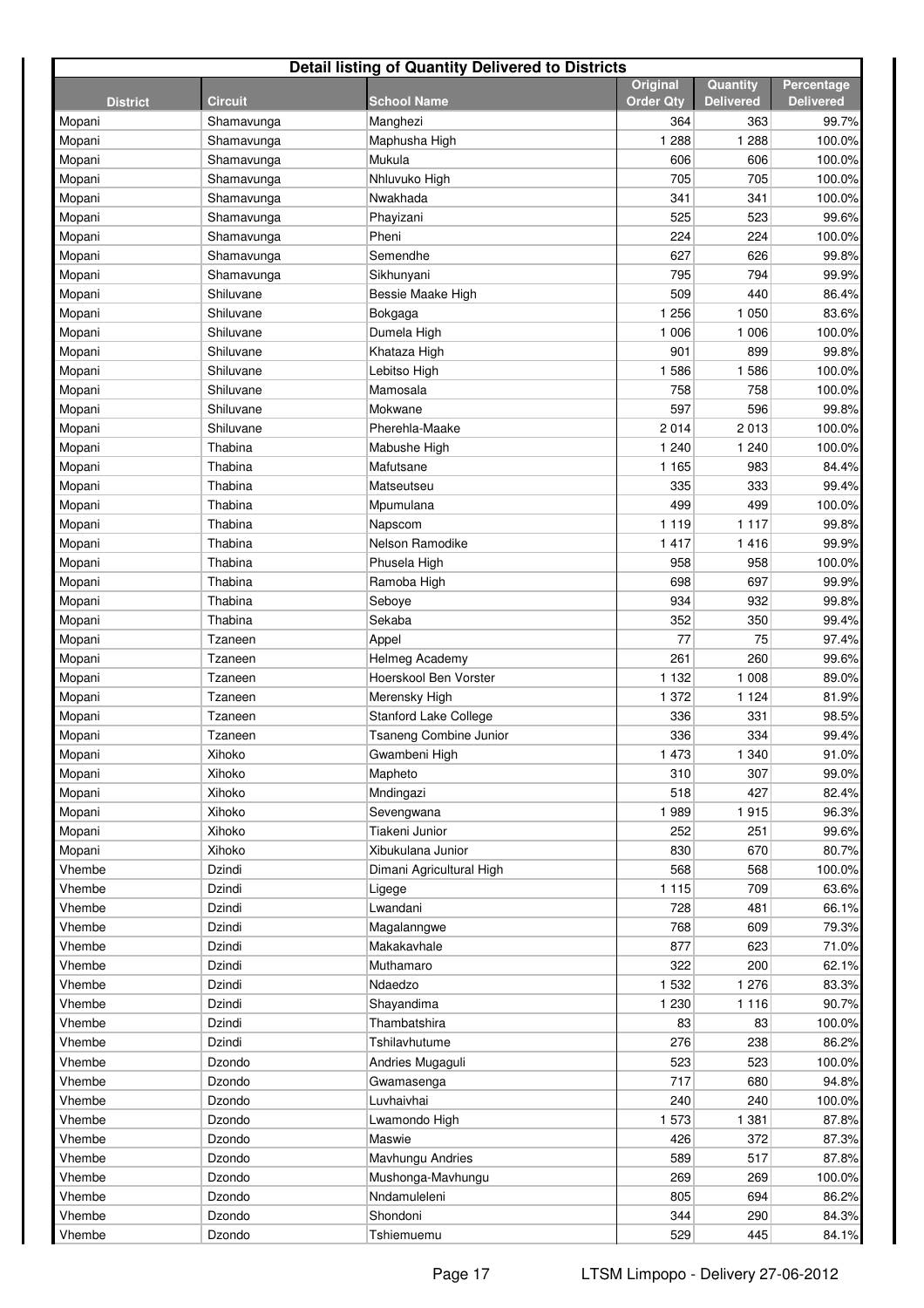| <b>Detail listing of Quantity Delivered to Districts</b> |                           |                               |                              |                              |                                |  |  |  |
|----------------------------------------------------------|---------------------------|-------------------------------|------------------------------|------------------------------|--------------------------------|--|--|--|
| <b>District</b>                                          | <b>Circuit</b>            | <b>School Name</b>            | Original<br><b>Order Qty</b> | Quantity<br><b>Delivered</b> | Percentage<br><b>Delivered</b> |  |  |  |
| Vhembe                                                   | Dzondo                    | Tshipetane                    | 341                          | 289                          | 84.8%                          |  |  |  |
| Vhembe                                                   | Hlanganani Central        | Bellevue -2                   | 344                          | 307                          | 89.2%                          |  |  |  |
| Vhembe                                                   | Hlanganani Central        | Hanyani Nkuzana High          | 1 1 5 3                      | 1 0 7 2                      | 93.0%                          |  |  |  |
| Vhembe                                                   | Hlanganani Central        | Hluvuka High                  | 1824                         | 1511                         | 82.8%                          |  |  |  |
| Vhembe                                                   | Hlanganani Central        | Jaji                          | 477                          | 413                          | 86.6%                          |  |  |  |
| Vhembe                                                   | Hlanganani Central        | Khomanani High                | 1456                         | 1 3 6 0                      | 93.4%                          |  |  |  |
| Vhembe                                                   | Hlanganani Central        | Marholeni High                | 959                          | 877                          | 91.4%                          |  |  |  |
| Vhembe                                                   | Hlanganani Central        | Mhelembe High                 | 255                          | 223                          | 87.5%                          |  |  |  |
| Vhembe                                                   | Hlanganani Central        | Msengi                        | 1 1 1 8                      | 1 0 5 8                      | 94.6%                          |  |  |  |
| Vhembe                                                   | Hlanganani Central        | Ntshuxi                       | 158                          | 158                          | 100.0%                         |  |  |  |
| Vhembe                                                   | Hlanganani Central        | Russel Bungeni High           | 1 2 4 3                      | 1 0 4 5                      | 84.1%                          |  |  |  |
| Vhembe                                                   | Hlanganani Central        | Theocentric Christian Coolege | 109                          | 102                          | 93.6%                          |  |  |  |
| Vhembe                                                   | Hlanganani North          | Lishavhana                    | 552                          | 454                          | 82.2%                          |  |  |  |
| Vhembe                                                   | Hlanganani North          | Lumuka                        | 249                          | 249                          | 100.0%                         |  |  |  |
| Vhembe                                                   | Hlanganani North          | Malovhana                     | 462                          | 386                          | 83.5%                          |  |  |  |
| Vhembe                                                   | Hlanganani North          | Marimane High                 | 947                          | 831                          | 87.8%                          |  |  |  |
| Vhembe                                                   | Hlanganani North          | Masiza High                   | 1765                         | 1586                         | 89.9%                          |  |  |  |
| Vhembe                                                   | Hlanganani North          | Ndalamo                       | 144                          | 144                          | 100.0%                         |  |  |  |
| Vhembe                                                   | Hlanganani North          | Raluombe                      | 560                          | 560                          | 100.0%                         |  |  |  |
| Vhembe                                                   | Hlanganani North          | Shinguwa High                 | 1 6 9 0                      | 1 4 2 0                      | 84.0%                          |  |  |  |
| Vhembe                                                   | Hlanganani North          | Tshiitwa                      | 885                          | 885                          | 100.0%                         |  |  |  |
| Vhembe                                                   | Hlanganani North          | Tshikhuthula                  | 459                          | 449                          | 97.8%                          |  |  |  |
| Vhembe                                                   | Hlanganani South          | Akani High                    | 692                          | 514                          | 74.3%                          |  |  |  |
| Vhembe                                                   | Hlanganani South          | Mahlori High                  | 546                          | 472                          | 86.4%                          |  |  |  |
| Vhembe                                                   | Hlanganani South          | Marhorhwani-Malali High       | 1 2 8 5                      | 986                          | 76.7%                          |  |  |  |
| Vhembe                                                   | Hlanganani South          | Nwamalobye High               | 549                          | 481                          | 87.6%                          |  |  |  |
| Vhembe                                                   | Hlanganani South          | Tiyani                        | 1418                         | 1 307                        | 92.2%                          |  |  |  |
| Vhembe                                                   | Hlanganani South          | Tshinange                     | 558                          | 507                          | 90.9%                          |  |  |  |
| Vhembe                                                   | Hlanganani South          | Yingwani-Ribungwani High      | 394                          | 336                          | 85.3%                          |  |  |  |
| Vhembe                                                   | Luvuvhu                   | Azwifarwi                     | 2 2 6 2                      | 2 0 2 6                      | 89.6%                          |  |  |  |
| Vhembe                                                   | Luvuvhu                   | Gole                          | 482                          | 482                          | 100.0%                         |  |  |  |
| Vhembe                                                   | Luvuvhu                   | Haggai Private                | 50                           | 28                           | 56.0%                          |  |  |  |
| Vhembe                                                   | Luvuvhu                   | Mukhwantheli                  | 802                          | 683                          | 85.2%                          |  |  |  |
| Vhembe                                                   | Luvuvhu                   | Muvhavha                      | 539                          | 538                          | 99.8%                          |  |  |  |
| Vhembe                                                   | Luvuvhu                   | Sam Mavhina                   | 493                          | 492                          | 99.8%                          |  |  |  |
| Vhembe<br>Vhembe                                         | Luvuvhu                   | Thase<br>Thivhilaeli          | 455<br>1490                  | 455<br>1 4 8 9               | 100.0%<br>99.9%                |  |  |  |
| Vhembe                                                   | Luvuvhu                   | Tshilala                      | 1 0 0 5                      | 1 0 0 4                      | 99.9%                          |  |  |  |
| Vhembe                                                   | Luvuvhu<br>Luvuvhu        | Wisdom                        | 245                          | 224                          | 91.4%                          |  |  |  |
| Vhembe                                                   | Malamulele Central        | E.P.P. Mhinga                 | 1 4 4 5                      | 1 3 1 0                      | 90.7%                          |  |  |  |
| Vhembe                                                   | Malamulele Central        | George Sonto High             | 832                          | 755                          | 90.7%                          |  |  |  |
| Vhembe                                                   | <b>Malamulele Central</b> | Hlaluko                       | 1510                         | 1 4 6 9                      | 97.3%                          |  |  |  |
| Vhembe                                                   | <b>Malamulele Central</b> | Mahuntsi                      | 754                          | 690                          | 91.5%                          |  |  |  |
| Vhembe                                                   | Malamulele Central        | Malamulele                    | 1 1 7 3                      | 995                          | 84.8%                          |  |  |  |
| Vhembe                                                   | Malamulele Central        | Mbhanyele                     | 947                          | 865                          | 91.3%                          |  |  |  |
| Vhembe                                                   | Malamulele Central        | New Era College               | 220                          | 220                          | 100.0%                         |  |  |  |
| Vhembe                                                   | Malamulele Central        | Nkatini High                  | 807                          | 692                          | 85.7%                          |  |  |  |
| Vhembe                                                   | Malamulele Central        | Ntsakomatsakali               | 619                          | 619                          | 100.0%                         |  |  |  |
| Vhembe                                                   | Malamulele Central        | Okani Commercial              | 56                           | 56                           | 100.0%                         |  |  |  |
| Vhembe                                                   | Malamulele Central        | P.P. Hlungwani High           | 864                          | 823                          | 95.3%                          |  |  |  |
| Vhembe                                                   | Malamulele Central        | Shingwedzi                    | 1917                         | 1 702                        | 88.8%                          |  |  |  |
| Vhembe                                                   | Malamulele Central        | Shirilele                     | 1413                         | 1 377                        | 97.5%                          |  |  |  |
| Vhembe                                                   | Malamulele Central        | Thambisa                      | 831                          | 751                          | 90.4%                          |  |  |  |
| Vhembe                                                   | Malamulele East           | Dlamani High                  | 942                          | 942                          | 100.0%                         |  |  |  |
| Vhembe                                                   | Malamulele East           | Gidjana                       | 1 0 8 5                      | 927                          | 85.4%                          |  |  |  |
| Vhembe                                                   | Malamulele East           | Govhu Junior                  | 429                          | 426                          | 99.3%                          |  |  |  |
| Vhembe                                                   | Malamulele East           | Jilongo                       | 674                          | 655                          | 97.2%                          |  |  |  |
| Vhembe                                                   | Malamulele East           | Madonsi High                  | 331                          | 331                          | 100.0%                         |  |  |  |
| Vhembe                                                   | Malamulele East           | Matimba Junior                | 704                          | 648                          | 92.0%                          |  |  |  |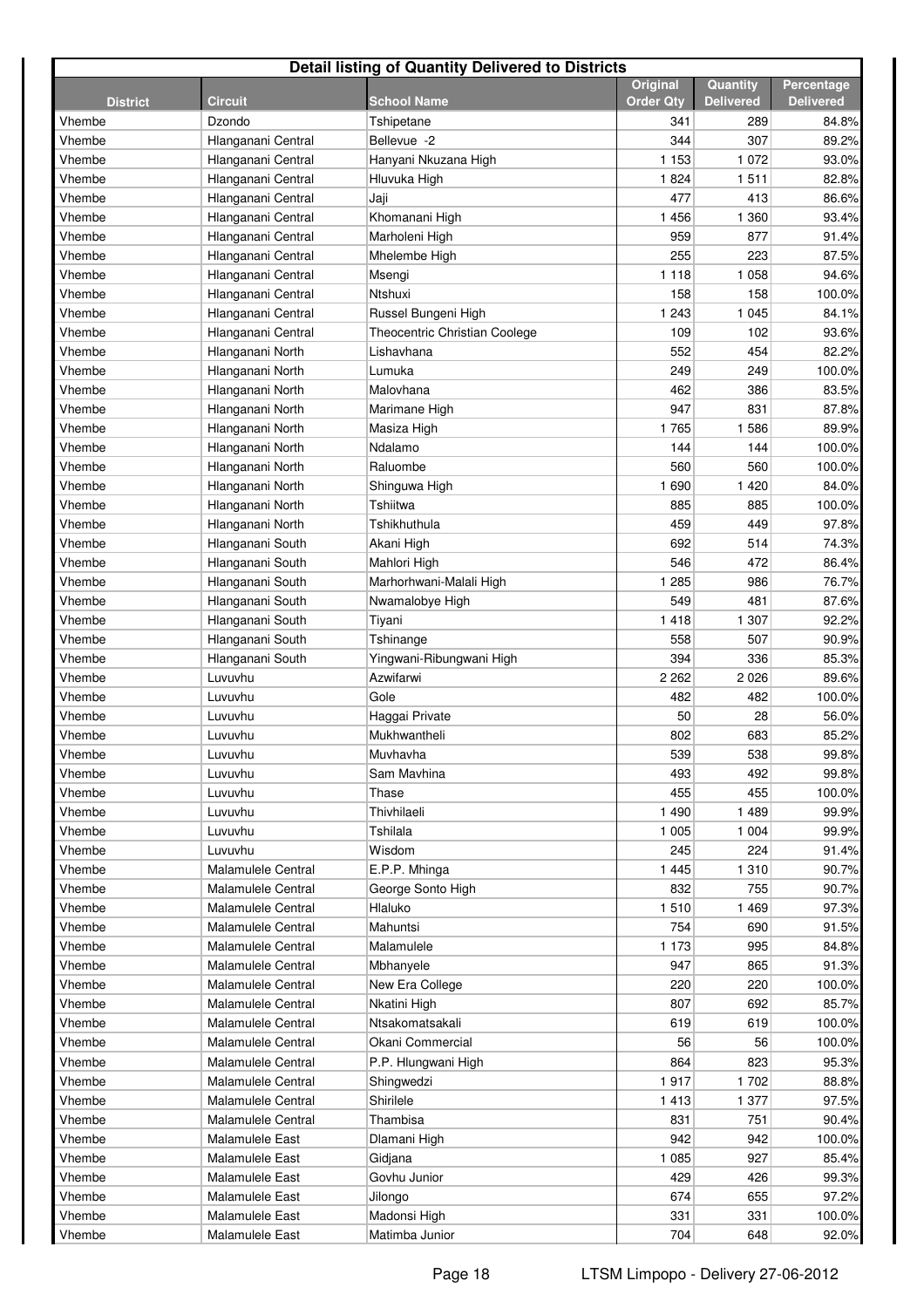| <b>Detail listing of Quantity Delivered to Districts</b> |                              |                            |                                     |                              |                                |  |  |  |
|----------------------------------------------------------|------------------------------|----------------------------|-------------------------------------|------------------------------|--------------------------------|--|--|--|
| <b>District</b>                                          | <b>Circuit</b>               | <b>School Name</b>         | <b>Original</b><br><b>Order Qtv</b> | Quantity<br><b>Delivered</b> | Percentage<br><b>Delivered</b> |  |  |  |
| Vhembe                                                   | <b>Malamulele East</b>       | Mtititi                    | 944                                 | 796                          | 84.3%                          |  |  |  |
| Vhembe                                                   | Malamulele East              | Nghezimani High            | 1 1 6 4                             | 1 1 1 2                      | 95.5%                          |  |  |  |
| Vhembe                                                   | <b>Malamulele East</b>       | Ntlhaveni High             | 923                                 | 923                          | 100.0%                         |  |  |  |
| Vhembe                                                   | <b>Malamulele East</b>       | Penighotsa High            | 144                                 | 121                          | 84.0%                          |  |  |  |
| Vhembe                                                   | <b>Malamulele East</b>       | Shitlhangoma               | 526                                 | 449                          | 85.4%                          |  |  |  |
| Vhembe                                                   | <b>Malamulele North East</b> | Adolf Mhinga High          | 785                                 | 663                          | 84.5%                          |  |  |  |
| Vhembe                                                   | <b>Malamulele North East</b> | <b>Alfred Nngwedzeni</b>   | 354                                 | 306                          | 86.4%                          |  |  |  |
| Vhembe                                                   | <b>Malamulele North East</b> | Basopa High                | 1 1 6 6                             | 1 0 0 0                      | 85.8%                          |  |  |  |
| Vhembe                                                   | <b>Malamulele North East</b> | Jim Chavani High           | 2 0 2 5                             | 2 0 2 5                      | 100.0%                         |  |  |  |
| Vhembe                                                   | <b>Malamulele North East</b> | Madadzhe                   | 876                                 | 746                          | 85.2%                          |  |  |  |
| Vhembe                                                   | <b>Malamulele North East</b> | Ngula                      | 610                                 | 509                          | 83.4%                          |  |  |  |
| Vhembe                                                   | <b>Malamulele North East</b> | Nwanati High               | 2647                                | 2 3 2 1                      | 87.7%                          |  |  |  |
| Vhembe                                                   | <b>Malamulele North East</b> | Ripambeta High             | 1766                                | 1 503                        | 85.1%                          |  |  |  |
| Vhembe                                                   | <b>Malamulele North East</b> | Shikundu High              | 1 4 0 6                             | 1 240                        | 88.2%                          |  |  |  |
| Vhembe                                                   | Malamulele West              | France Sombhani            | 410                                 | 353                          | 86.1%                          |  |  |  |
| Vhembe                                                   | Malamulele West              | Hlalukweni High            | 1013                                | 897                          | 88.5%                          |  |  |  |
| Vhembe                                                   | Malamulele West              | Humula                     | 412                                 | 345                          | 83.7%                          |  |  |  |
| Vhembe                                                   | Malamulele West              | Jim Yingwani High          | 446                                 | 419                          | 93.9%                          |  |  |  |
| Vhembe                                                   | Malamulele West              | Johannes Ramavhoya         | 476                                 | 401                          | 84.2%                          |  |  |  |
| Vhembe                                                   | Malamulele West              | Khatisa                    | 854                                 | 805                          | 94.3%                          |  |  |  |
| Vhembe                                                   | Malamulele West              | Mbhedlhe-Mabasa            | 637                                 | 573                          | 90.0%                          |  |  |  |
| Vhembe                                                   | Malamulele West              | Movhe                      | 281                                 | 253                          | 90.0%                          |  |  |  |
| Vhembe                                                   | Malamulele West              | Mphambo High               | 914                                 | 814                          | 89.1%                          |  |  |  |
| Vhembe                                                   | Malamulele West              | Photani                    | 737                                 | 660                          | 89.6%                          |  |  |  |
| Vhembe                                                   | Malamulele West              | Rhabela                    | 352                                 | 307                          | 87.2%                          |  |  |  |
| Vhembe                                                   | Malamulele West              | Shigamani High             | 353                                 | 316                          | 89.5%                          |  |  |  |
| Vhembe                                                   | Malamulele West              | Ximunwana Junior           | 1 0 2 4                             | 900                          | 87.9%                          |  |  |  |
| Vhembe                                                   | Mudaswali                    | David Mutshinyalo          | 600                                 | 597                          | 99.5%                          |  |  |  |
| Vhembe                                                   | Mudaswali                    | Lunwanngwe                 | 425                                 | 423                          | 99.5%                          |  |  |  |
| Vhembe                                                   | Mudaswali                    | Luvhengo                   | 529                                 | 526                          | 99.4%                          |  |  |  |
| Vhembe                                                   | Mudaswali                    | Thathe                     | 345                                 | 342                          | 99.1%                          |  |  |  |
| Vhembe                                                   | Mudaswali                    | Tombolagole                | 444                                 | 436                          | 98.2%                          |  |  |  |
| Vhembe                                                   | Mudaswali                    | Vhutavhatsindi             | 428                                 | 426                          | 99.5%                          |  |  |  |
| Vhembe                                                   | Mvudi                        | Fhatuwani                  | 655                                 | 654                          | 99.8%                          |  |  |  |
| Vhembe                                                   | Mvudi                        | Harmain Technical High     | 199                                 | 199                          | 100.0%                         |  |  |  |
| Vhembe                                                   | Mvudi                        | Liivha                     | 588                                 | 587                          | 99.8%                          |  |  |  |
| Vhembe                                                   | Mvudi                        | Marude                     | 2020                                | 1938                         | 95.9%                          |  |  |  |
| Vhembe                                                   | Mvudi                        | Mpfariseni                 | 459                                 | 458                          | 99.8%                          |  |  |  |
| Vhembe                                                   | Mvudi                        | Sasa Independent           | 66                                  | 65                           | 98.5%                          |  |  |  |
| Vhembe                                                   | Mvudi                        | Thohoyandou                | 1 208                               | 1 207                        | 99.9%                          |  |  |  |
| Vhembe                                                   | Mvudi                        | Thohoyandou Technical High | 975                                 | 931                          | 95.5%                          |  |  |  |
| Vhembe                                                   | Mvudi                        | Thusalushaka               | 427                                 | 426                          | 99.8%                          |  |  |  |
| Vhembe                                                   | Mvudi                        | Tshikevha Christian        | 324                                 | 323                          | 99.7%                          |  |  |  |
| Vhembe                                                   | Mvudi                        | Tshivhidzo Masiagwala      | 264                                 | 263                          | 99.6%                          |  |  |  |
| Vhembe                                                   | Niani<br>Niani               | Dyelamanavha               | 188                                 | 185                          | 98.4%                          |  |  |  |
| Vhembe                                                   | Niani                        | Dzimauli                   | 393                                 | 390                          | 99.2%                          |  |  |  |
| Vhembe<br>Vhembe                                         | Niani                        | Fhetani                    | 754<br>450                          | 751<br>449                   | 99.6%<br>99.8%                 |  |  |  |
| Vhembe                                                   | Niani                        | Hanyani High<br>Lwaphungu  | 571                                 | 571                          | 100.0%                         |  |  |  |
| Vhembe                                                   | Niani                        | Niani                      | 633                                 | 632                          | 99.8%                          |  |  |  |
| Vhembe                                                   | Niani                        | Ratshibvumo                | 1 1 1 3                             | 1 1 1 0                      | 99.7%                          |  |  |  |
| Vhembe                                                   | Niani                        | Ratshisase                 | 845                                 | 844                          | 99.9%                          |  |  |  |
| Vhembe                                                   | Niani                        | Tshikundamalema            | 744                                 | 741                          | 99.6%                          |  |  |  |
| Vhembe                                                   | <b>Nzhelele East</b>         | Dzata                      | 1 5 5 6                             | 1 5 5 6                      | 100.0%                         |  |  |  |
| Vhembe                                                   | <b>Nzhelele East</b>         | Jack Lavhengwa             | 427                                 | 427                          | 100.0%                         |  |  |  |
| Vhembe                                                   | <b>Nzhelele East</b>         | Khakhu                     | 329                                 | 329                          | 100.0%                         |  |  |  |
| Vhembe                                                   | <b>Nzhelele East</b>         | Miriyavhavha Tec           | 377                                 | 323                          | 85.7%                          |  |  |  |
| Vhembe                                                   | <b>Nzhelele East</b>         | Mphephu High               | 847                                 | 813                          | 96.0%                          |  |  |  |
| Vhembe                                                   | <b>Nzhelele East</b>         | Mushaathoni                | 824                                 | 824                          | 100.0%                         |  |  |  |
|                                                          |                              |                            |                                     |                              |                                |  |  |  |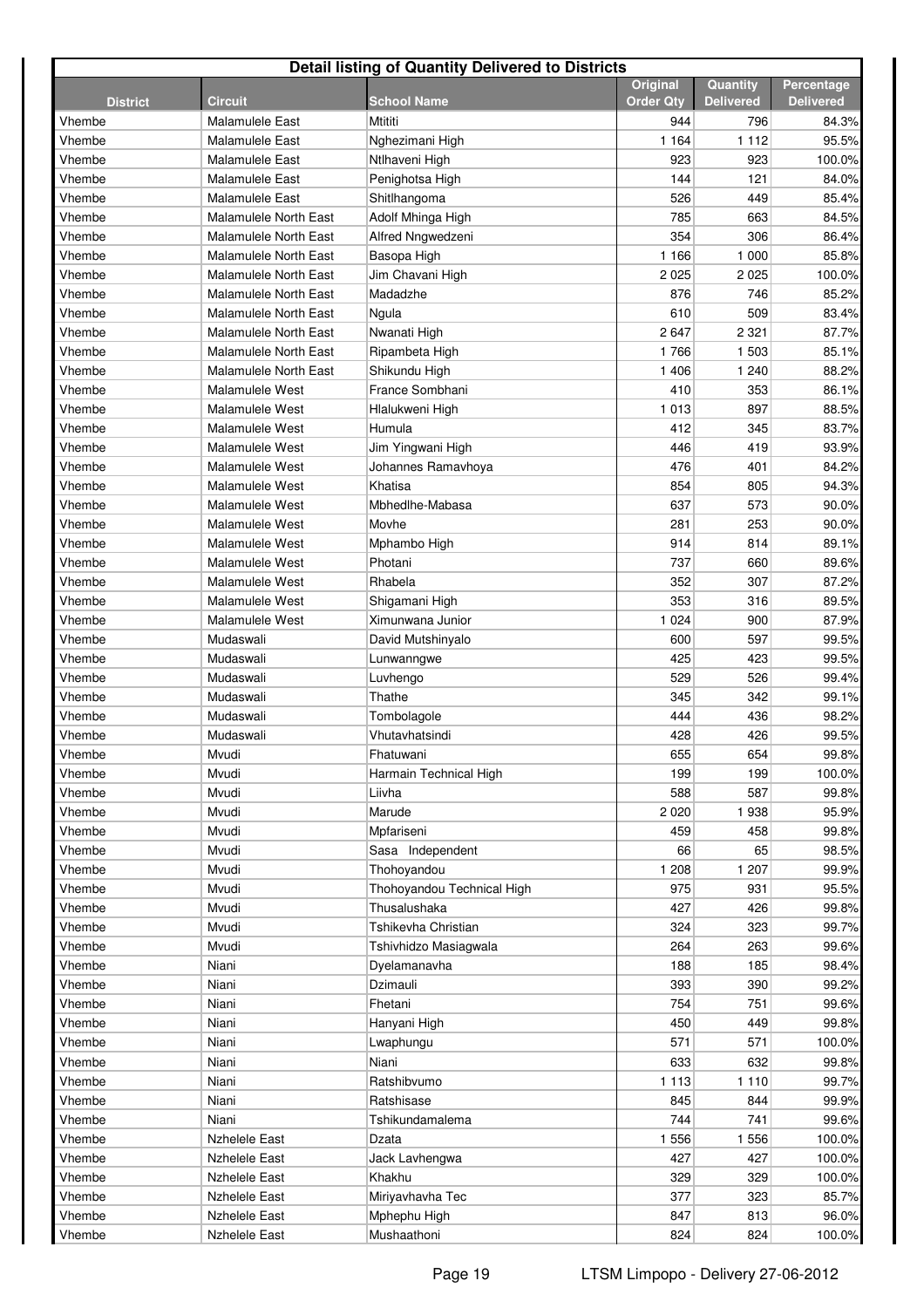| <b>Detail listing of Quantity Delivered to Districts</b> |                      |                               |                  |                  |                  |  |  |  |
|----------------------------------------------------------|----------------------|-------------------------------|------------------|------------------|------------------|--|--|--|
|                                                          |                      |                               | Original         | Quantity         | Percentage       |  |  |  |
| <b>District</b>                                          | <b>Circuit</b>       | <b>School Name</b>            | <b>Order Qty</b> | <b>Delivered</b> | <b>Delivered</b> |  |  |  |
| Vhembe                                                   | <b>Nzhelele East</b> | Nnditsheni                    | 422              | 422              | 100.0%           |  |  |  |
| Vhembe                                                   | <b>Nzhelele East</b> | Nndwelweni                    | 648              | 648              | 100.0%           |  |  |  |
| Vhembe                                                   | <b>Nzhelele East</b> | Phiriphiri                    | 633              | 633              | 100.0%           |  |  |  |
| Vhembe                                                   | <b>Nzhelele East</b> | Ramashia                      | 405              | 405              | 100.0%           |  |  |  |
| Vhembe                                                   | <b>Nzhelele East</b> | Tshala                        | 735              | 735              | 100.0%           |  |  |  |
| Vhembe                                                   | <b>Nzhelele East</b> | Tshifhena                     | 910              | 910              | 100.0%           |  |  |  |
| Vhembe                                                   | <b>Nzhelele East</b> | Tshilogoni                    | 661              | 661              | 100.0%           |  |  |  |
| Vhembe                                                   | <b>Nzhelele East</b> | Vhusendeka                    | 185              | 185              | 100.0%           |  |  |  |
| Vhembe                                                   | Nzhelele West        | Comprehensive Trinity Academy | 93               | 92               | 98.9%            |  |  |  |
| Vhembe                                                   | Nzhelele West        | Dimbanyika                    | 1 0 6 3          | 1 0 6 2          | 99.9%            |  |  |  |
| Vhembe                                                   | Nzhelele West        | Frank Ravele                  | 665              | 611              | 91.9%            |  |  |  |
| Vhembe                                                   | Nzhelele West        | George Mbulaheni              | 1 3 1 4          | 1 3 1 3          | 99.9%            |  |  |  |
| Vhembe                                                   | Nzhelele West        | Gondolikhethwa                | 301              | 300              | 99.7%            |  |  |  |
| Vhembe                                                   | Nzhelele West        | Hendric Nthambeleni           | 362              | 361              | 99.7%            |  |  |  |
| Vhembe                                                   | Nzhelele West        | Humbelani                     | 654              | 653              | 99.8%            |  |  |  |
| Vhembe                                                   | Nzhelele West        | Jonathan Mushatama            | 1 272            | 1 2 7 1          | 99.9%            |  |  |  |
| Vhembe                                                   | Nzhelele West        | Konani Pfunzo                 | 279              | 278              | 99.6%            |  |  |  |
| Vhembe                                                   | Nzhelele West        | Luatame                       | 744              | 743              | 99.9%            |  |  |  |
| Vhembe                                                   | Nzhelele West        | Mulenga                       | 1 3 2 9          | 1 3 2 8          | 99.9%            |  |  |  |
| Vhembe                                                   | Nzhelele West        | Nngweni                       | 1 251            | 1 250            | 99.9%            |  |  |  |
| Vhembe                                                   | Nzhelele West        | Paradise Maname               | 102              | 102              | 100.0%           |  |  |  |
| Vhembe                                                   | Nzhelele West        | Patrick Ramaano               | 2 3 5 7          | 2 3 5 6          | 100.0%           |  |  |  |
| Vhembe                                                   | Nzhelele West        | Tshamakwatini                 | 630              | 629              | 99.8%            |  |  |  |
| Vhembe                                                   | Nzhelele West        | Tswime                        | 414              | 413              | 99.8%            |  |  |  |
| Vhembe                                                   | Nzhelele West        | Velelambeu                    | 414              | 413              | 99.8%            |  |  |  |
| Vhembe                                                   | Nzhelele West        | Vhulaudzi                     | 1 2 2 5          | 1 2 2 4          | 99.9%            |  |  |  |
| Vhembe                                                   | Sambandou            | Khangale                      | 188              | 172              | 91.5%            |  |  |  |
| Vhembe                                                   | Sambandou            | Makuya                        | 762              | 611              | 80.2%            |  |  |  |
| Vhembe                                                   | Sambandou            | Mubalanganyi                  | 363              | 362              | 99.7%            |  |  |  |
| Vhembe                                                   | Sambandou            | Ndarien                       | 670              | 669              | 99.9%            |  |  |  |
| Vhembe                                                   | Sambandou            | Nyadzani                      | 224              | 223              | 99.6%            |  |  |  |
| Vhembe                                                   | Sambandou            | Sumbana                       | 470              | 363              | 77.2%            |  |  |  |
| Vhembe                                                   | Sekgosese North      | David Luvhimba                | 636              | 636              | 100.0%           |  |  |  |
| Vhembe                                                   | Sekgosese North      | Denga                         | 110              | 109              | 99.1%            |  |  |  |
| Vhembe                                                   | Sekgosese North      | Mainganya                     | 576              | 576              | 100.0%           |  |  |  |
| Vhembe                                                   | Sekgosese North      | Mulima                        | 753              | 753              | 100.0%           |  |  |  |
| Vhembe                                                   | Sekgosese North      | Namadzavho                    | 414              | 414              | 100.0%           |  |  |  |
| Vhembe                                                   | Sekgosese North      | Rasila                        | 358              | 358              | 100.0%           |  |  |  |
| Vhembe                                                   | Sekgosese North      | Thwalima                      | 340              | 340              | 100.0%           |  |  |  |
| Vhembe                                                   | Sekgosese North      | Vhaluvhu                      | 854              | 854              | 100.0%           |  |  |  |
| Vhembe                                                   | Sibasa               | Denga Tshivhase               | 527              | 526              | 99.8%            |  |  |  |
| Vhembe                                                   | Sibasa               | Dengenya                      | 583              | 582              | 99.8%            |  |  |  |
| Vhembe                                                   | Sibasa               | Dzwaboni                      | 815              | 814              | 99.9%            |  |  |  |
| Vhembe                                                   | Sibasa               | Guvhukuvhu                    | 1 0 2 7          | 1 0 2 6          | 99.9%            |  |  |  |
| Vhembe                                                   | Sibasa               | Mbilwi                        | 2 2 9 1          | 2 2 8 8          | 99.9%            |  |  |  |
| Vhembe                                                   | Sibasa               | Mphaphuli                     | 1 0 6 1          | 1 0 6 0          | 99.9%            |  |  |  |
| Vhembe                                                   | Sibasa               | Nthetsheleseni                | 808              | 807              | 99.9%            |  |  |  |
| Vhembe                                                   | Sibasa               | Phaswana                      | 938              | 937              | 99.9%            |  |  |  |
| Vhembe                                                   | Sibasa               | Ralson Tshinanne              | 854              | 853              | 99.9%            |  |  |  |
| Vhembe                                                   | Sibasa               | Raluswielo                    | 959              | 958              | 99.9%            |  |  |  |
| Vhembe                                                   | Sibasa               | <b>William Themeli</b>        | 376              | 375              | 99.7%            |  |  |  |
| Vhembe                                                   | Soutpansberg East    | Cvo Skool Zoutpansberg        | 28               | 25               | 89.3%            |  |  |  |
| Vhembe                                                   | Soutpansberg East    | Elim High                     | 833              | 832              | 99.9%            |  |  |  |
| Vhembe                                                   | Soutpansberg East    | <b>Emmanuel Christian</b>     | 171              | 171              | 100.0%           |  |  |  |
| Vhembe                                                   | Soutpansberg East    | H.S. Phillips                 | 448              | 448              | 100.0%           |  |  |  |
| Vhembe                                                   | Soutpansberg East    | Hangklip Akademie Vir Cvo     | 20               | 19               | 95.0%            |  |  |  |
| Vhembe                                                   | Soutpansberg East    | Johannes Mulambilu            | 593              | 592              | 99.8%            |  |  |  |
| Vhembe                                                   | Soutpansberg East    | Jonathan Thifulufhelwi        | 1 0 5 4          | 1 0 5 3          | 99.9%            |  |  |  |
| Vhembe                                                   | Soutpansberg East    | Lemana High                   | 979              | 979              | 100.0%           |  |  |  |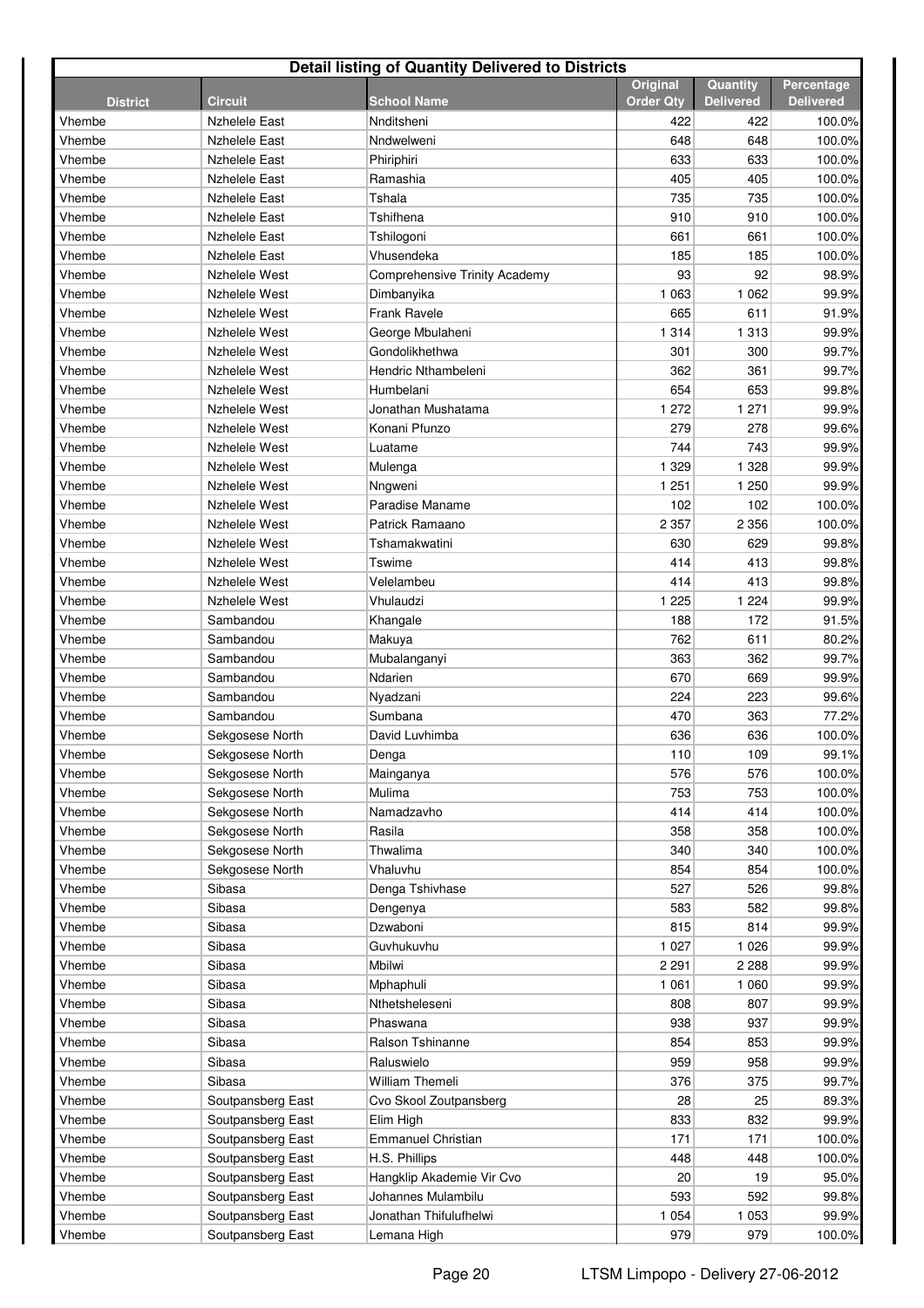| <b>Detail listing of Quantity Delivered to Districts</b> |                                        |                                                   |                  |                  |                  |  |  |  |
|----------------------------------------------------------|----------------------------------------|---------------------------------------------------|------------------|------------------|------------------|--|--|--|
|                                                          |                                        |                                                   | Original         | Quantity         | Percentage       |  |  |  |
| <b>District</b>                                          | <b>Circuit</b>                         | <b>School Name</b>                                | <b>Order Qty</b> | <b>Delivered</b> | <b>Delivered</b> |  |  |  |
| Vhembe                                                   | Soutpansberg East                      | Litshovhu                                         | 1016             | 1 0 1 5          | 99.9%            |  |  |  |
| Vhembe                                                   | Soutpansberg East                      | Louis Trichardt                                   | 1 0 6 2          | 1 0 0 3          | 94.4%            |  |  |  |
| Vhembe                                                   | Soutpansberg East                      | Ltt Murunwa Private                               | 318              | 173              | 54.4%            |  |  |  |
| Vhembe                                                   | Soutpansberg East                      | Mahonisi Learning Centre                          | 116              | 115              | 99.1%            |  |  |  |
| Vhembe                                                   | Soutpansberg East                      | Makhado Comprehensive                             | 1 0 4 5          | 1 0 4 5          | 100.0%           |  |  |  |
| Vhembe                                                   | Soutpansberg East                      | Maluta Junior                                     | 520              | 519<br>387       | 99.8%            |  |  |  |
| Vhembe                                                   | Soutpansberg East                      | Masedi                                            | 388<br>456       | 455              | 99.7%            |  |  |  |
| Vhembe                                                   | Soutpansberg East<br>Soutpansberg East | Mathede<br>Michael Denga Ramabulana               | 1 2 3 0          | 1 2 2 9          | 99.8%<br>99.9%   |  |  |  |
| Vhembe<br>Vhembe                                         | Soutpansberg East                      | Muthuhadine                                       | 759              | 759              | 100.0%           |  |  |  |
| Vhembe                                                   | Soutpansberg East                      | Ozias Davhana                                     | 1915             | 1915             | 100.0%           |  |  |  |
| Vhembe                                                   | Soutpansberg East                      | Ravhuhali                                         | 278              | 277              | 99.6%            |  |  |  |
| Vhembe                                                   | Soutpansberg East                      | Ridgeway College                                  | 124              | 124              | 100.0%           |  |  |  |
| Vhembe                                                   | Soutpansberg East                      |                                                   | 1 3 4 1          | 1 341            | 100.0%           |  |  |  |
| Vhembe                                                   | Soutpansberg East                      | Rivubye High<br>Sinugani                          | 604              | 603              | 99.8%            |  |  |  |
| Vhembe                                                   |                                        | Solomon Maelula                                   | 683              | 682              | 99.9%            |  |  |  |
|                                                          | Soutpansberg East<br>Soutpansberg East | Tshiawelo                                         | 643              | 643              | 100.0%           |  |  |  |
| Vhembe<br>Vhembe                                         |                                        |                                                   | 1 1 4 1          |                  |                  |  |  |  |
|                                                          | Soutpansberg East                      | Waterval High                                     |                  | 1 141            | 100.0%           |  |  |  |
| Vhembe                                                   | Soutpansberg North                     | Hoerskool Eric Louw High                          | 575              | 570              | 99.1%            |  |  |  |
| Vhembe                                                   | Soutpansberg North                     | Luswinzhe                                         | 201              | 200              | 99.5%            |  |  |  |
| Vhembe                                                   | Soutpansberg North                     | Mamvuka                                           | 686              | 685              | 99.9%            |  |  |  |
| Vhembe                                                   | Soutpansberg North                     | Maroi                                             | 72               | 71               | 98.6%            |  |  |  |
| Vhembe                                                   | Soutpansberg North                     | Masereni                                          | 209              | 208              | 99.5%            |  |  |  |
| Vhembe                                                   | Soutpansberg North                     | Mopane Intermediate                               | 522              | 521              | 99.8%            |  |  |  |
| Vhembe                                                   | Soutpansberg North                     | Mudimeli                                          | 489              | 488              | 99.8%            |  |  |  |
| Vhembe                                                   | Soutpansberg North                     | Musina                                            | 2 1 2 5          | 2 1 2 2          | 99.9%            |  |  |  |
| Vhembe                                                   | Soutpansberg North                     | Nehemiah Christian Private                        | 18               | 11               | 61.1%            |  |  |  |
| Vhembe                                                   | Soutpansberg North                     | Ramabulana                                        | 883              | 882              | 99.9%            |  |  |  |
| Vhembe                                                   | Soutpansberg North                     | Renaissance                                       | 177              | 177              | 100.0%           |  |  |  |
| Vhembe                                                   | Soutpansberg North                     | Tshianane                                         | 356              | 355              | 99.7%            |  |  |  |
| Vhembe                                                   | Soutpansberg West                      | Bennys Sports Developmentand Academy              | 331              | 331              | 100.0%           |  |  |  |
| Vhembe                                                   | Soutpansberg West                      | Cvo Skool Vivo                                    | 71               | 65               | 91.5%            |  |  |  |
| Vhembe                                                   | Soutpansberg West                      | Kutama                                            | 690              | 686              | 99.4%            |  |  |  |
| Vhembe                                                   | Soutpansberg West                      | Luvhivhini                                        | 535              | 534              | 99.8%            |  |  |  |
| Vhembe                                                   | Soutpansberg West<br>Soutpansberg West | Madaheni                                          | 430              | 429              | 99.8%<br>99.8%   |  |  |  |
| Vhembe                                                   | Soutpansberg West                      | Magoni                                            | 561<br>962       | 560              | 99.9%            |  |  |  |
| Vhembe                                                   |                                        | Maneledzi                                         |                  | 961              |                  |  |  |  |
| Vhembe                                                   | Soutpansberg West<br>Soutpansberg West | Mmilige<br>Nnzwobi                                | 289              | 288              | 99.7%            |  |  |  |
| Vhembe                                                   | Soutpansberg West                      |                                                   | 176<br>1 1 8 7   | 175              | 99.4%            |  |  |  |
| Vhembe                                                   |                                        | Sinthumule                                        |                  | 1 1 8 6          | 99.9%            |  |  |  |
| Vhembe                                                   | Soutpansberg West                      | Sukumani Kundani                                  | 648              | 648              | 100.0%           |  |  |  |
| Vhembe<br>Vhembe                                         | Soutpansberg West<br>Soutpansberg West | Swobani<br>Swongozwi                              | 276<br>662       | 274<br>661       | 99.3%<br>99.8%   |  |  |  |
| Vhembe                                                   | Soutpansberg West                      | Tshirululuni                                      | 168              | 165              | 98.2%            |  |  |  |
| Vhembe                                                   | Soutpansberg West                      |                                                   | 1 1 0 5          | 1 104            | 99.9%            |  |  |  |
| Vhembe                                                   | Soutpansberg West                      | Tshiungulela<br>Wilmary Christian Learning Centre | 164              | 163              | 99.4%            |  |  |  |
| Vhembe                                                   | Tshilamba                              | Lucas Ratshalingwa                                | 328              | 327              | 99.7%            |  |  |  |
| Vhembe                                                   | Tshilamba                              | Malilele                                          | 423              | 420              | 99.3%            |  |  |  |
| Vhembe                                                   | Tshilamba                              |                                                   | 236              | 233              | 98.7%            |  |  |  |
|                                                          | Tshilamba                              | Mamphodo<br>Matavhela                             | 1 2 3 0          | 1 2 1 8          | 99.0%            |  |  |  |
| Vhembe<br>Vhembe                                         | Tshilamba                              |                                                   |                  | 1 1 0 1          |                  |  |  |  |
|                                                          |                                        | Mphalaleni                                        | 1 1 0 4          |                  | 99.7%            |  |  |  |
| Vhembe                                                   | Tshilamba                              | Mutshutshu                                        | 545              | 544              | 99.8%            |  |  |  |
| Vhembe                                                   | Tshilamba                              | Phophi                                            | 304<br>501       | 303              | 99.7%            |  |  |  |
| Vhembe                                                   | Tshilamba                              | Rambuda                                           | 376              | 498              | 99.4%            |  |  |  |
| Vhembe                                                   | Tshilamba                              | Ratshilumela                                      |                  | 373              | 99.2%            |  |  |  |
| Vhembe                                                   | Tshilamba                              | Robert Mbulungeni                                 | 999              | 996              | 99.7%            |  |  |  |
| Vhembe                                                   | Tshilamba                              | St. Augustine Residential                         | 191              | 188              | 98.4%            |  |  |  |
| Vhembe                                                   | Tshilamba                              | Thengwe                                           | 1 3 6 5          | 1 3 6 2          | 99.8%            |  |  |  |
| Vhembe                                                   | Tshilamba                              | Todani                                            | 688              | 685              | 99.6%            |  |  |  |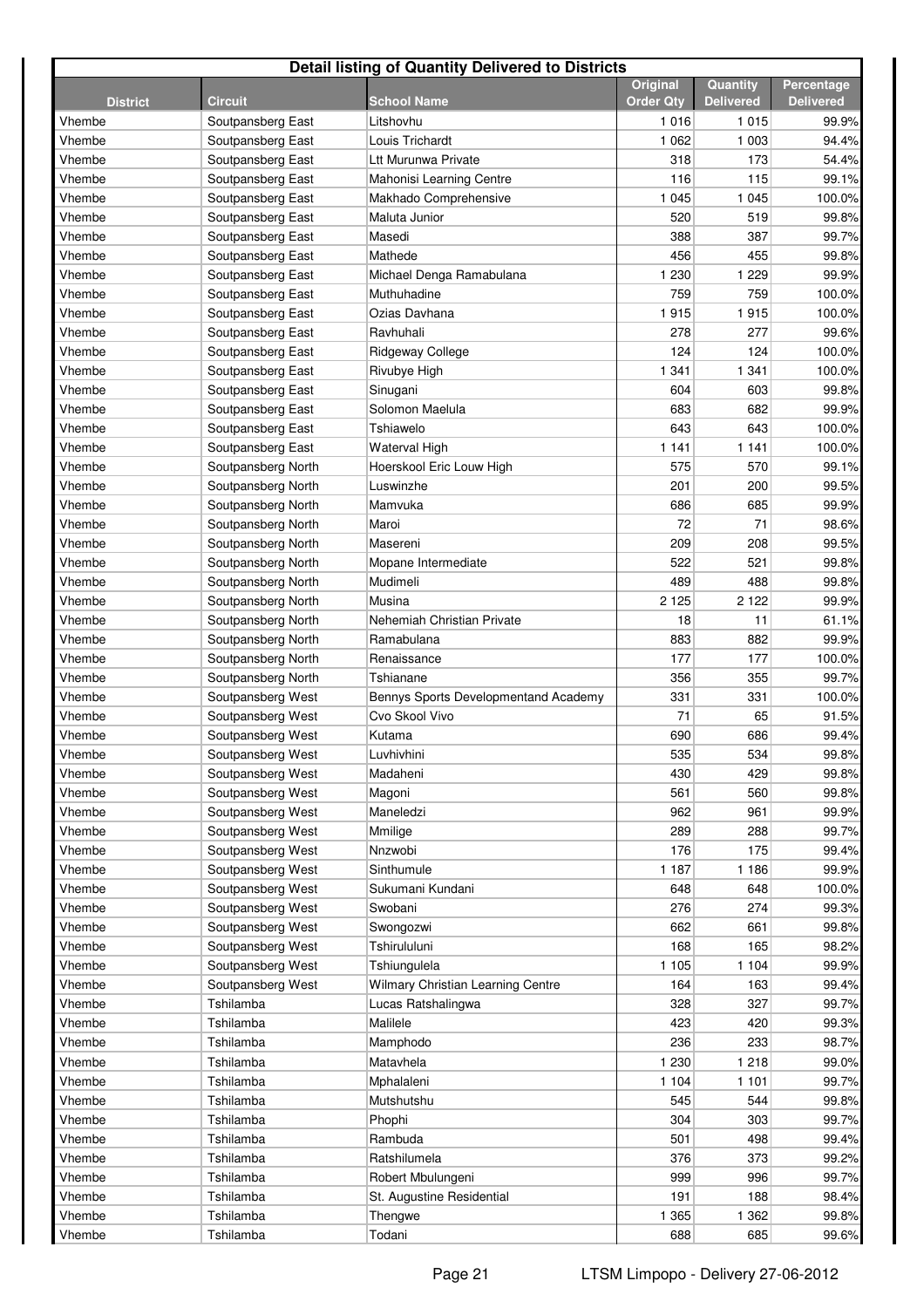| <b>Detail listing of Quantity Delivered to Districts</b> |                        |                       |                                     |                              |                                |  |  |  |
|----------------------------------------------------------|------------------------|-----------------------|-------------------------------------|------------------------------|--------------------------------|--|--|--|
| <b>District</b>                                          | Circuit                | <b>School Name</b>    | <b>Original</b><br><b>Order Qty</b> | Quantity<br><b>Delivered</b> | Percentage<br><b>Delivered</b> |  |  |  |
| Vhembe                                                   | Tshilamba              | Tshiwangamatembele    | 403                                 | 400                          | 99.3%                          |  |  |  |
| Vhembe                                                   | Tshilamba              | Vele                  | 398                                 | 395                          | 99.2%                          |  |  |  |
| Vhembe                                                   | Tshilamba              | Vision Independent    | 130                                 | 128                          | 98.5%                          |  |  |  |
| Vhembe                                                   | Tshinane               | Fhumulani             | 199                                 | 166                          | 83.4%                          |  |  |  |
| Vhembe                                                   | Tshinane               | Frans Rasimphi        | 488                                 | 487                          | 99.8%                          |  |  |  |
| Vhembe                                                   | Tshinane               | John Shavhani         | 183                                 | 181                          | 98.9%                          |  |  |  |
| Vhembe                                                   | Tshinane               | Khadzinge             | 327                                 | 327                          | 100.0%                         |  |  |  |
| Vhembe                                                   | Tshinane               | Luphai                | 909                                 | 908                          | 99.9%                          |  |  |  |
| Vhembe                                                   | Tshinane               | Muhuyuwathomba        | 1487                                | 1 4 8 5                      | 99.9%                          |  |  |  |
| Vhembe                                                   | Tshinane               | Ramugondo             | 537                                 | 535                          | 99.6%                          |  |  |  |
| Vhembe                                                   | Tshinane               | Tshadama              | 494                                 | 492                          | 99.6%                          |  |  |  |
| Vhembe                                                   | Tshinane               | <b>Tshivase</b>       | 2 3 1 5                             | 2 3 1 3                      | 99.9%                          |  |  |  |
| Vhembe                                                   | Vhumbedzi              | Funzwani              | 437                                 | 435                          | 99.5%                          |  |  |  |
| Vhembe                                                   | Vhumbedzi              | Limbedzi              | 366                                 | 364                          | 99.5%                          |  |  |  |
| Vhembe                                                   | Vhumbedzi              | Milton M.P. Fumedzeni | 904                                 | 902                          | 99.8%                          |  |  |  |
| Vhembe                                                   | Vhumbedzi              | Mpandeli              | 955                                 | 953                          | 99.8%                          |  |  |  |
| Vhembe                                                   | Vhumbedzi              | Ntevedzeni            | 258                                 | 256                          | 99.2%                          |  |  |  |
| Vhembe                                                   | Vhumbedzi              | Ntodeni               | 482                                 | 480                          | 99.6%                          |  |  |  |
| Vhembe                                                   | Vhumbedzi              | Ntsendzeni            | 622                                 | 620                          | 99.7%                          |  |  |  |
| Vhembe                                                   | Vhumbedzi              | Ranndogwana           | 812                                 | 810                          | 99.8%                          |  |  |  |
| Vhembe                                                   | Vhumbedzi              | Tondalushaka          | 730                                 | 730                          | 100.0%                         |  |  |  |
| Vhembe                                                   | Vhumbedzi              | Vuvumutshena          | 301                                 | 299                          | 99.3%                          |  |  |  |
| Vhembe                                                   | Vhuronga 1             | Centauri              | 43                                  | 41                           | 95.3%                          |  |  |  |
| Vhembe                                                   | Vhuronga 1             | Davhana               | 578                                 | 575                          | 99.5%                          |  |  |  |
| Vhembe                                                   | Vhuronga 1             | Diiteleni             | 82                                  | 80                           | 97.6%                          |  |  |  |
| Vhembe                                                   | Vhuronga 1             | Edison Nesengani      | 729                                 | 726                          | 99.6%                          |  |  |  |
| Vhembe                                                   | Vhuronga 1             | John Mutheiwana       | 594                                 | 591                          | 99.5%                          |  |  |  |
| Vhembe                                                   | Vhuronga 1             | Julius                | 646                                 | 646                          | 100.0%                         |  |  |  |
| Vhembe                                                   | Vhuronga 1             | Kolokoshani           | 967                                 | 964                          | 99.7%                          |  |  |  |
| Vhembe                                                   | Vhuronga 1             | Lwenzhe               | 251                                 | 250                          | 99.6%                          |  |  |  |
| Vhembe                                                   | Vhuronga 1             | Matodzi               | 531                                 | 528                          | 99.4%                          |  |  |  |
| Vhembe                                                   | Vhuronga 1             | Mugoidwa              | 567                                 | 564                          | 99.5%                          |  |  |  |
| Vhembe                                                   | Vhuronga 1             | Muthurwana            | 302                                 | 299                          | 99.0%                          |  |  |  |
| Vhembe                                                   | Vhuronga 1             | Ratshikwekwete        | 560                                 | 557                          | 99.5%                          |  |  |  |
| Vhembe                                                   | Vhuronga 1             | Tshimbupfe            | 554                                 | 551                          | 99.5%                          |  |  |  |
| Vhembe                                                   | Vhuronga 1             | Tshipakoni            | 853                                 | 851                          | 99.8%                          |  |  |  |
| Vhembe                                                   | Vhuronga 1             | Vandani               | 67                                  | 65                           | 97.0%                          |  |  |  |
| Vhembe                                                   | Vhuronga 2             | Khwara                | 399                                 | 396                          | 99.2%                          |  |  |  |
| Vhembe                                                   | Vhuronga 2             | Luambo                | 211                                 | 209                          | 99.1%                          |  |  |  |
| Vhembe                                                   | Vhuronga 2             | Malinga Wilson        | 1 1 0 2                             | 1 0 9 9                      | 99.7%                          |  |  |  |
| Vhembe                                                   | Vhuronga 2             | Mudinane              | 672                                 | 669                          | 99.6%                          |  |  |  |
| Vhembe                                                   | Vhuronga 2             | Nwaridi               | 587                                 | 469                          | 79.9%                          |  |  |  |
| Vhembe                                                   | Vhuronga 2             | Ongedacht             | 459                                 | 458                          | 99.8%                          |  |  |  |
| Vhembe                                                   | Vhuronga 2             | Radzambo              | 174                                 | 171                          | 98.3%                          |  |  |  |
| Vhembe                                                   | Vhuronga 2             | Ramauba               | 478                                 | 475                          | 99.4%                          |  |  |  |
| Vhembe                                                   | Vhuronga 2             | Tshinavhe             | 605                                 | 602                          | 99.5%                          |  |  |  |
| Vhembe                                                   | Vhuronga 2             | Vhafamadi             | 369                                 | 366                          | 99.2%                          |  |  |  |
| Vhembe                                                   | Vhuronga 2             | Vhudzani              | 873                                 | 872                          | 99.9%                          |  |  |  |
| Waterberg                                                | <b>Bakenberg North</b> | Bakenberg High        | 655                                 | 655                          | 100.0%                         |  |  |  |
| Waterberg                                                | <b>Bakenberg North</b> | Charles Marakalala    | 233                                 | 233                          | 100.0%                         |  |  |  |
| Waterberg                                                | <b>Bakenberg North</b> | Dennis Matlhaba li    | 353                                 | 353                          | 100.0%                         |  |  |  |
| Waterberg                                                | <b>Bakenberg North</b> | George Langa          | 440                                 | 440                          | 100.0%                         |  |  |  |
| Waterberg                                                | <b>Bakenberg North</b> | J.M. Gwangwa          | 135                                 | 135                          | 100.0%                         |  |  |  |
| Waterberg                                                | <b>Bakenberg North</b> | Kolobe Ramasobana     | 139                                 | 139                          | 100.0%                         |  |  |  |
| Waterberg                                                | <b>Bakenberg North</b> | Lephadimisha          | 569                                 | 569                          | 100.0%                         |  |  |  |
| Waterberg                                                | <b>Bakenberg North</b> | Malemocha High        | 311                                 | 311                          | 100.0%                         |  |  |  |
| Waterberg                                                | Bakenberg North        | Matsogella            | 315                                 | 315                          | 100.0%                         |  |  |  |
| Waterberg                                                | <b>Bakenberg North</b> | Mawele                | 62                                  | 62                           | 100.0%                         |  |  |  |
| Waterberg                                                | <b>Bakenberg North</b> | Serema                | 702                                 | 702                          | 100.0%                         |  |  |  |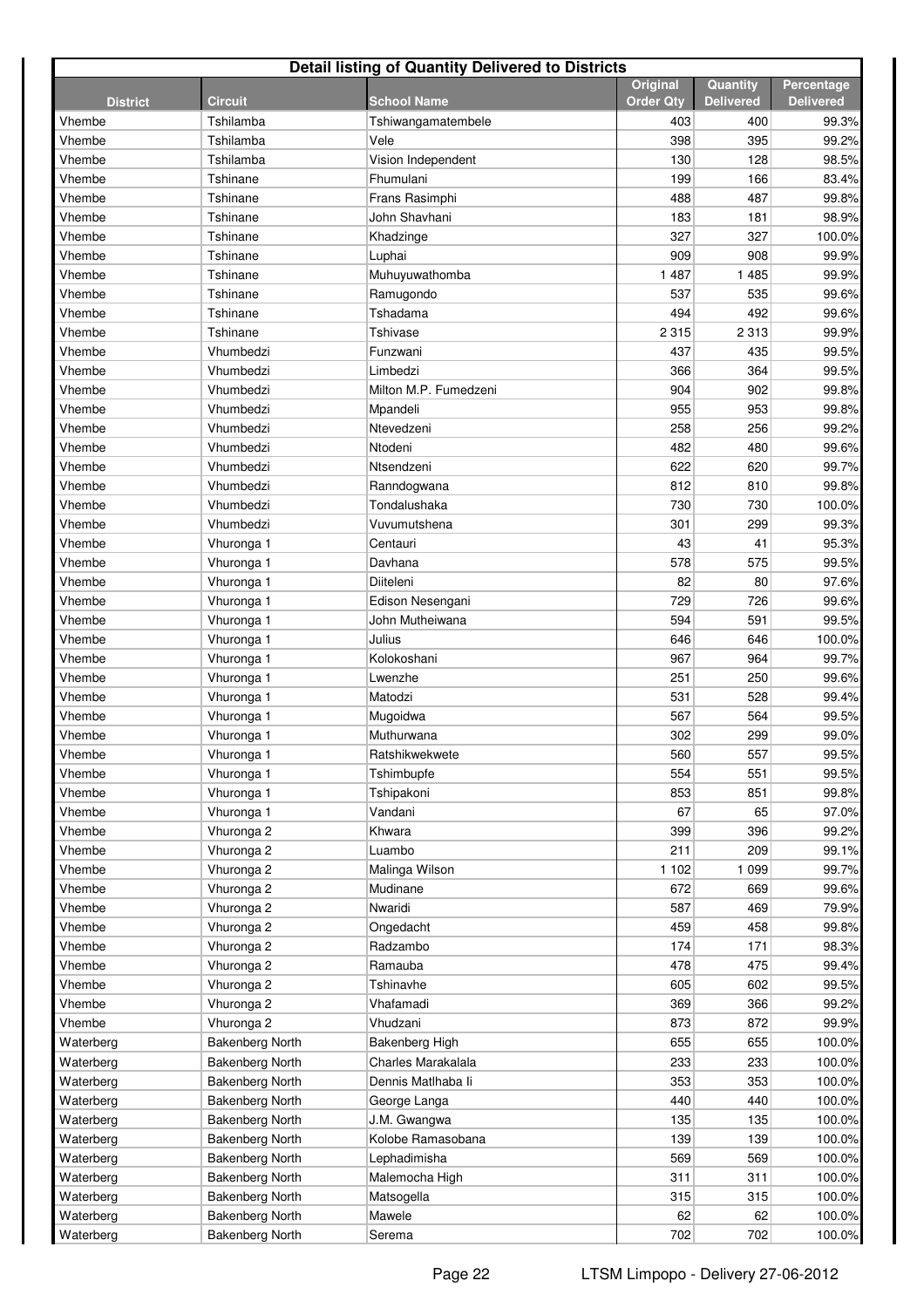| <b>Detail listing of Quantity Delivered to Districts</b> |                        |                       |                  |                  |                  |  |  |
|----------------------------------------------------------|------------------------|-----------------------|------------------|------------------|------------------|--|--|
|                                                          |                        |                       | <b>Original</b>  | Quantity         | Percentage       |  |  |
| <b>District</b>                                          | <b>Circuit</b>         | <b>School Name</b>    | <b>Order Qty</b> | <b>Delivered</b> | <b>Delivered</b> |  |  |
| Waterberg                                                | Bakenberg North        | Siyakheleni           | 499              | 499              | 100.0%           |  |  |
| Waterberg                                                | <b>Bakenberg South</b> | <b>Bathokwa</b>       | 318              | 318              | 100.0%           |  |  |
| Waterberg                                                | <b>Bakenberg South</b> | Kgaubotlhale          | 142              | 142              | 100.0%           |  |  |
| Waterberg                                                | <b>Bakenberg South</b> | Matatane              | 161              | 161              | 100.0%           |  |  |
| Waterberg                                                | <b>Bakenberg South</b> | Mathulamisha High     | 486              | 486              | 100.0%           |  |  |
| Waterberg                                                | <b>Bakenberg South</b> | Matopa                | 448              | 448              | 100.0%           |  |  |
| Waterberg                                                | <b>Bakenberg South</b> | Mookamedi             | 448              | 448              | 100.0%           |  |  |
| Waterberg                                                | <b>Bakenberg South</b> | Nkgoru High           | 402              | 402              | 100.0%           |  |  |
| Waterberg                                                | <b>Bakenberg South</b> | Nkube                 | 353              | 353              | 100.0%           |  |  |
| Waterberg                                                | <b>Bakenberg South</b> | Rakudubane            | 312              | 312              | 100.0%           |  |  |
| Waterberg                                                | <b>Bakenberg South</b> | Ramollwane            | 461              | 461              | 100.0%           |  |  |
| Waterberg                                                | <b>Bakenberg South</b> | Senwane               | 121              | 121              | 100.0%           |  |  |
| Waterberg                                                | <b>Bakenberg South</b> | Seshoatlha            | 621              | 621              | 100.0%           |  |  |
| Waterberg                                                | <b>Baltimore</b>       | <b>Boithuto</b>       | 110              | 110              | 100.0%           |  |  |
| Waterberg                                                | <b>Baltimore</b>       | Malebo                | 453              | 453              | 100.0%           |  |  |
| Waterberg                                                | <b>Baltimore</b>       | Mpedi                 | 265              | 265              | 100.0%           |  |  |
| Waterberg                                                | <b>Baltimore</b>       | Mphari                | 392              | 392              | 100.0%           |  |  |
| Waterberg                                                | <b>Baltimore</b>       | Sephuthi              | 457              | 457              | 100.0%           |  |  |
| Waterberg                                                | Dwaalboom              | Northam Comprehensive | 729              | 668              | 91.6%            |  |  |
| Waterberg                                                | Ellisras               | Hoerskool Ellisras    | 950              | 942              | 99.2%            |  |  |
| Waterberg                                                | Ellisras               | Kings College         | 10               | 9                | 90.0%            |  |  |
| Waterberg                                                | Ellisras               | Phegelelo High        | 1 2 4 9          | 1 2 4 9          | 100.0%           |  |  |
| Waterberg                                                | Mahwelereng            | Ben Hlogwane          | 769              | 769              | 100.0%           |  |  |
| Waterberg                                                | Mahwelereng            | D.G. Tsebe High       | 579              | 579              | 100.0%           |  |  |
| Waterberg                                                | Mahwelereng            | E.D.L. Rampola        | 1 1 5 8          | 1 1 5 8          | 100.0%           |  |  |
| Waterberg                                                | Mahwelereng            | Ebenezer              | 1 4 5 3          | 1 4 5 3          | 100.0%           |  |  |
| Waterberg                                                | Mahwelereng            | Fred Ledwaba          | 1 1 0 5          | 1 1 0 5          | 100.0%           |  |  |
| Waterberg                                                | Mahwelereng            | Gobela High           | 359              | 359              | 100.0%           |  |  |
| Waterberg                                                | Mahwelereng            | Gojela High           | 444              | 444              | 100.0%           |  |  |
| Waterberg                                                | Mahwelereng            | John Petro            | 384              | 384              | 100.0%           |  |  |
| Waterberg                                                | Mahwelereng            | Kgaba                 | 317              | 317              | 100.0%           |  |  |
| Waterberg                                                | Mahwelereng            | <b>Ntata</b>          | 359              | 359              | 100.0%           |  |  |
| Waterberg                                                | Mahwelereng            | Somavugha             | 493              | 493              | 100.0%           |  |  |
| Waterberg                                                | Mapela                 | Langalibalele         | 434              | 434              | 100.0%           |  |  |
| Waterberg                                                | Mapela                 | M.C. Langa            | 115              | 115              | 100.0%           |  |  |
| Waterberg                                                | Mapela                 | Makgenene High        | 568              | 568              | 100.0%           |  |  |
| Waterberg                                                | Mapela                 | Maleya                | 276              | 276              | 100.0%           |  |  |
| Waterberg                                                | Mapela                 | Maserunyane High      | 139              | 139              | 100.0%           |  |  |
| Waterberg                                                | Mapela                 | Matanta               | 441              | 441              | 100.0%           |  |  |
| Waterberg                                                | Mapela                 | Mmantutule            | 496              | 496              | 100.0%           |  |  |
| Waterberg                                                | Mapela                 | Mmatedu               | 812              | 812              | 100.0%           |  |  |
| Waterberg                                                | Mapela                 | Mokotli - Ntlakana    | 495              | 495              | 100.0%           |  |  |
| Waterberg                                                | Mapela                 | Mphunye               | 693              | 693              | 100.0%           |  |  |
| Waterberg                                                | Mapela                 | Sekoba                | 581              | 581              | 100.0%           |  |  |
| Waterberg                                                | Mapela                 | Seritarita            | 789              | 789              | 100.0%           |  |  |
| Waterberg                                                | Mapela                 | Tjitjila              | 331              | 331              | 100.0%           |  |  |
| Waterberg                                                | Matlalane              | Kgabedi               | 151              | 135              | 89.4%            |  |  |
| Waterberg                                                | Matlalane              | Kgakgathu             | 913              | 913              | 100.0%           |  |  |
| Waterberg                                                | Matlalane              | Kgolodi High          | 219              | 219              | 100.0%           |  |  |
| Waterberg                                                | Matlalane              | Kubushe               | 212              | 205              | 96.7%            |  |  |
| Waterberg                                                | Matlalane              | Mafasa                | 43               | 43               | 100.0%           |  |  |
| Waterberg                                                | Matlalane              | Mmamopi High          | 273              | 267              | 97.8%            |  |  |
| Waterberg                                                | Matlalane              | Mokgalaka Molemole    | 104              | 78               | 75.0%            |  |  |
| Waterberg                                                | Matlalane              | Motjere High          | 604              | 603              | 99.8%            |  |  |
| Waterberg                                                | Matlalane              | Mpadi                 | 202              | 194              | 96.0%            |  |  |
| Waterberg                                                | Matlalane              | Mphokeng              | 170              | 167              | 98.2%            |  |  |
| Waterberg                                                | Matlalane              | Nakonkwetlou          | 363              | 342              | 94.2%            |  |  |
| Waterberg                                                | Matlalane              | Nkobo                 | 167              | 167              | 100.0%           |  |  |
| Waterberg                                                | Matlalane              | Nthuba High           | 697              | 697              | 100.0%           |  |  |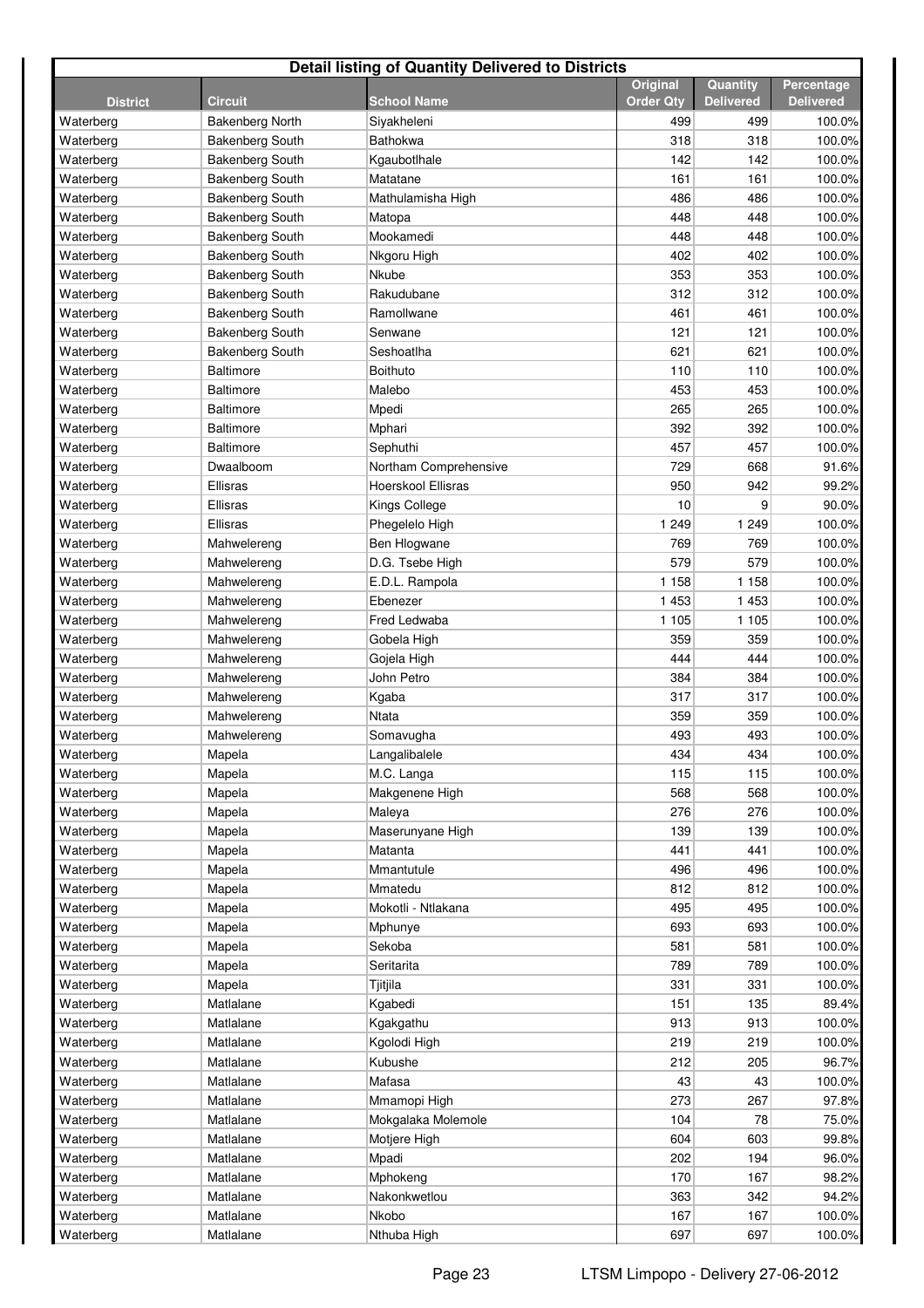| <b>Detail listing of Quantity Delivered to Districts</b> |                |                         |                                     |                              |                                |  |  |  |  |
|----------------------------------------------------------|----------------|-------------------------|-------------------------------------|------------------------------|--------------------------------|--|--|--|--|
| <b>District</b>                                          | <b>Circuit</b> | <b>School Name</b>      | <b>Original</b><br><b>Order Qty</b> | Quantity<br><b>Delivered</b> | Percentage<br><b>Delivered</b> |  |  |  |  |
| Waterberg                                                | Matlalane      | Paledi                  | 230                                 | 230                          | 100.0%                         |  |  |  |  |
| Waterberg                                                | Matlalane      | Pirwana                 | 138                                 | 128                          | 92.8%                          |  |  |  |  |
| Waterberg                                                | Matlalane      | Pt Matlala              | 305                                 | 305                          | 100.0%                         |  |  |  |  |
| Waterberg                                                | Matlalane      | Raleledu                | 434                                 | 434                          | 100.0%                         |  |  |  |  |
| Waterberg                                                | Matlalane      | Sewelabatho Commercial  | 159                                 | 87                           | 54.7%                          |  |  |  |  |
| Waterberg                                                | Matlalane      | Tshebedi Junior         | 136                                 | 72                           | 52.9%                          |  |  |  |  |
| Waterberg                                                | Mogalakwena    | George Masibe           | 396                                 | 396                          | 100.0%                         |  |  |  |  |
| Waterberg                                                | Mogalakwena    | John Manganye           | 76                                  | 76                           | 100.0%                         |  |  |  |  |
| Waterberg                                                | Mogalakwena    | Kgokari                 | 238                                 | 238                          | 100.0%                         |  |  |  |  |
| Waterberg                                                | Mogalakwena    | Lamola                  | 128                                 | 128                          | 100.0%                         |  |  |  |  |
| Waterberg                                                | Mogalakwena    | Lemetja                 | 300                                 | 300                          | 100.0%                         |  |  |  |  |
| Waterberg                                                | Mogalakwena    | Mashamaite              | 471                                 | 471                          | 100.0%                         |  |  |  |  |
| Waterberg                                                | Mogalakwena    | Mashobela               | 157                                 | 157                          | 100.0%                         |  |  |  |  |
| Waterberg                                                | Mogalakwena    | Mashubashuba            | 84                                  | 84                           | 100.0%                         |  |  |  |  |
| Waterberg                                                | Mogalakwena    | Phahlaphahla            | 285                                 | 285                          | 100.0%                         |  |  |  |  |
| Waterberg                                                | Mogalakwena    | Segoboko                | 219                                 | 219                          | 100.0%                         |  |  |  |  |
| Waterberg                                                | Mogalakwena    | Seshoka                 | 165                                 | 165                          | 100.0%                         |  |  |  |  |
| Waterberg                                                | Mogalakwena    | Tlou Matlala            | 165                                 | 165                          | 100.0%                         |  |  |  |  |
| Waterberg                                                | Mokopane       | Alfred B. Makapan High  | 807                                 | 807                          | 100.0%                         |  |  |  |  |
| Waterberg                                                | Mokopane       | Lekwa                   | 471                                 | 471                          | 100.0%                         |  |  |  |  |
| Waterberg                                                | Mokopane       | Leleso                  | 104                                 | 104                          | 100.0%                         |  |  |  |  |
| Waterberg                                                | Mokopane       | Madikwe                 | 488                                 | 488                          | 100.0%                         |  |  |  |  |
| Waterberg                                                | Mokopane       | Mapanolla               | 314                                 | 314                          | 100.0%                         |  |  |  |  |
| Waterberg                                                | Mokopane       | Masodi                  | 806                                 | 806                          | 100.0%                         |  |  |  |  |
| Waterberg                                                | Mokopane       | Matsibe High            | 242                                 | 242                          | 100.0%                         |  |  |  |  |
| Waterberg                                                | Mokopane       | Mmadikana               | 1014                                | 1 0 1 4                      | 100.0%                         |  |  |  |  |
| Waterberg                                                | Mokopane       | Mmolawa                 | 402                                 | 402                          | 100.0%                         |  |  |  |  |
| Waterberg                                                | Mokopane       | Mpirwabirwa Sen         | 323                                 | 323                          | 100.0%                         |  |  |  |  |
| Waterberg                                                | Mokopane       | Ramogabudi              | 555                                 | 555                          | 100.0%                         |  |  |  |  |
| Waterberg                                                | Mokopane       | Tetema                  | 503                                 | 503                          | 100.0%                         |  |  |  |  |
| Waterberg                                                | Naboomspruit   | Hoerskool Hans Strijdom | 554                                 | 554                          | 100.0%                         |  |  |  |  |
| Waterberg                                                | Naboomspruit   | Letamong                | 204                                 | 204                          | 100.0%                         |  |  |  |  |
| Waterberg                                                | Naboomspruit   | Makhutjisha             | 2016                                | 2016                         | 100.0%                         |  |  |  |  |
| Waterberg                                                | Naboomspruit   | Roedtan                 | 191                                 | 191                          | 100.0%                         |  |  |  |  |
| Waterberg                                                | Nylstroom      | Hoerskool Nylstroom     | 986                                 | 949                          | 96.2%                          |  |  |  |  |
| Waterberg                                                | Nylstroom      | Phagameng High          | 1 3 5 7                             | 1 3 5 7                      | 100.0%                         |  |  |  |  |
| Waterberg                                                | Nylstroom      | Settlers Agricultural   | 503                                 | 503                          | 100.0%                         |  |  |  |  |
| Waterberg                                                | Nylstroom      | Solomon Mahlangu        | 465                                 | 465                          | 100.0%                         |  |  |  |  |
| Waterberg                                                | Nylstroom      | Ulando                  | 358                                 | 358                          | 100.0%                         |  |  |  |  |
| Waterberg                                                | Palala North   | <b>Baitswe</b>          | 423                                 | 423                          | 100.0%                         |  |  |  |  |
| Waterberg                                                | Palala North   | Diammona                | 124                                 | 124                          | 100.0%                         |  |  |  |  |
| Waterberg                                                | Palala North   | Kodupo                  | 229                                 | 229                          | 100.0%                         |  |  |  |  |
| Waterberg                                                | Palala North   | Letupu                  | 422                                 | 422                          | 100.0%                         |  |  |  |  |
| Waterberg                                                | Palala North   | Mananye                 | 509                                 | 509                          | 100.0%                         |  |  |  |  |
| Waterberg                                                | Palala North   | Mathulasera             | 142                                 | 142                          | 100.0%                         |  |  |  |  |
| Waterberg                                                | Palala North   | Matsiababa              | 394                                 | 394                          | 100.0%                         |  |  |  |  |
| Waterberg                                                | Palala North   | Mazwe                   | 445                                 | 445                          | 100.0%                         |  |  |  |  |
| Waterberg                                                | Palala North   | Motlhajwa               | 249                                 | 249                          | 100.0%                         |  |  |  |  |
| Waterberg                                                | Palala North   | Radinong                | 312                                 | 312                          | 100.0%                         |  |  |  |  |
| Waterberg                                                | Palala North   | Raserite                | 532                                 | 532                          | 100.0%                         |  |  |  |  |
| Waterberg                                                | Palala North   | Tshireletso             | 282                                 | 282                          | 100.0%                         |  |  |  |  |
| Waterberg                                                | Palala South   | Batlhalerwa High        | 613                                 | 613                          | 100.0%                         |  |  |  |  |
| Waterberg                                                | Palala South   | Dimpe                   | 171                                 | 171                          | 100.0%                         |  |  |  |  |
| Waterberg                                                | Palala South   | Majadibodu              | 777                                 | 777                          | 100.0%                         |  |  |  |  |
| Waterberg                                                | Palala South   | Matshwara               | 915                                 | 915                          | 100.0%                         |  |  |  |  |
| Waterberg                                                | Palala South   | Mmay                    | 240                                 | 240                          | 100.0%                         |  |  |  |  |
| Waterberg                                                | Palala South   | Mokonenkwenoko          | 527                                 | 527                          | 100.0%                         |  |  |  |  |
| Waterberg                                                | Palala South   | Morakolo                | 520                                 | 520                          | 100.0%                         |  |  |  |  |
| Waterberg                                                | Palala South   | Raboditse               | 155                                 | 155                          | 100.0%                         |  |  |  |  |